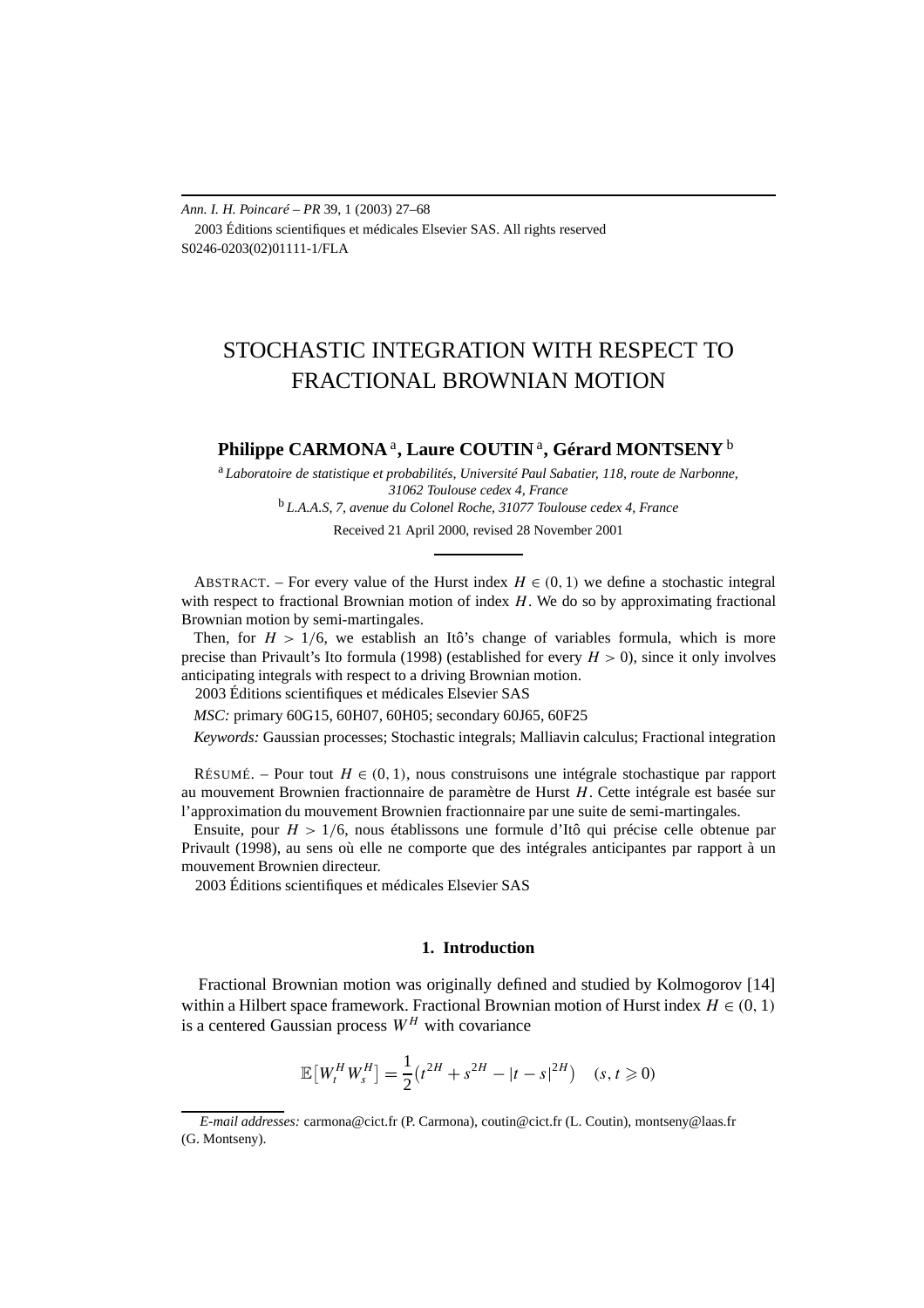(for  $H = \frac{1}{2}$  we obtain standard Brownian motion). Fractional Brownian motion has stationary increments

$$
\mathbb{E}[(W^H(t) - W^H(s))^2] = |t - s|^{2H} \quad (s, t \ge 0),
$$

and is *H*-self similar

$$
\left(\frac{1}{c^H}W^H(ct); t \geq 0\right) \stackrel{d}{=} \left(W^H(t); t \geq 0\right) \quad \text{(for all } c > 0\text{)}.
$$

The Hurst parameter *H* accounts not only for the sign of the correlation of the increments, but also for the regularity of the sample paths. Indeed, for  $H > \frac{1}{2}$ , the increments are positively correlated, and for  $H < \frac{1}{2}$  they are negatively correlated. Furthermore, for every  $\beta \in (0, H)$ , its sample paths are almost surely Hölder continuous with index *β*. Finally, it is worthy of note that for  $H > \frac{1}{2}$ , according to Beran's definition [3], it is a long memory process: the covariance of increments at distance *u* decrease as  $u^{2H-2}$ .

These significant properties make fractional Brownian motion a natural candidate as a model of noise in mathematical finance (see Comte and Renault [5], Rogers [26]), and in communication networks (see, for instance, Leland, Taqqu and Willinger [16]).

Recently, there has been numerous attempts at defining a stochastic integral with respect to fractional Brownian motion. Indeed, for  $H \neq \frac{1}{2}W^H$  is not a semi-martingale (see, e.g., Example 2 of Section 4.9.13 of Liptser and Shyriaev [19]), and usual Itô's stochastic calculus may not be applied. However, the integral

$$
\int_{0}^{t} a(s) \, \mathrm{d}W^{H}(s) \tag{1.1}
$$

may be defined for suitable *a*. On the one hand, since  $W^H$  has almost its sample paths Hölder continuous findex  $\beta$ , for any  $\beta < H$ , the integral (1.1) exists in the Riemann– Stieljes sense (path by path) if almost every sample path of *a* has finite *p*-variation with  $\frac{1}{p} + \beta > 1$  (see Young [32]): this is the approach used by Dai and Heyde [8] and Lin [18] when  $H > \frac{1}{2}$ . Let us recall that the *p*-variation of a function *f* over an interval [0, t] is the least upper bound of sums  $\sum_i |f(x_i) - f(x_{i-1})|^p$  over all partitions  $0 = x_0 < x_1 < \cdots < x_n = T$ . A recent survey of the important properties of Riemann– Stieltjes integral is the concentrated advanced course of Dudley and Norvaisa [11]. An extension of Riemann–Stieltjes integral has been defined by Zähle [33], see also the recent work of Ruzmaikina [29], by means of composition formulas, integration by parts formula, Weyl derivative formula concerning fractional integration/differentiation, and the generalized quadratic variation of Russo and Vallois [27,28].

On the other hand,  $W^H$  is a Gaussian process, and (1.1) can be defined for deterministic processes *a* by way of an *L*<sup>2</sup> isometry: see, for example, Norros, Valkeila and Virtamo [21] or Pipiras and Taqqu [23]. With the help of stochastic calculus of variations (see [22]) this integral may be extended to random processes *a*. In this case, the stochastic integral  $(1.1)$  is a divergence operator, that is the adjoint of a stochastic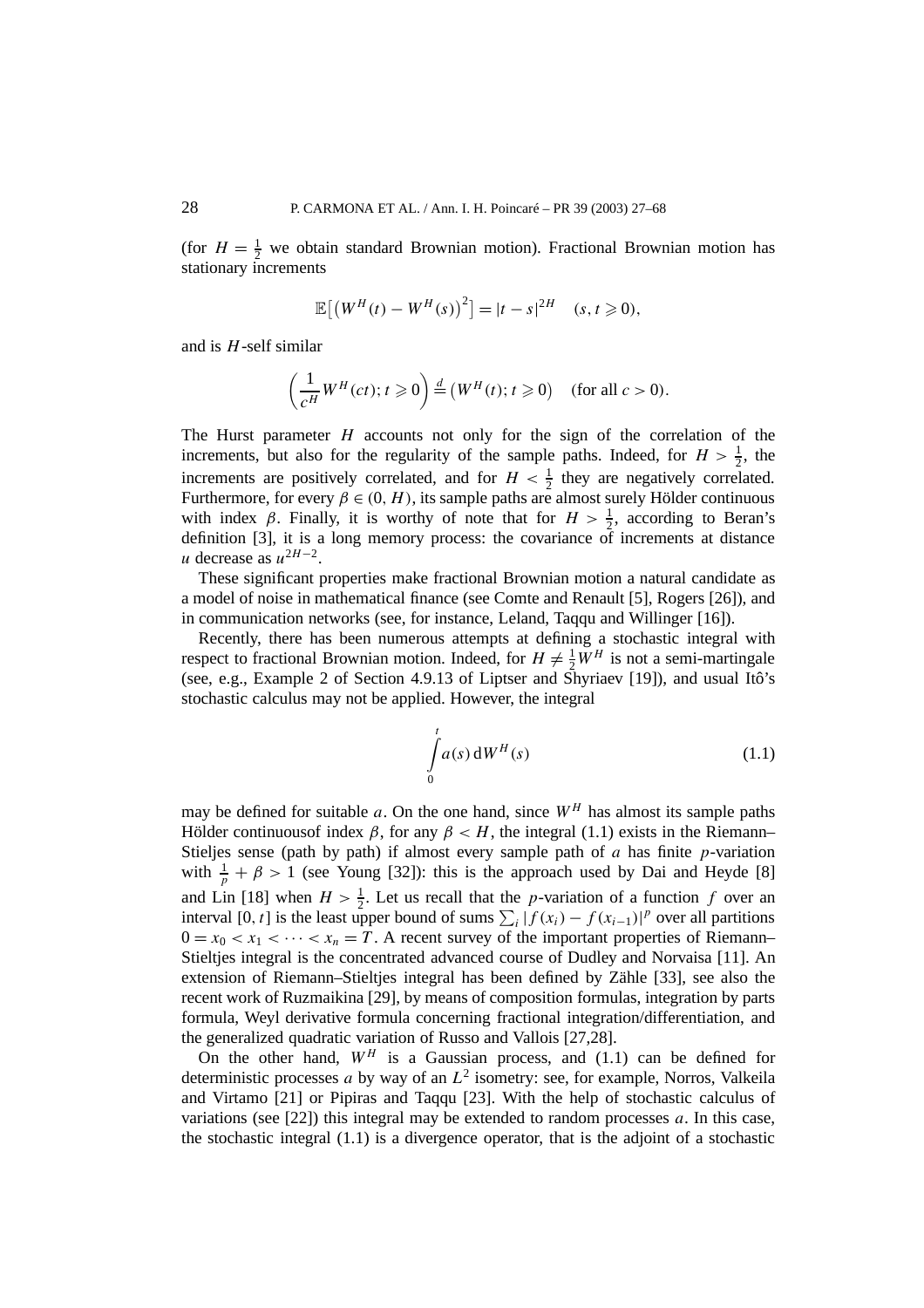gradient operator (see the pioneering paper of Decreusefond and Ustunel [9]). It must be noted that Duncan, Hu and Pasik-Duncan [12] have defined the stochastic integral in a similar way by using Wick product. Feyel and de La Pradelle [13], Ciesielski, Kerkyacharian and Roynette [4] also used the Gaussian property of *W<sup>H</sup>* to prove that *W<sup>H</sup>* belongs to suitable function spaces and construct a stochastic integral.

Eventually, Alos, Mazet and Nualart [1] have established, following the ideas introduced in a previous version of this paper, very sharp sufficient conditions that ensures existence of the stochastic integral (1.1).

**The construction of the stochastic integral.** The starting point of our approach is the following representation of fractional Brownian motion given by Decreusefond and Ustunel [9]

$$
W^H(t) = \int\limits_0^t K^H(t,s) \, \mathrm{d}B(s),
$$

where

$$
K^{H}(t,s) = \frac{(t-s)^{H-1/2}}{\Gamma(H+\frac{1}{2})} F\left(H-\frac{1}{2},\frac{1}{2}-H,H+\frac{1}{2},1-\frac{t}{s}\right) \quad (s < t),\tag{1.2}
$$

where *F* denotes Gauss hypergeometric function and  $(B(t); t \ge 0)$  is a standard Brownian motion.

The first step we take is to define the integral of deterministic functions (Section 4). Observing that  $K^H(t, s) = I_t^H 1_{[0, t]}(s)$  where  $I_t^H$  is the integral operator

$$
I_t^H f(s) = K^H(t, s) f(s) + \int_s^t (f(u) - f(s)) \partial_1 K^H(u, s) du,
$$
 (1.3)

we define

$$
\int_{0}^{t} f(s) dW^{H}(s) = \int_{0}^{t} I_{t}^{H} f(u) dB_{u}
$$
\n(1.4)

for suitable deterministic functions.

In order to extend formula  $(1.4)$  to random processes  $f$ , we introduce the key idea of this paper, which is to approximate  $W^H$  by processes of the type

$$
W_K(t) = \int_{0}^{t} K(t, s) dB(s) \quad (t \in [0, T])
$$
\n(1.5)

with a kernel *K* smooth enough to ensure that  $W_K$  is a semi-martingale (Proposition 2.5).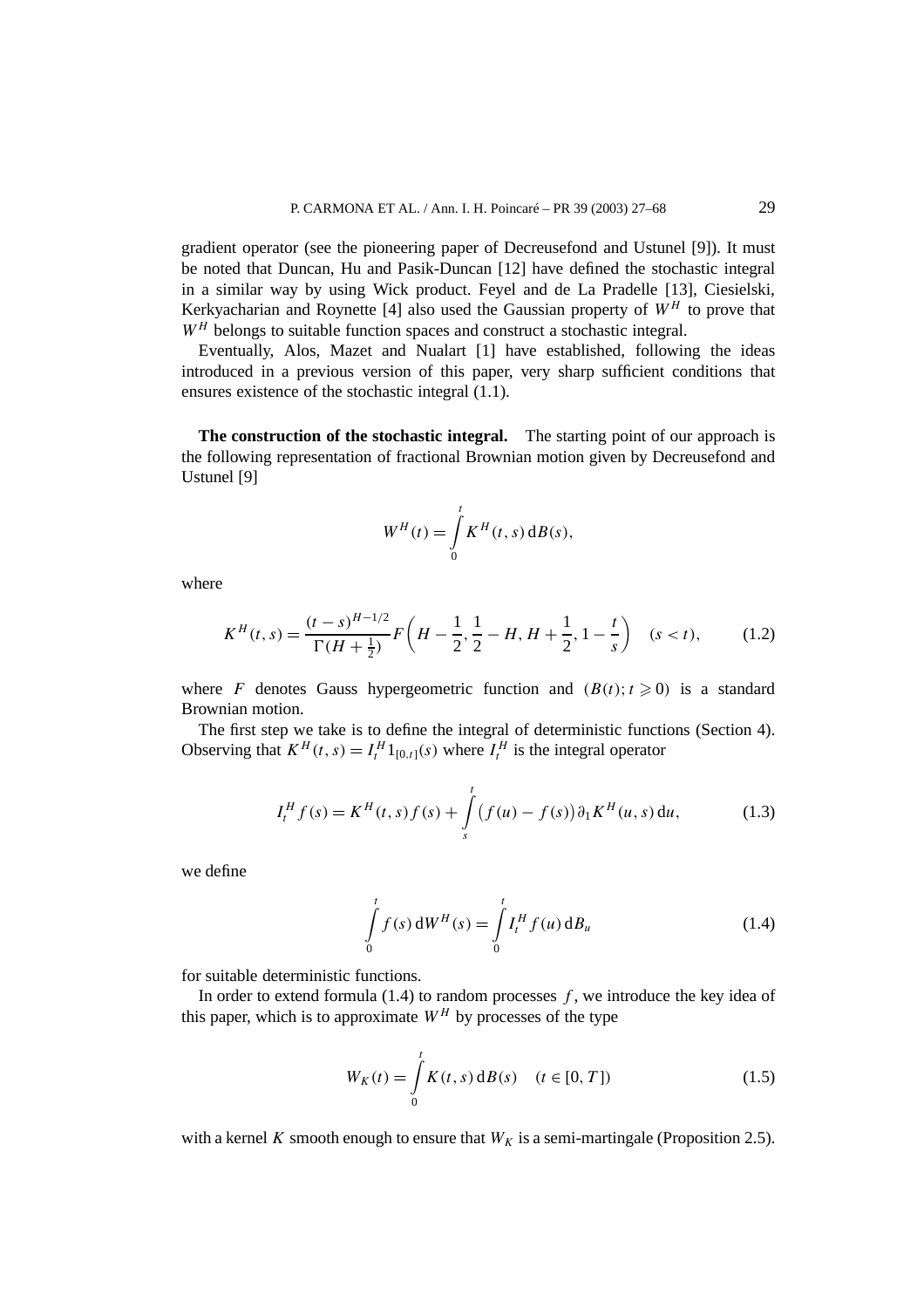Then, for a such a *semi-martingale* kernel *K* and a good integrand *a*, we prove the following generalization of (1.4)

$$
\int_{0}^{t} a(s) dW_K(s) = \int_{0}^{t} I_t a(s) dB(s) + \int_{0}^{t} I_t D_s a(s) ds,
$$
\n(1.6)

where  $D_s a$  denotes the stochastic gradient and  $I_t$  is defined as  $I_t^H$ .

In Sections 2 and 3 topologies are defined on the space of kernels and the space of integrands. These are not 'natural' topologies but *ad hoc* ones, whose sole aim is to fulfill the following requirements:

- (1) The mapping  $(a, K) \to \int_0^t a(s) dW_K(s)$  is bilinear continuous (Propositions 6.1).
- (2) Rough kernels such as  $\tilde{K}^H$  are in the closure of the space of semi-martingale kernels.
- (3) For nice integrands *a* the process  $t \to \int_0^t a(s) dW_K(s)$  has a continuous modification (Theorem 7.1).

Eventually, we are able to take limits in the Itô's formula established for semimartingale kernels in Proposition 8.1. Let  $C_b^n$  be the set of functions  $f$  whose derivatives, up to the order  $n \in \mathbb{N}$ , are continuous and bounded. Privault proved that for  $f \in C_b^2$ ,

$$
f(W^H(t)) = f(0) + \int_0^t f'(W^H(s)) dW^H(s)
$$
  
+ 
$$
\frac{1}{2} \int_0^t f''(W^H(s)) (c_H 2Hs^{2H-1}) ds,
$$

where  $\int_0^t f'(W^H(s)) dW^H(s)$  is the  $L^2$ -limit of divergences (Skorokhod integrals). For  $H > 1/4$  and  $f \in C_b^3$ , we show that this integral, which is not in general the limit of Riemann sums, is a Skorokhod integral with respect to the driving Brownian motion:

$$
f(W^{H}(t)) = f(0) + \int_{0}^{t} I_{t}^{H} f'(W^{H})(s) dB_{s}
$$
  
+ 
$$
\frac{1}{2} \int_{0}^{t} f''(W^{H}(s)) (c_{H} 2Hs^{2H-1}) ds.
$$
 (1.7)

By the same procedure, we have been able to prove an Itô's formula for  $H > 1/6$ , in Proposition 8.11. We do not give here this formula since it is complex (5 lines) and does not seem to be an easy starting point for a generalization to every  $H \in (0, 1)$ .

To end this rather lengthy introduction we try to give an answer to a question that nearly everyone involved with stochastic integration with respect to Fractional Brownian motion has asked us.

"What is the difference between the stochastic approach and the pathwise approach to integration with respect to Fractional Brownian motion?"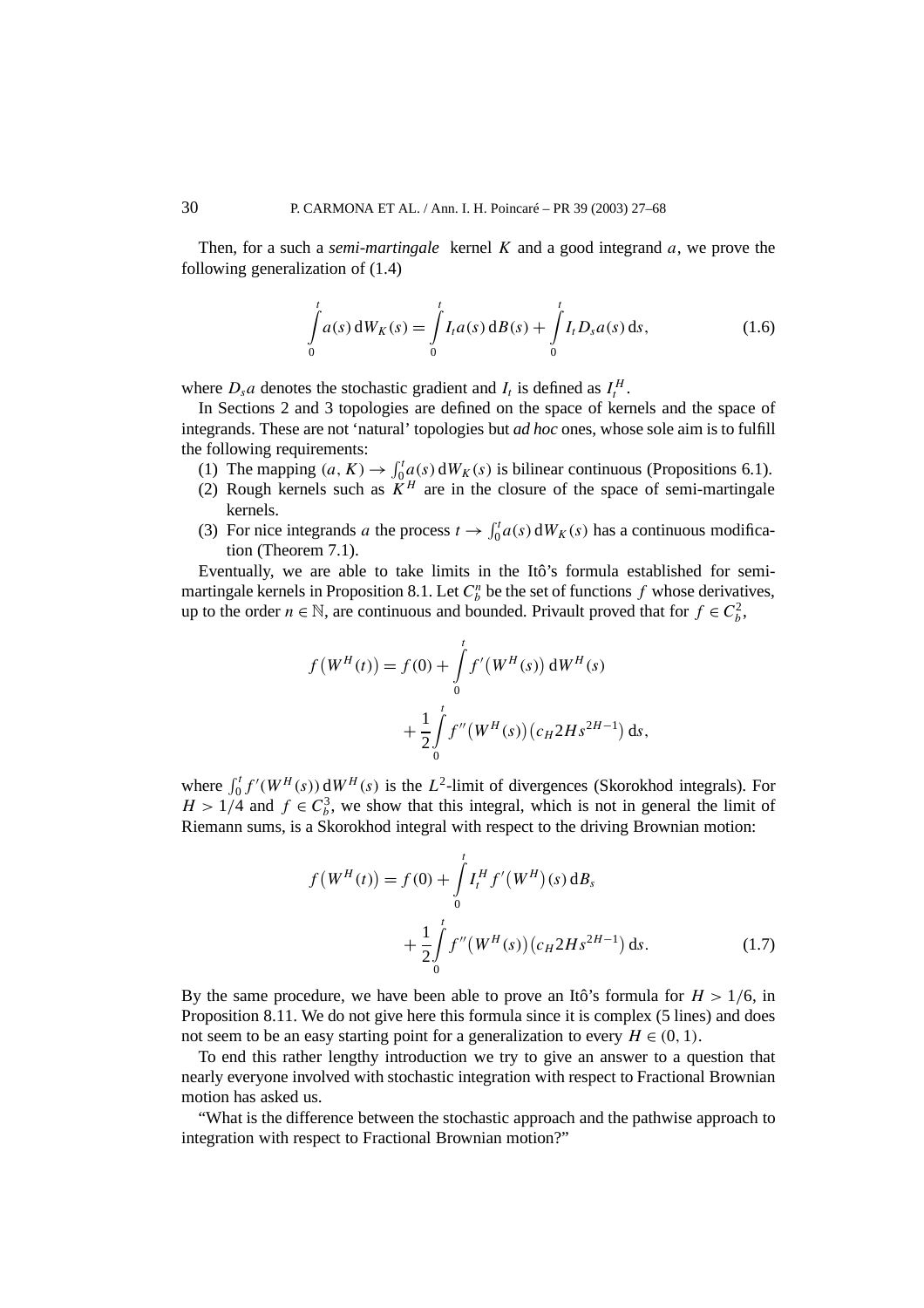On the one hand we prove in the Appendix that for  $W_1^H$ ,  $W_2^H$  two independent fractional Brownian motions of index  $1/4 < H < 1/2$ , the integral

$$
\int\limits_0^t W_1^H(s) \, \mathrm{d} W_2^H(s)
$$

cannot be defined for the classical and generalized pathwise integrals. On the other hand, a slight generalization of our results enabled Coutin and Qian [7,6] to show that for  $\frac{1}{4} < H < \frac{1}{2}$  the integral  $\int_0^t W_1^H(s) dW_2^H(s)$  can be defined as a process with a continuous modification.

Our main source of inspiration for Itô's formula is T. Lyons paper [20], and in particular the idea that in order to integrate with respect to rough signals, you may sometimes have to replace approximating Riemann sums, of order 1, with Taylor sums of higher order. More precisely, you may want to replace  $f(W^H(t_{i+1})) - f(W^H(t_i))$  by

$$
f(W^H(t_{i+1})) - f(W^H(t_i)) - (W^H(t_{i+1}) - W^H(t_i)) f'(W^H(t_i)) + \cdots
$$

#### **2. The vector spaces of kernels**

The spaces of integrands and kernels we shall work with depend on parameters  $(p, \gamma, \theta)$ . We shall assume from now on that the set  $(p, \gamma, \theta)$  of parameters is **admissible**, that is

$$
1 < p < 2, \quad \frac{1}{p} + \frac{1}{q} = 1, \quad \frac{2}{q} > \gamma > \frac{1}{q}, \quad \delta = \frac{2p}{2 - p} \tag{2.1}
$$

$$
h_{\gamma} = \frac{1}{\theta^*} \leq \frac{2}{q} - \gamma, \quad \frac{1}{\theta/2} + \frac{1}{\theta^*/2} = 1.
$$
 (2.2)

Observe that  $\delta/2$  and  $q/2$  are conjugated Hölder exponents, and that  $1 > 2/q$ .

Let  $K:\mathbb{R}^2\to\mathbb{R}$  be a measurable kernel such that

$$
\int_{0}^{t} K(t,s)^{2} ds < +\infty \quad \text{for every } t > 0,
$$
\n(2.3)

$$
K(t,s) = 0 \qquad \text{if } s > t. \tag{2.4}
$$

We consider the adapted Gaussian process

$$
W_K(t) = \int\limits_0^t K(t,s) \, \mathrm{d}B_s,
$$

where  $(B_t; t \geq 0)$  is a standard Brownian motion.

DEFINITION 2.1. – *We say that K is a* rough kernel *if there exists a measurable function*  $(t, s) \rightarrow \partial_1 K(t, s)$ , such that  $u \rightarrow \partial_1 K(u, s)$  is integrable on every  $[t, t'] \subset$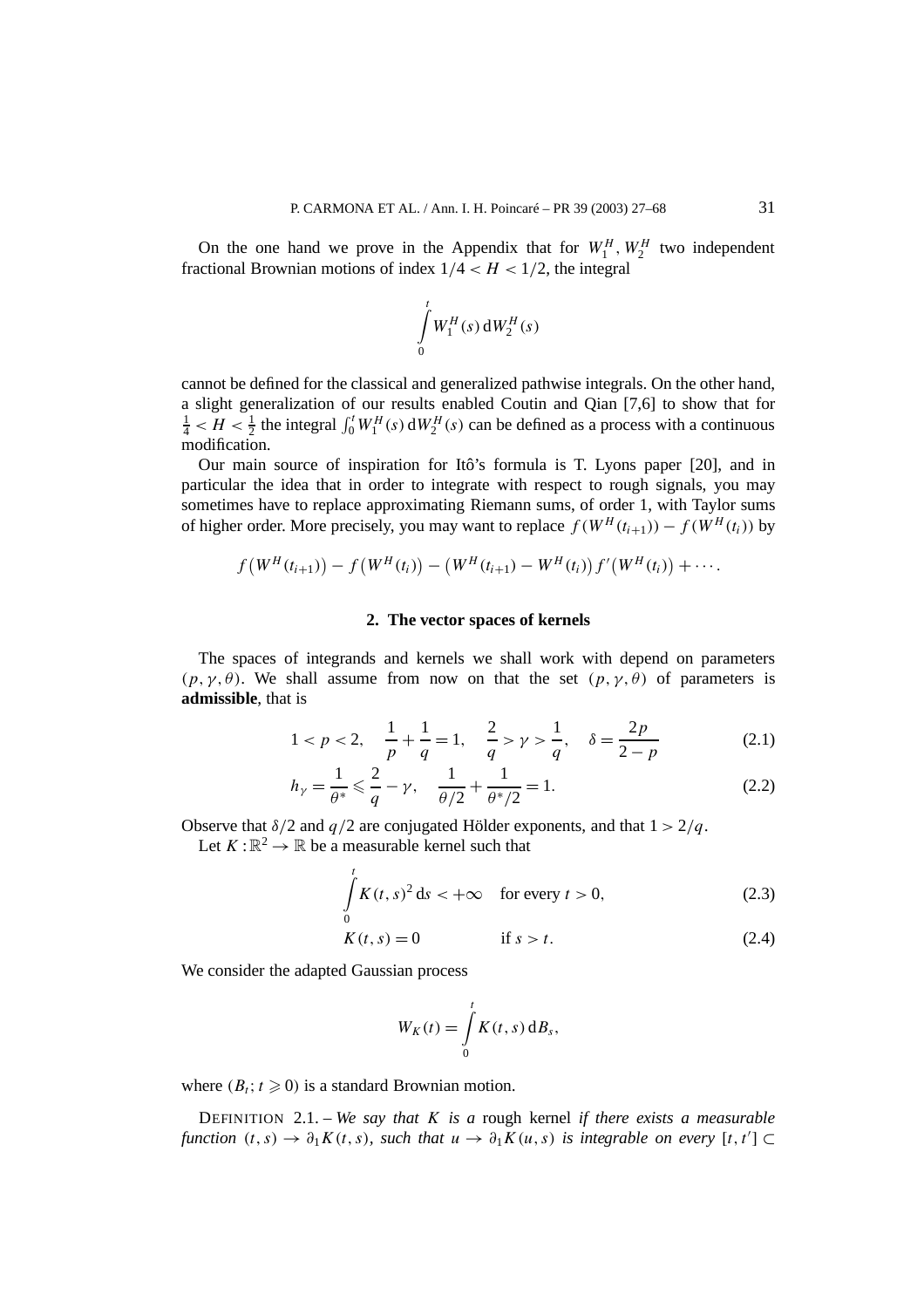*(s,*+∞*) and satisfies*

$$
K(t', s) - K(t, s) = \int_{t}^{t'} \partial_1 K(u, s) du \quad (s < t < t').
$$
 (2.5)

We say that  $K$  is a *smooth kernel* if  $K$  is a rough kernel that satisfies

$$
K(t,s) - K(s,s) = \int_{s}^{t} \partial_1 K(u,s) du \quad (s < t).
$$
 (2.6)

The topology on the space of rough kernels is defined via mixed Lebesgue spaces (see Stroock [31], Section 6.2). Let  $(E_1, \mathcal{B}_1, \mu_1)$  and  $(E_2, \mathcal{B}_2, \mu_2)$  be a pair of  $\sigma$ finite measure spaces and let  $p_1, p_2 \in [1, \infty)$ . Given a measurable function f on  $(E_1 \times E_2, \mathcal{B}_1 \times \mathcal{B}_2)$ , define

$$
||f||_{p_1,p_2} = \left[ \int\limits_{E_2} \left( \int\limits_{E_1} |f(x_1,x_2)|^{p_1} \mu_1(dx_1) \right)^{p_2/p_1} \mu_2(dx_2) \right]^{1/p_2},
$$

and let  $L^{(p_1, p_2)}(\mu_1, \mu_2)$  denote the *mixed Lebesgue space* of R valued,  $B_1 \times B_2$ measurable *f* for which  $||f||_{p_1, p_2} < \infty$ .

For  $i = 1, 2$  we let  $(E_i, \hat{B}_i, \mu_i) = ((0, t), \mathcal{B}(0, t), ds)$  be the space  $(0, t)$  endowed with the  $\sigma$ -field of Borel sets and Lebesgue measure,  $p_1 = p$  and  $p_2 = \delta$ ,  $f(u, s) =$  $\partial_1 K(u, s)(u - s)^{\gamma} 1_{(0 < s < u)}$  and  $||K||_{\gamma, \theta, p, t} \stackrel{\text{def}}{=} ||f||_{p, \delta} + ||K(t, \cdot)||_{\delta}$ , that is

$$
\|K\|_{\gamma,\theta,p,t} \stackrel{\text{def}}{=} \left( \int\limits_0^t \left( \int\limits_s^t \left| \partial_1 K(u,s)(u-s)^{\gamma} \right|^p \mathrm{d}u \right)^{\delta/p} \mathrm{d}s \right)^{1/\delta} + \left( \int\limits_0^t \left| K(t,s) \right|^{\theta} \mathrm{d}s \right)^{1/\theta}.
$$
\n(2.7)

Let  $E_{\nu,\theta,p,t}$  be the space of rough kernels *K* such that  $||K||_{\nu,\theta,p,t} < +\infty$ .

LEMMA 2.2. –  $E_{\gamma,\theta,p,t}$  *is a Banach space.* 

*Proof.* – Assume that  $(K_n)_{n\in\mathbb{N}}$  is a Cauchy sequence in  $E_{\nu,\theta,p,t}$ . Then the sequence of functions  $f_n(u, s) = \partial_1 K_n(u, s)(u - s)^\gamma 1_{(0 < s < u)}$  is a Cauchy sequence in  $L^{(p, 2p/2-p)}$ . Therefore it converges in  $L^{(p,2p/2-p)}$  to a function *f* and we let  $z(u, s) = f(u, s)(u$ *s*)<sup>−*γ*</sup>. Since  $(K_n(t, \cdot))_{n \in \mathbb{N}}$  is a Cauchy sequence in  $L^{\theta}(0, t)$  it converges in  $L^{\theta}$  to a function  $\phi \in L^{\theta}(0, t)$ . Finally, letting *K* be the kernel

$$
K(v,s) = \begin{cases} \phi(s) - \int_v^t z(u,s) du & \text{if } 0 < s < v < t, \\ 0 & \text{if } v \leq s \leq t \end{cases}
$$

we conclude that *K* is a rough kernel for which  $||K - K_n||_{\gamma, \theta, p, t} \to 0$  since by construction:

$$
|| K - K_n ||_{\gamma, \theta, p, t} = || f - f_n ||_{p, \delta} + || K_n(t, \cdot) - \phi(\cdot) ||_{\theta}.
$$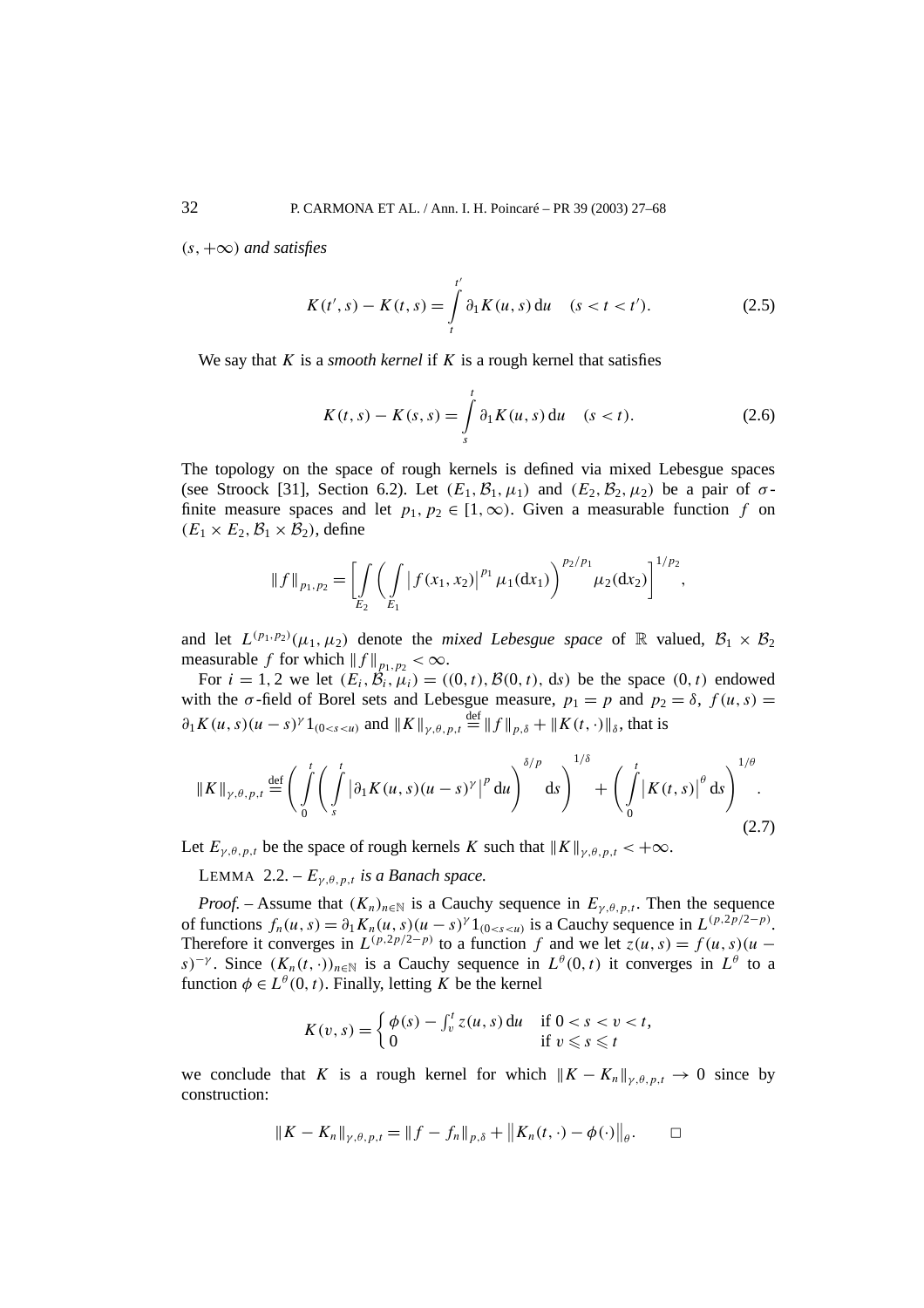*Remark* 2.3. – It is quite straightforward to prove, via Hölder's inequality, that for *t*  $\leq T$ , the space  $E_{\gamma,\theta,p,T}$  can be continuously embedded in  $E_{\gamma,\theta,p,t}$ . Indeed, we only need to prove that  $||K(T, \cdot) - K(t, \cdot)||_{L^{\theta}(0,t)} < +\infty$ . We first observe that for  $s < t$ :

$$
\begin{aligned} \left| K(T,s) - K(t,s) \right| &= \left| \int\limits_t^T \partial_1 K(u,s) \, \mathrm{d}u \right| \\ &\leqslant (t-s)^{1/q-\gamma} \left( \int\limits_t^T \left| \partial_1 K(u,s) (u-s)^{\gamma} \right|^p \mathrm{d}u \right)^{1/p}. \end{aligned}
$$

Therefore, applying Hölder's inequality to the pair of conjugated exponents  $(r =$  $\delta/\theta, r'$ 

$$
\int\limits_{0}^{t}\big|K(T,s)-K(t,s)\big|^{\theta}\,\mathrm{d} s\leqslant C\Bigg(\int\limits_{0}^{t}(t-s)^{\theta(1/q-\gamma)r'}\,\mathrm{d} s\Bigg)^{1/r'}\,\|K\|_{\gamma,\theta,p,T}^{\theta}.
$$

The first factor may be majorized by a constant *C*, since  $\frac{2}{q} - \gamma > \frac{1}{\theta^*}$  implies  $\theta(\frac{1}{q} - \gamma)r' >$ −1.

Let us recall that our main results are proved by approximating the fractional Brownian motion kernel by smooth kernels for which  $W_K$  is a semi-martingale.

DEFINITION 2.4. – *We say that the smooth kernel K is a* semi-martingale *kernel if*

$$
\sup_{u \leqslant t} \left( \int_{0}^{u} \partial_{1} K(u, s)^{2} \, \mathrm{d}s \right) + \int_{0}^{t} K(s, s)^{2} \, \mathrm{d}s < +\infty \quad (\forall t > 0). \tag{2.8}
$$

PROPOSITION 2.5. -

(1) If *K* is a semi-martingale kernel, then  $W_K$  is a semi-martingale with decomposi*tion*

$$
W_K(t) = \int\limits_0^t K(s, s) \, \mathrm{d}B_s + \int\limits_0^t W_{\partial_1 K}(s) \, \mathrm{d}s.
$$

(2) *The vector space*  $F_{\gamma,\theta,p,t}$  *of semi-martingale kernels in*  $E_{\gamma,\theta,p,t}$  *is dense in*  $E_{\gamma,\theta,p,t}$ *.* 

*Proof.* – (1) The definition of a smooth kernel is more than what we need to apply Fubini's Stochastic Theorem (see, e.g., Protter [25], Theorem 46):

$$
W_K(t) = \int\limits_0^t \left( K(s, s) + \int\limits_s^t \partial_1 K(u, s) du \right) dB_s
$$
  
= 
$$
\int\limits_0^t K(s, s) dB_s + \int\limits_0^t \left( \int\limits_0^u \partial_1 K(u, s) dB_s \right) du.
$$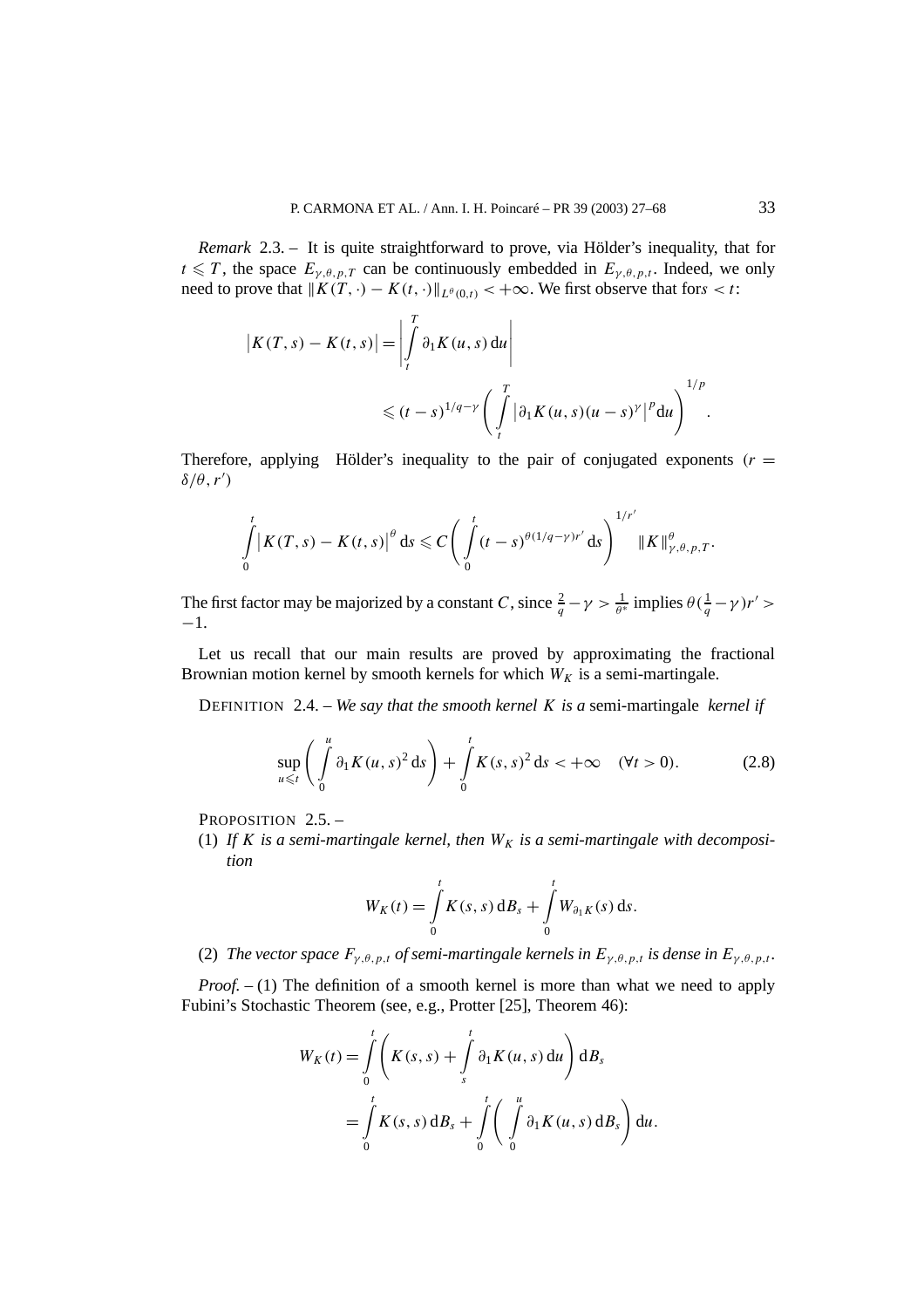(2) Let  $\varepsilon > 0$  be given. We perform the change of variables  $u = v + s$  in the definition of  $||K||_{\gamma,\theta,p,t}$ , and we let  $g(v,s) = \partial_1 K(v+s,s)v^{\gamma}1_{(0 \le v \le t-s)}$ . Then *g* is in  $L^{(p,\delta)}((0, t) \times (0, t))$  and by Lemma 6.2.11 of Stroock [31] can be approached at distance less than  $\varepsilon$  by a function  $h(v, s)$  having the form

$$
h(v, s) = \sum_{i=1}^{n} \phi_i(v) \psi_j(s),
$$

where the  $\psi_i$ ,  $\phi_i$  are in  $L^\infty(0, t)$  and the  $\phi_i$  have disjoint support. Therefore, if we let

$$
\Lambda(r,s) = K(t,s) - \int_{r}^{t} h(u-s,s)(u-s)^{-\gamma} du \quad (s < r < t),
$$

then  $\Lambda$  is a kernel such that  $||K - \Lambda||_{\gamma, \theta, p, t} \leq \varepsilon$ . Furthermore since  $\partial_1 \Lambda(r, s) = h(r - \theta)$  $s, s$ ) $(r - s)^{-\gamma}$  for  $0 < s < r < t$ , and *h* is bounded, we see that  $\Lambda$  is a smooth kernel. However,  $\Lambda$  is not a semi-martingale kernel if  $\gamma > \frac{1}{2}$ . Hence for  $\varepsilon > 0$  we consider

$$
\Lambda_{\varepsilon}(r,s) = K(t,s) - \int_{r}^{t} h(u-s,s)(u+\varepsilon-s)^{-\gamma} du \quad (s < r < t). \tag{2.9}
$$

The  $\Lambda_{\varepsilon}$  is a semi-martingale kernel, and

$$
\|\Lambda-\Lambda_{\varepsilon}\|_{\gamma,\theta,p,t}^{\delta}\leqslant\left(\mathrm{const}\right)\int\limits_{0}^{t}\mathrm{d}s\left(\int\limits_{s}^{t}\left|\left(\frac{u-s}{u+\varepsilon-s}\right)^{\gamma}-1\right|\mathrm{d}u\right)^{\delta/p}\to 0
$$

as  $\varepsilon \to 0$  by dominated convergence.  $\Box$ 

DEFINITION 2.6. – *In order to prove the continuity of our stochastic integral we introduce*  $A_{\gamma,\theta,p,T}^{\beta}$  *the subset of*  $E_{\gamma,\theta,p,T}$  *of kernels K such that* 

$$
||K||_{\beta}^{2} = \sup_{0 < t < t + \tau \leq T} \tau^{-(h_{\gamma} + \beta)} \int_{0}^{t} \left[ \int_{t}^{t + \tau} (u - s)^{\beta} \partial_{1} K(u, s) \, \mathrm{d}u \right]^{2} \, \mathrm{d}s < +\infty
$$

*and endow it with the norm*

$$
|||K|| = ||K||_{\gamma,\theta,p,T} + ||K||_{\beta}.
$$

*Since Itô's formula is proved by approximating with smooth kernels, we introduce*  $B_{\gamma,\theta,p,T}^{\beta}$  *the closure of*  $F_{\gamma,\theta,p,T}$  *in*  $A_{\gamma,\theta,p,T}^{\beta}$ .

#### **2.1. The case of fractional Brownian motion**

We recall here the basic properties of hypergeometric functions required throughout this paper (see, e.g., Chapter 9 of Lebedev [15]). Gauss hypergeometric function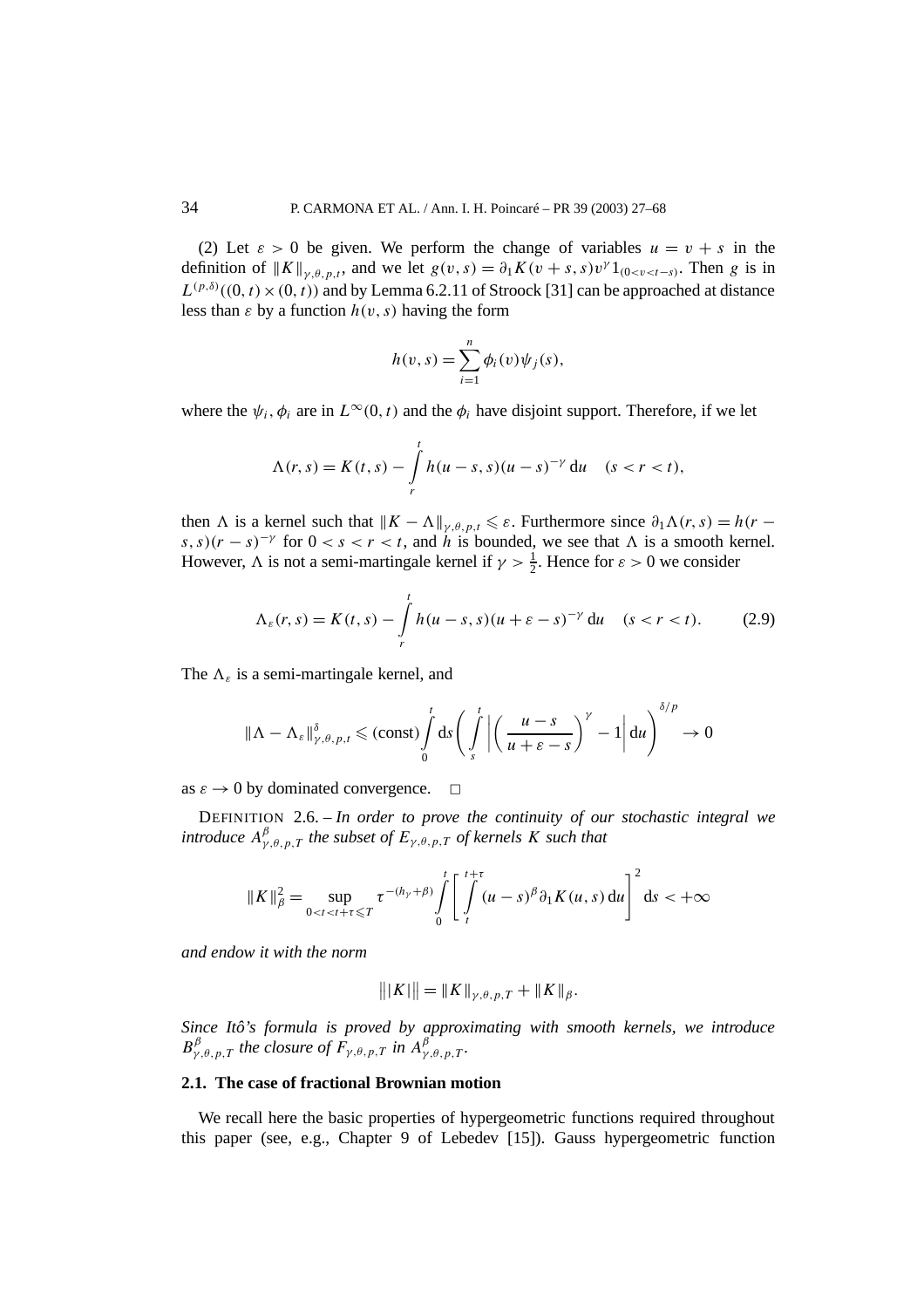*F*( $\alpha$ ,  $\beta$ ,  $\gamma$ ,  $z$ ) is defined for every  $\alpha$ ,  $\beta$ ,  $\gamma$ ,  $|z|$  < 1 and  $\gamma \neq 0, -1, \ldots$  by

$$
F(\alpha, \beta, \gamma, z) = \sum_{k \geq 0} \frac{(\alpha)_k (\beta)_k}{(\gamma)_k k!} z^k,
$$

where  $(\alpha)_0 = 1$  and  $(\alpha)_k = \Gamma(\alpha + k)/\Gamma(\alpha) = \alpha(\alpha + 1) \cdots (\alpha + k - 1)$  is the Pochammer index. The convergence radius of this series is 1 and, as soon as  $\text{Re}(\gamma - \beta - \alpha) > 0$ ,  $\lim_{z\to 1} F(\alpha, \beta, \gamma, z)$  exists and is finite. Obviously we have

$$
F(\alpha, \beta, \gamma, z) = F(\beta, \alpha, \gamma, z), \qquad F(\alpha, \beta, \gamma, 0) = 1.
$$

Furthermore, if  $|\arg(1 - z)| < \pi$  and  $\text{Re}(\gamma) > \text{Re}(\beta) > 0$ ,

$$
F(\alpha, \beta, \gamma, z) = \frac{\Gamma(\gamma)}{\Gamma(\beta)\Gamma(\gamma - \beta)} \int_{0}^{1} u^{\beta - 1} (1 - u)^{\gamma - \beta - 1} (1 - zu)^{-\alpha} du.
$$
 (2.10)

The hypergeometric function  $F(\alpha', \beta', \gamma', \cdot)$  is said to be contiguous to  $F(\alpha, \beta, \gamma, \cdot)$  if  $|\alpha - \alpha'| = 1$  or  $|\beta - \beta'| = 1$  or  $|\gamma - \gamma'| = 1$ . If  $F_1$  and  $F_2$  are hypergeometric functions contiguous to  $F$ , then there exists a relation of the type

$$
P(z)F(z) + P_1(z)F_1(z) + P_2(z)F_2(z) = 0 \quad (|\arg(1-z)| < \pi),
$$

with  $P(z)$ ,  $P_1(z)$ ,  $P_2(z)$  polynomials in the variable *z*. These relations ensure that there exists an analytical continuation of  $F(\alpha, \beta, \gamma, z)$  to the domain

$$
\mathbb{C} \times \mathbb{C} \times (\mathbb{C} \setminus \{0, -1, -2, \ldots\}) \times \{z: \left|\arg(1-z)\right| < \pi\}.
$$

We shall also use the asymptotic estimate, for  $|\arg(1-z)| < \pi$ ,  $\text{Re}(\Gamma) > \text{Re}(\alpha) >$ 0*,*Re*(β) <* 0:

$$
F(\alpha, \beta, \gamma, z) \sim \frac{\Gamma(\gamma)\Gamma(\alpha - \beta)}{\Gamma(\alpha)\Gamma(\gamma - \beta)} (-z)^{-\beta} \quad (|z| \to \infty).
$$

LEMMA 2.7. – *Given*  $s > 0$  *and*  $H \neq \frac{1}{2}$ *, the function*  $t \to K^H(t, s)$  *is differentiable on (s,*+∞*) with derivative*

$$
\partial_1 K^H(t,s) = \frac{(s/t)^{1/2-H}}{\Gamma(H-\frac{1}{2})}(t-s)^{H-3/2} \quad (0 < s < t).
$$

*Furthermore,*  $K^H \in A_{\gamma,\theta,p,T}^{\beta}$  for admissible parameters  $(p,q,\gamma,...)$  such that

$$
\frac{1}{p} + \gamma > 3/2 - H, \quad -\theta \left| H - \frac{1}{2} \right| + 1 > 0 \quad \text{and} \quad \beta + H < 1.
$$

*In particular, for*  $0 < \varepsilon < H < \frac{1}{2}$ , there exists a set of admissible parameters for which  $h_{\nu} = H - \varepsilon$ .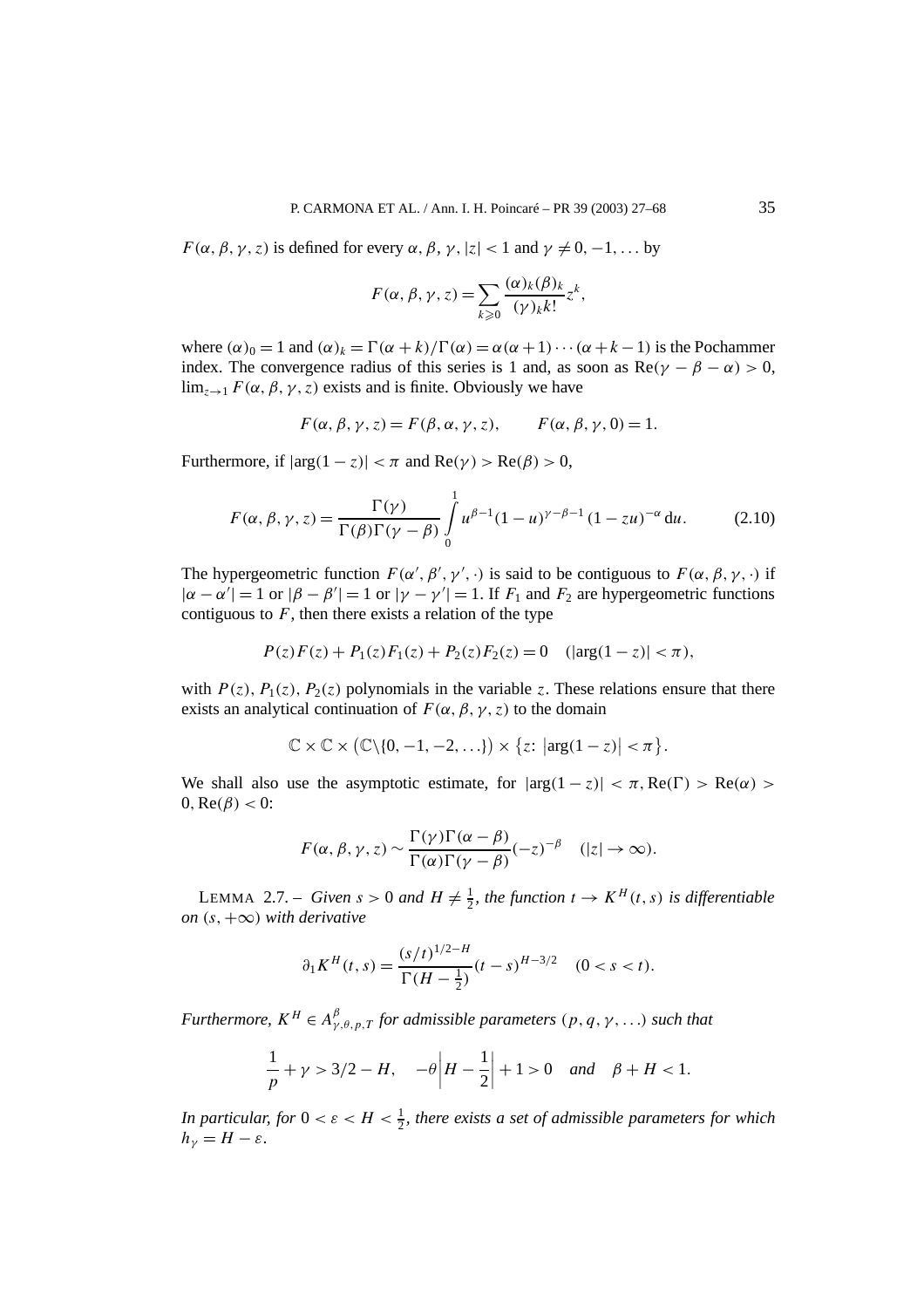*Remark* 2.8. – Observe that for  $H < \frac{1}{2}$ , we have  $\gamma - \frac{1}{q} > 1/2 - H > 0$ .

*Proof. –* Let us state three facts:

- (1) From the analyticity of the Gauss function, we deduce that the function  $t \rightarrow$  $K^H(t, s)$  is differentiable on  $(s, +\infty)$  with a derivative  $f(H, t, s)$  such that  $H \to f(H, t, s)$  is holomorphic on  $\{H \in \mathbb{C} : \text{Re}(H) > -\frac{1}{2}\}.$
- (2) The integral representation (2.10) implies that for  $H \in (1/2, 1)$  the function  $t \rightarrow K^H(t, s)$  is differentiable on  $(s, +\infty)$  with derivative  $\partial_1 K^H(t, s)$ .
- (3) The function  $H \to \partial_1 K^H(t, s)$  is holomorphic in the region

$$
\Delta = \left\{ H \in \mathbb{C} : 0 < \text{Re}(H) < 1 \right\} \setminus \left\{ \frac{1}{2} \right\}.
$$

Therefore, by analytic continuation: for  $0 < s < t$ ,  $\partial_1 K^H(t, s) = f(H, t, s)$  on  $\Delta$ .

To determine the admissible set of parameters for which  $K^H \in E_{\gamma,\theta,\eta,T}$ , we just use the fact that  $(s, t) \to K^H(t, s)$  is continuous on  $\{0 < s < t\}$ , combined with the following consequence of the asymptotic estimate of *F*,

$$
K^H(t, s) \sim_{s \to 0+}
$$
 (const)  $s^{-|H-1/2|}$ ,  
\n $K^H(t, s) \sim_{s \to t-}$  (const)  $(t-s)^{H-1/2}$ .

Therefore, given  $0 < \varepsilon < H < \frac{1}{2}$ , we can set  $\frac{1}{q} = \frac{1}{2} - \frac{\varepsilon}{3}$  and  $h_{\gamma} = \frac{1}{\theta^*} = H - \varepsilon$ ,  $\frac{2}{q} - \gamma = H - \varepsilon/2$  to get  $q > 2$ ,  $2/q > \gamma$ , and  $\gamma - \frac{1}{q} = \frac{1}{q} - (H - \varepsilon/2) > \frac{1}{2} - H > 0$ .

It remains to show that  $||K||_{\beta} < +\infty$  (indeed, we can then approximate K by the sequence  $K_n(t, s) = K(t + \frac{1}{n}, s)$  of smooth kernels in  $F_{\gamma, \theta, p, T}$ ): for  $0 < t < t + \tau \leq T$ ,

$$
\int_{0}^{t} \left( \int_{t}^{t+\tau} (u-s)^{\beta} \partial_{1} K(u,s) du \right)^{2} ds
$$
\n
$$
\leq \int_{0}^{t} (t-s)^{-1+2\varepsilon} \left( \int_{t}^{t+\tau} (u-s)^{\beta+H-1-\varepsilon} du \right)^{2} ds
$$
\n
$$
\leq C \tau^{2(\beta+H-\varepsilon)}. \qquad \Box
$$

#### **2.2. Properties of integral operators associated to kernels**

Let *X* be a separable Hilbert space with norm  $|\cdot|_X$ , and *K* be a rough kernel. To a measurable  $a: [0, T] \rightarrow X$  we associate

$$
I_t^K(a)(s) = K(t, s)a(s) + \int_s^t (a(u) - a(s)) \partial_1 K(u, s) du,
$$
 (2.11)

as soon as the integral in the right-hand side makes sense for almost every  $s \in [0, T]$ .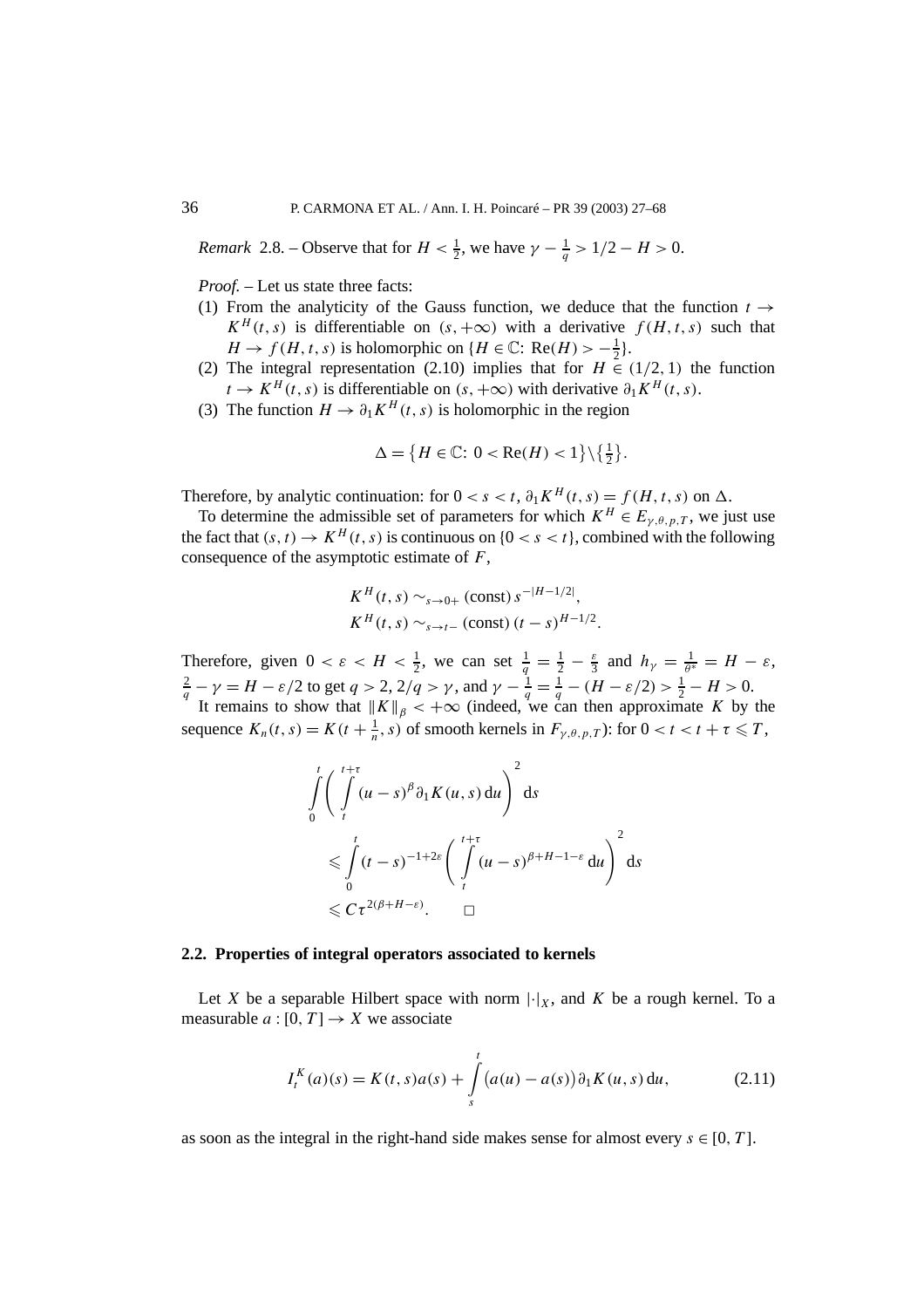Similarly we shall denote by  $J_t^K$  the integral operator defined on measurable  $f:[0,T]^2\to X$  by

$$
J_t^K(f)(s) = \int_s^t f(u, s) \partial_1 K(u, s) \, du,\tag{2.12}
$$

as soon as the integral in the right-hand side makes sense for almost every  $s \in [0, T]$ .

Observe that if  $\Delta_{s,u}^0 a = a(u) - a(s)$ , then

$$
I_t^K(a)(s) = K(t, s)a(s) + J_t^K(\Delta^0 a)(s).
$$

Since *K* and  $\partial_1 K$  need not be positive, we introduce a dominating positive kernel

$$
K_+(t,s) = \left[ \left| K(T,s) \right| + \int\limits_t^T \left| \partial_1 K(u,s) \right| \mathrm{d}u \right] \mathbb{1}_{(s
$$

For  $0 \le s < t \le t + \tau \le T$  we have

$$
\begin{aligned} \left| K(t + \tau, s) - K(t, s) \right| &\le K_+(t, s) - K_+(t + \tau, s), \\ \left| K(t, s) \right| &\le K_+(t, s). \end{aligned} \tag{2.13}
$$

For  $\beta \in \mathbb{R}, \beta \neq 0$ , we let  $w_{\beta}$  be the weight

$$
w_{\beta}(u,s) = \max(u-s,0)^{\beta}.
$$

Then if du ds denotes the Lebesgue measure on  $[0, T]^2$ , we introduce the Lebesgue space

$$
L_{w_{\beta}}^{q}(X) = L^{q}([0, T]^{2}; X; w_{\beta}(u, s) du ds).
$$

Eventually we denote by  $\mathcal{H}^{\beta}(X)$  the set of *β* Hölder continuous functions taking their values in *X*:

$$
\mathcal{H}^{\beta}(X) = \bigg\{ f : [0, T] \to X, \|f\|_{\mathcal{H}^{\beta}(X)} = \sup_{0 \le u < s \le T} \frac{|f(u) - f(s)|_X}{|u - s|^{\beta}} < +\infty \bigg\}.
$$

For functions of two variables  $f(u, s)$  we introduce

$$
\tilde{\mathcal{H}}^{\beta}(X) = \bigg\{ f: [0, T]^2 \to X, \|f\|_{\tilde{\mathcal{H}}^{\beta}(X)} = \sup_{0 \le u < s \le T} \frac{|f(u, s)|_X}{|u - s|^{\beta}} < +\infty \bigg\}.
$$

Through the rest of this paper  $(\gamma, \delta, p)$  denotes a set of admissible parameters,  $T > 0$  and  $\beta \in \mathbb{R}^*$ . The constant *C* may vary from line to line but depends only on  $(\gamma, \delta, p, T, \beta)$ ; to ease notation, we shall omit this dependency when the context allows it.

PROPOSITION 2.9. – *For every fixed*  $t \in [0, T]$ 

(1) *The mappings*  $J:(f, K) \to J^K_{\vdash}(f)(t)$  *and*  $J^+:(f, K) \to J^{K+}_{t}(f)$  *are bilinear continuous from*  $L^q_{w_{\text{--}\gamma q}}(X) \times E_{\gamma,\theta,p,T}$  *to*  $L^2([0,T]^2; ds, X)$ *.*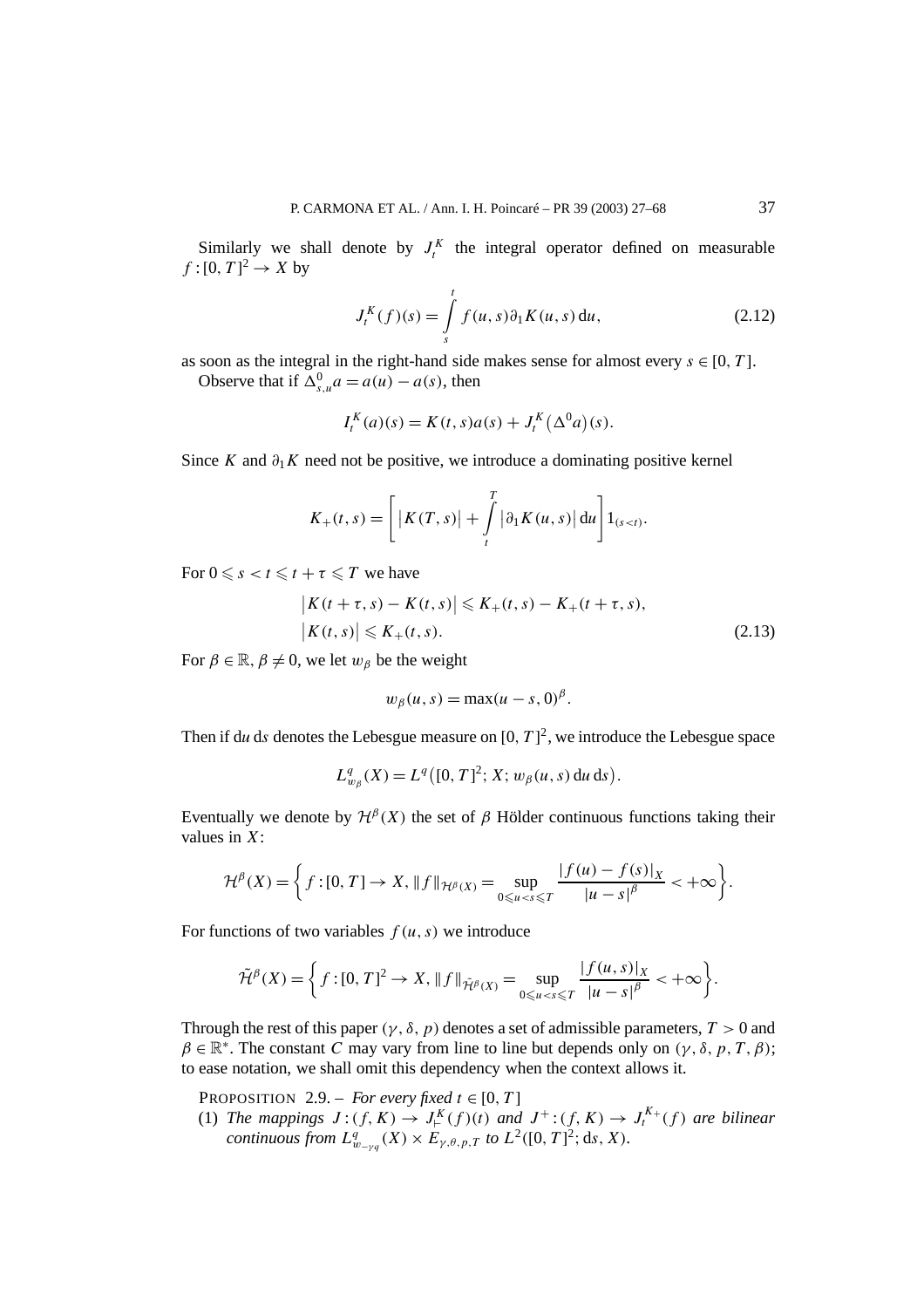(2) *The mapping*  $I_t$ :  $(a, K) \to I_t^K(a)$  *is bilinear continuous from*  $L^{\theta^*}([0, T]; ds; X) \cap$  ${a: \Delta^0 a \in L^q_{w_{\gamma q}}(X)} \times E_{\gamma, \theta, p, T}$  to  $L^2([0, T]^2; ds, X)$ *.* 

*Proof.* – Since  $|J_t^K(f)|_X \leq J_t^{K+}(|f|_X)$ , we can suppose, without any loss in generality, that  $X = \mathbb{R}$  and study  $J^{K^+}$ .

First, apply Hölder's inequality to the pair of conjugated exponents *(p, q)*:

$$
\left|J_t^{K_+}(f)(s)\right| \leqslant \left(\int\limits_s^t w_{-\gamma q}(u,s)|f|^q(u,s)\,du\right)^{1/q}\left(\int\limits_s^t w_{\gamma p}(u,s)\big|\partial_1K(u,s)\big|^p\,du\right)^{1/p}.
$$

Then, apply Hölder's inequality to  $(q/2, \delta/2)$  to get

$$
||J_t^{K_+}(f)(\cdot)||_{L^2([0,T],\,\mathrm{d} s)} \leq ||f||_{L^q_{w_{\nu,\gamma q}}(\mathbb{R})} ||K||_{\gamma,\theta,p,T}.
$$

The second assertion is clearly a consequence of the first one, another Hölder's inequality for  $(\theta/2, \theta^*/2)$ , and Remark 2.3:

$$
\|K(t,\cdot)a(\cdot)\|_{L^2([0,T],ds)} \leq \|a\|_{L^{\theta^*}([0,T];\mathbb{R})} \|K\|_{\gamma,\theta,p,t} \n\leq C \|a\|_{L^{\theta^*}([0,T];\mathbb{R})} \|K\|_{\gamma,\theta,p,T}.
$$

The next proposition establish the Hölder regularity of a rough Kernel  $K(t, s)$  with respect to the first variable *t*.

PROPOSITION 2.10. – *The space*  $E_{\gamma,\theta,p,T}$  *may be continuously embedded into*  $\mathcal{H}^{h_{\gamma}}(L^2([0,T]; \, \mathrm{d} s)).$ 

*Furthermore, the mapping*  $K \to K_+$  *is continuous from*  $E_{\gamma,\theta,p,T}$  *into*  $\mathcal{H}^{h_\gamma}(L^2([0,T];$ d*s)).*

*Proof.* – According to the inequalities (2.13), we only need to prove the second point. The embedding is the following: we identify  $K_{+}$  with the function  $F:[0, T] \rightarrow X =$  $L^2([0, T]; ds)$  defined by  $F(t) = K_+(t, \cdot)$ . Let  $0 \le t \le t + \tau \le T$ ; we have, for  $s \ne t$ :

$$
K_{+}(t+\tau,s) - K_{+}(t,s) = |K(T,s)| 1_{(t,t+\tau)}(s) + J_{T}^{K_{+}}(f+g)(s)
$$
  
with  $f(u,s) = 1_{(t,t+\tau)}(s) 1_{(t+\tau,T)}(u), \quad g(u,s) = 1_{(0,t)}(s) 1_{(t,t+\tau)}(u).$ 

According to Lemma B.1, there exists a constant *C* such that:

$$
||f||_{L^q_{w_{\gamma q}}} + ||g||_{L^q_{w_{\gamma q}}} \leq C |\tau|^{2/q - \gamma}
$$

and

$$
||1_{(t,t+\tau)}||_{L^{\theta^*}([0,T],\,\mathrm{d} s)} \leq C\tau^{1/\theta^*}.
$$

Therefore, since  $h_{\gamma} = \frac{1}{\theta^*} < 2/q - \gamma$ , we only need to apply Proposition 2.9 to *f, g,*  $1_{(t,t+\tau)}$  to obtain the continuity of  $K \to K_+$ .  $\Box$ 

Similarly, we can establish Hölder regularity for the operators  $J$  and  $J^+$ .

PROPOSITION 2.11. – *The operators J* and  $J^+$  are bilinear continuous from  $\tilde{\mathcal{H}}^{\beta}(X) \times A_{\gamma,\theta,p,T}^{\beta}$  *to*  $\mathcal{H}^{\beta+h}(L^2([0,T]); \, ds; X)$  *as soon as*  $0 < h < h_{\gamma}$ *.*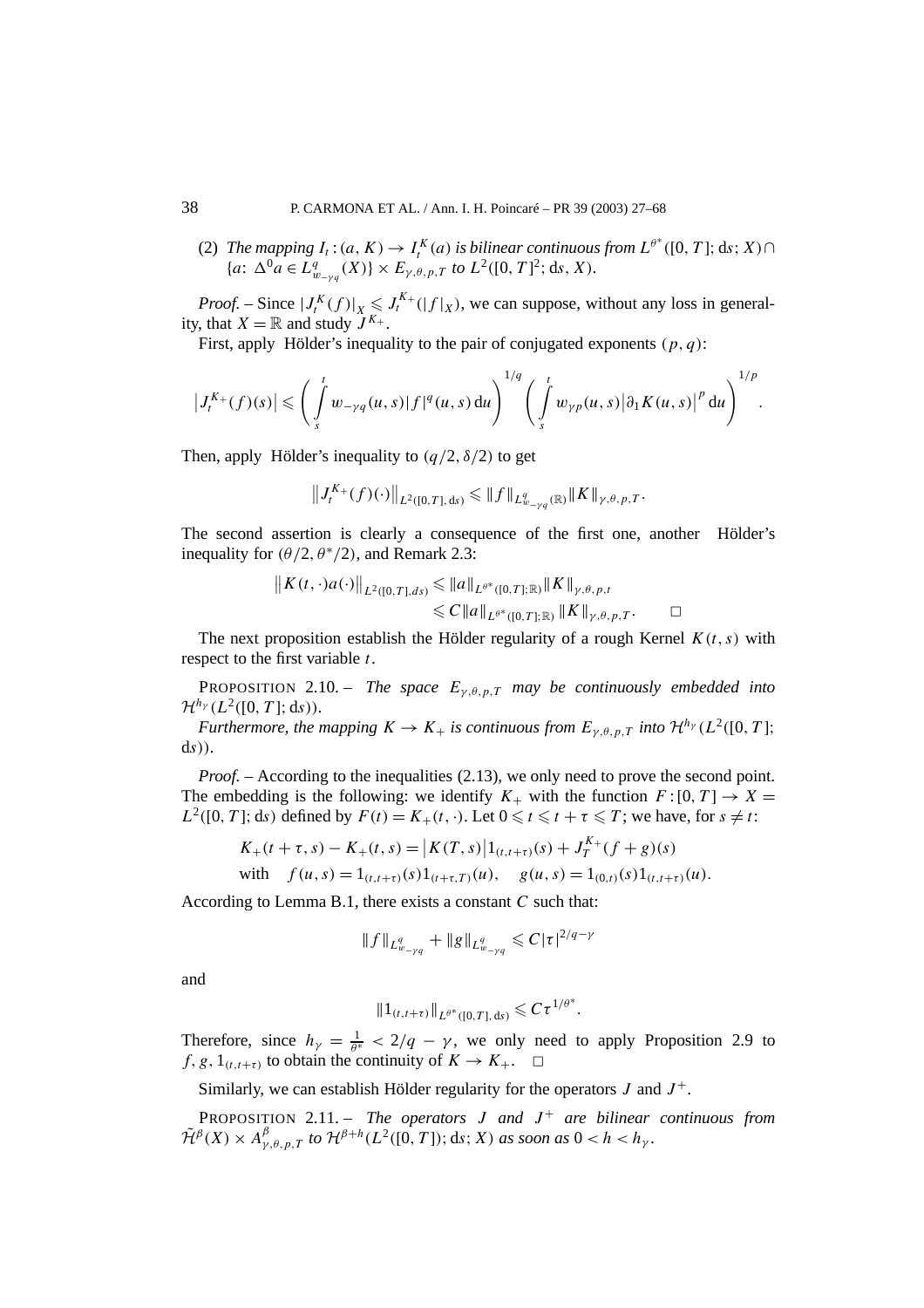*Proof.* – Let  $0 \le t \le t + \tau \le T$  and  $\tilde{K}$  be one of *K*,  $K_{+}$ . Then,

$$
\Delta_{t,t+\tau}^0 J^{\tilde{K}}(a)(s) = J_{t+\tau}^{\tilde{K}}(a)(s) - J_t^{\tilde{K}}(a)(s) = J_{t+\tau}^{\tilde{K}}(a) \big( \max(s,t) \big). \tag{2.14}
$$

We plug in the estimate  $|a(u, s)| \leq ||a||_{\tilde{\mathcal{H}}^{\beta}} w_{\beta}(u, s)$  for  $u > s$ , and get

$$
\left|\Delta_{t,t+\tau}^0 J^{\tilde{K}}(a)(s)\right| \leq \Delta_{t,t+\tau}^0 J^{\tilde{K}}(w_\beta)(s) \|a\|_{\tilde{\mathcal{H}}^\beta}
$$

and thus the proposition is an easy consequence of the following lemma.  $\Box$ 

LEMMA 2.12. – *The mapping*  $K \to J^{\tilde{K}}(w_{\beta})$  *is linear continuous from*  $A^{\beta}_{\gamma,\theta,p,T}$  *to*  $\mathcal{H}^{\beta+h}(L^2([0,T]); \, ds)$  *as soon as*  $0 < h < h_{\gamma}$ *.* 

*Proof.* – For  $0 < t < t + \tau \leq T$ 

$$
J_{t+\tau}^{K_+}(w_{\beta})(s) - J_{t}^{K_+}(w_{\beta})(s) = J_{t+\tau}^{K_+} (1_{(t,t+\tau)}(s)w_{\beta})(s) + J_{t+\tau}^{K_+} (1_{(0,t)}(s)w_{\beta})(t).
$$

According to Lemma B.1, the norm of  $(u, s) \rightarrow 1_{(t, t+\tau)}(s)w_{\beta}(u, s)$  in  $L^q_{w_{\gamma q}}$  is dominated by  $C\tau^{\beta+h_\gamma}$ . Therefore, Proposition 2.9

$$
\left\|J_{t+\tau}^{K_+}(1_{(t,t+\tau)}(s)w_{\beta})(s)\right\|_{L^2([0,T],\,\mathrm{d} s)} \leqslant C\tau^{\beta+h_{\gamma}}\left\|K\right\|_{\gamma,\theta,p,T}.
$$

Since  $K_+ \in A_{\gamma,\theta,p,T}^{\beta}$ , then for  $h < h_{\gamma}$ ,

$$
\left\|J_{t+\tau}^{K_+}(1_{(0,t)}(s)w_{\beta})(t)\right\|_{L^2([0,T],\,\mathrm{d}s)} \leqslant C\tau^{\beta+h} \|K\|_{\beta}.
$$

Combining these two upper bounds yields the desired result.  $\Box$ 

The following technical results now involve pairs of rough kernels.

LEMMA 2.13. – *The mapping*  $(K_1, K_2) \to \langle K_1(t, \cdot), K_2(t, \cdot) \rangle_{L^2([0, T])}$  *is bilinear continuous from*  $E^2_{\gamma,\theta,p,T}$  *to the set of absolutely continuous functions, vanishing at the origin, endowed with the norm*

$$
|| f || = \int_{0}^{T} |\dot{f}|(s) \, \mathrm{d}s,
$$

*where f*˙ *is equal almost everywhere to the derivative of f .*

*Proof.* – Assume that the kernels can be written, as in the proof of Proposition 2.5,

$$
K_i(t,s) = K_i(T,s) - \int_{t}^{T} h_i(u-s,s)w_{-\gamma}(u+\varepsilon,s) du \quad \text{for } s \leq t, \ i = 1, 2, \quad (2.15)
$$

where  $h_i(v, s) = \sum_{l=1}^n \phi_{l,i}(v) \psi_{l,i}(s)$  and the  $\phi_{l,i}, \psi_{l,i} \in L^\infty(0, T)$  have disjoint supports. Then the mapping

$$
\Lambda: t \to \langle K_1(t,\cdot), K_2(t,\cdot) \rangle_{L^2([0,T])}
$$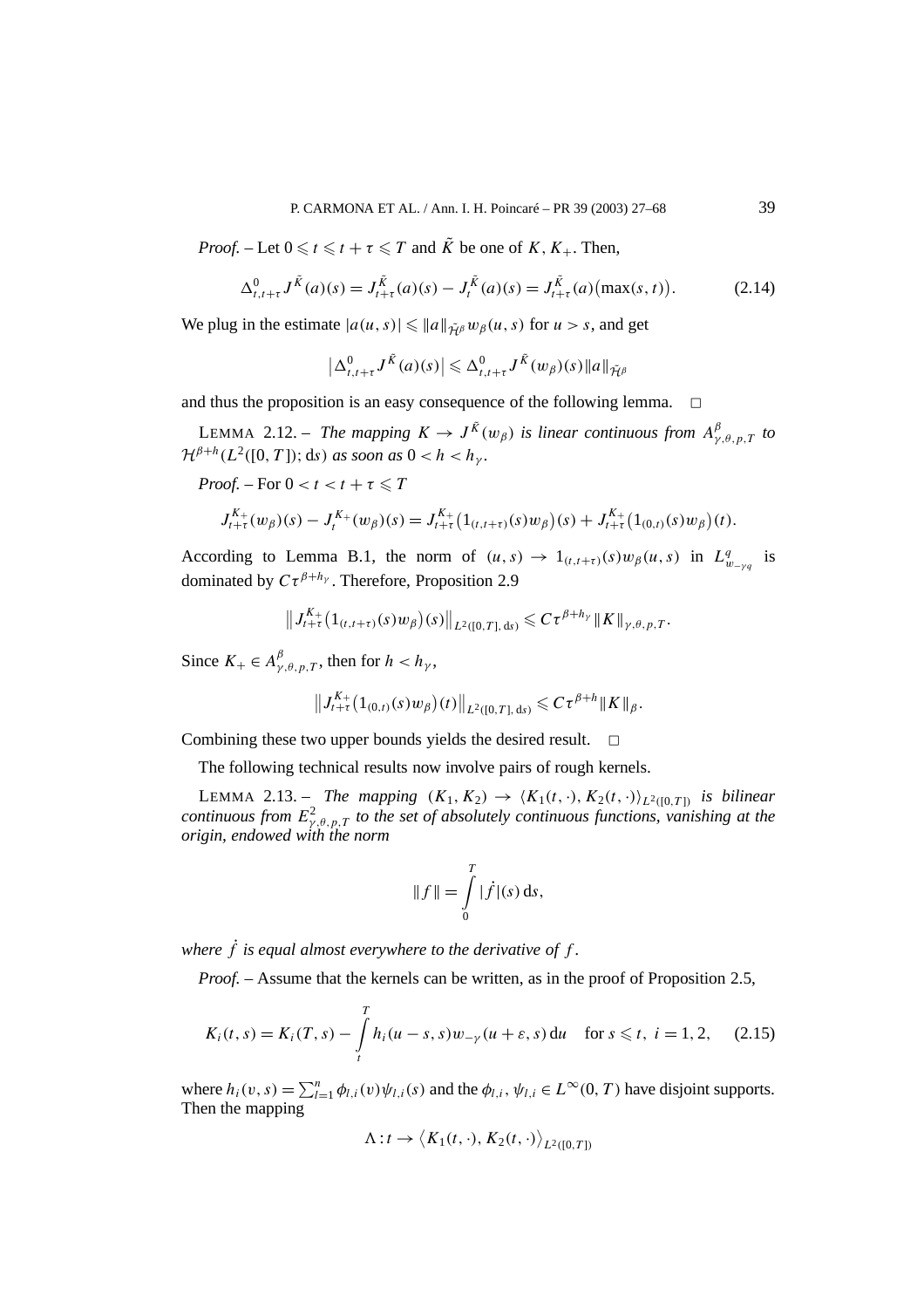is differentiable with derivative

$$
\dot{\Lambda}(t) = K_1(t, t)K_2(t, t) + \int_0^t \left( \partial_1 K_1(t, s)K_2(t, s) + K_1(t, s)\partial_1 K_2(t, s) \right) ds.
$$

From the domination relation (2.13) we get

$$
\left|\dot{\Lambda}(t)\right| \leqslant \frac{\mathrm{d}}{\mathrm{d}t} \langle K_{1,+}(t,\cdot), K_{2,+}(t,\cdot) \rangle_{L^2([0,T])}.
$$
\n(2.16)

Integrating with respect to *t* yields, taking into account Proposition 2.10,

$$
\int_{0}^{T} |\dot{\Lambda}(t)| dt \leq \langle K_{1,+}(t,\cdot), K_{2,+}(t,\cdot)\rangle_{L^{2}([0,T])} \leq C ||K_{1}||_{\gamma,\theta,p,T} ||K_{2}||_{\gamma,\theta,p,T}.
$$

By Proposition 2.5, the space of kernels that can be written as in (2.15) is dense in  $E_{\gamma,\theta,p,T}$ . This concludes our proof since the space of absolutely continuous functions is closed.  $\square$ 

We now associate to a pair  $(K, K')$  of rough kernels an integral operator

$$
J_{2,t}^{K,K'}(a)(s,s_1) = a(s,s_1) \left( \int_s^t K(u,s) \partial_1 K'(u,s_{1_{(j)}} \, du) \right) 1_{(s_1 < s)} \tag{2.17}
$$

defined for measurable  $a:[0, T]^2 \to X$ .

LEMMA 2.14. – *If*  $0 < h < h<sub>y</sub>$ , then the mapping  $J<sub>2,t</sub>$  is bilinear continuous from  $\tilde{\mathcal{H}}^{\beta}(X) \times E_{\gamma,\theta,p,T} \times A_{\gamma,\theta,p,T}^{\beta+h_{\gamma}}$  *into*  $\mathcal{H}^{\beta+2h}(L^2([0,T]^2;X;\text{d} s \text{d} s_1)).$ 

*Proof.* – According to equality (2.14) applied to

$$
\tilde{a}(u, s_1) = K(u, s)a(s, s_1) 1_{(s_1 < s)}
$$

we get

$$
1_{(s_1 < s)} \Delta^0_{t,t+\tau} J_2^{K,K'}(a)(s,s_1) = J_{t+\tau}^{K'}(\tilde{a}) (\max(s,t)).
$$

Using again the dominating kernels,  $a \in \tilde{\mathcal{H}}^{\beta}(X)$  and that

$$
(s - s_1)^{\beta} \le (u - s_1)^{\beta}
$$
 for  $0 < s_1 < s < u$ 

we obtain

$$
\left|\Delta_{t,t+\tau}^{0}J_{2}^{K,K'}(a)(s,s_{1})\right|\leqslant \|a\|_{\tilde{\mathcal{H}}^{\beta}}J_{t+\tau}^{K'_{+}}\big(K_{+}(u,s)w_{\beta}(u,s_{1})\big)(s_{1})1_{(s>s_{1})}.
$$

According to Proposition 2.10 there exists a constant *C* such that:

$$
||(u,s) \to K_{+}(u,s)w_{\beta}(u,s_{1})||_{\tilde{\mathcal{H}}^{\beta+h_{\gamma}}(L^{2}([0,T]))} \leq C ||K||_{\gamma,\theta,p,T}.
$$
 (2.18)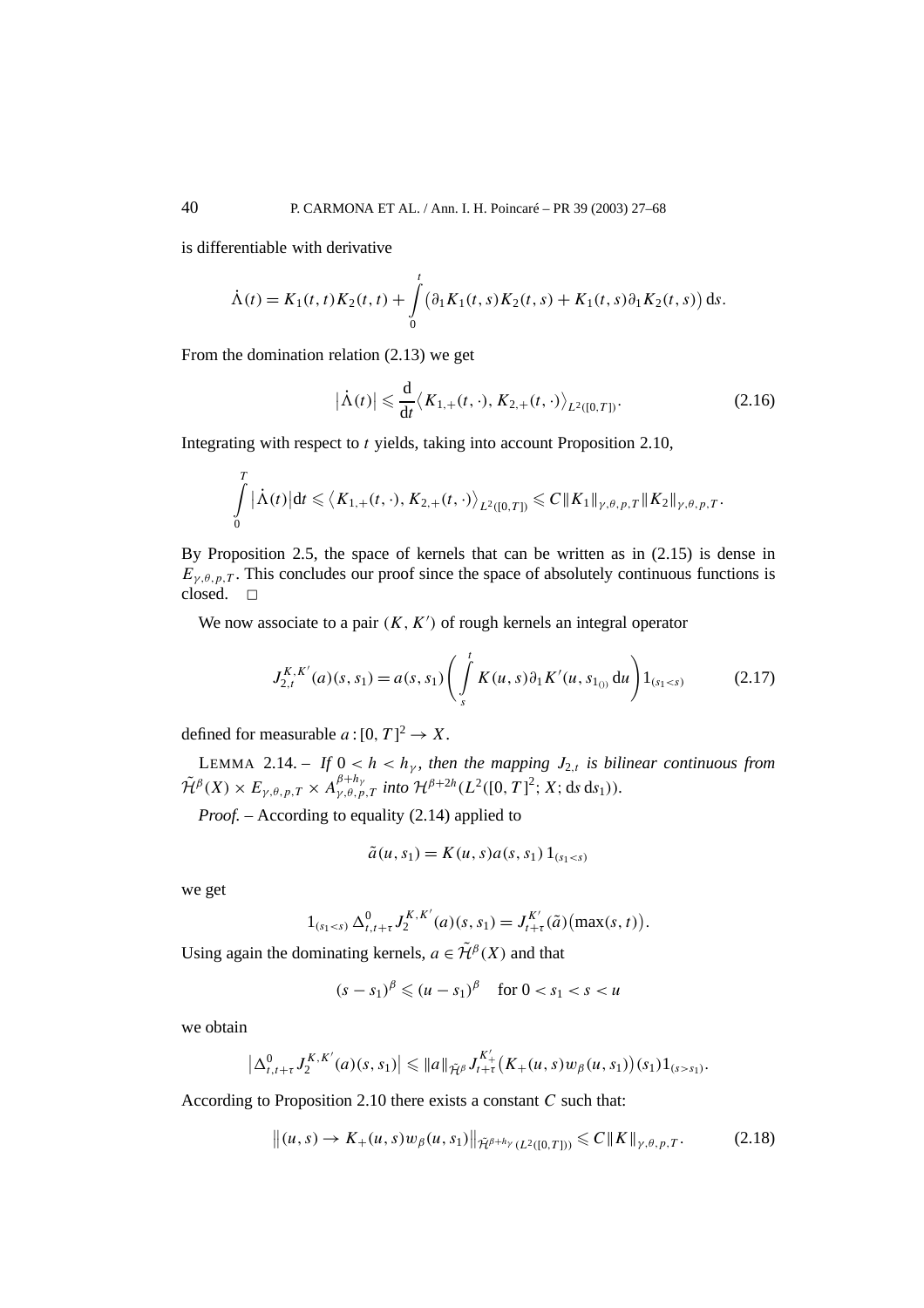Therefore, thanks to Proposition 2.11 we have the upper bound

$$
\left\|\Delta_{t,t+\tau}^{0}J_{2}^{K,K'}(a)(s,s_{1})\right\|_{L^{2}([0,T],X,\mathrm{d}s)} \leq C\|K\|_{\gamma,\theta,p,T}\|K'\|_{A_{\gamma,\theta,p,T}^{\beta+h_{\gamma}}}\|a\|_{\tilde{\mathcal{H}}^{\beta}}\tau^{\beta+2h_{\gamma}}.\quad\Box
$$

LEMMA 2.15. – *The mapping*  $(K, K') \to \langle K(t + \tau, \cdot) - K(t, \cdot), K'(t, \cdot) \rangle_{L^2([0, T])}$  *is bilinear continuous from*  $A^{\beta}_{\gamma,\theta,p,T}\times E^2_{\gamma,\theta,p,T}$  *to*  $\R$  *with norm bounded by*  $C\tau^{\beta+h}$  *for any h*  $\in$   $(0, h_{\gamma})$  (*we extend K so that*  $K(u, s) = 0$  *if*  $u < s$ )*.* 

*Proof.* – Thanks to (2.13) we can restrict ourselves to  $K_+$ ,  $K'_+$  we have:

$$
\begin{split}\n&\left| \langle K_{+}(t+\tau, \cdot) - K_{+}(t, \cdot), K'_{+}(t, \cdot) \rangle_{L^{2}([0, T])} \right| \\
&= \int_{0}^{t} ds \, K'_{+}(t, s) \int_{t}^{t+\tau} du \, \partial_{1} K_{+}(u, s) \\
&= \int_{0}^{t} ds \, K'_{+}(t, s) \int_{t}^{t+\tau} du \, (u-s)^{-\beta} (u-s)^{\beta} \, \partial_{1} K_{+}(u, s) \\
&\leq \int_{0}^{t} ds \, K'_{+}(t, s) (t-s)^{-\beta} \int_{t}^{t+\tau} du \, (u-s)^{\beta} \, \partial_{1} K_{+}(u, s) \\
&= \int_{0}^{t} ds \, K'_{+}(t, s) (t-s)^{-\beta} \Delta_{t, t+\tau}^{0} J^{K_{+}}(w_{\beta})(s) \\
&\leq \left( \int_{0}^{t} ds \, K'_{+}(t, s)^{2} (t-s)^{-2\beta} \right)^{1/2} \left( \int_{0}^{t} ds \, (\Delta_{t, t+\tau}^{0} J^{K_{+}}(w_{\beta})(s))^{2} \right)^{1/2} \\
&\leq (C_{1} \| K' \|_{A_{\gamma, \theta, p, T}^{\beta}}) \times (C_{2} \tau^{\beta + h} \| K \|_{\gamma, \theta, p, T}).\n\end{split}
$$

The second inequality is Cauchy–Schwarz's inequality, and the last one is due to Hölder's inequality  $(\theta/2, \theta^*/2)$  for the first factor (since  $\beta\theta^* < 1$ ) and Lemma 2.12 for the second factor. We can now conclude with the help of Remark 2.3.  $\Box$ 

#### **3. The space of integrands**

#### **3.1. A review of basic notions of Malliavin Calculus**

A nice introduction to Malliavin Calculus can be found in Nualart's book [22], but for the sake of completeness, we state here the few definitions and properties we use in this paper.

Let  $\Omega$  denote the space  $C(I, \mathbb{R})$ ,  $I = [0, T]$ , equipped with the topology of uniform convergence on the compact sets, F the Borel  $\sigma$ -field on  $\Omega$ , P the standard Wiener measure, and let  ${B_t(\omega) = \omega(t), 0 \le t \le T}$ . For any  $t \ge 0$ , we define  $\mathcal{F}_t = \sigma(\omega(s), s \le T)$ . *t*)  $\vee$  *N*, where *N* denotes the class of the elements in *F* which have zero P measure.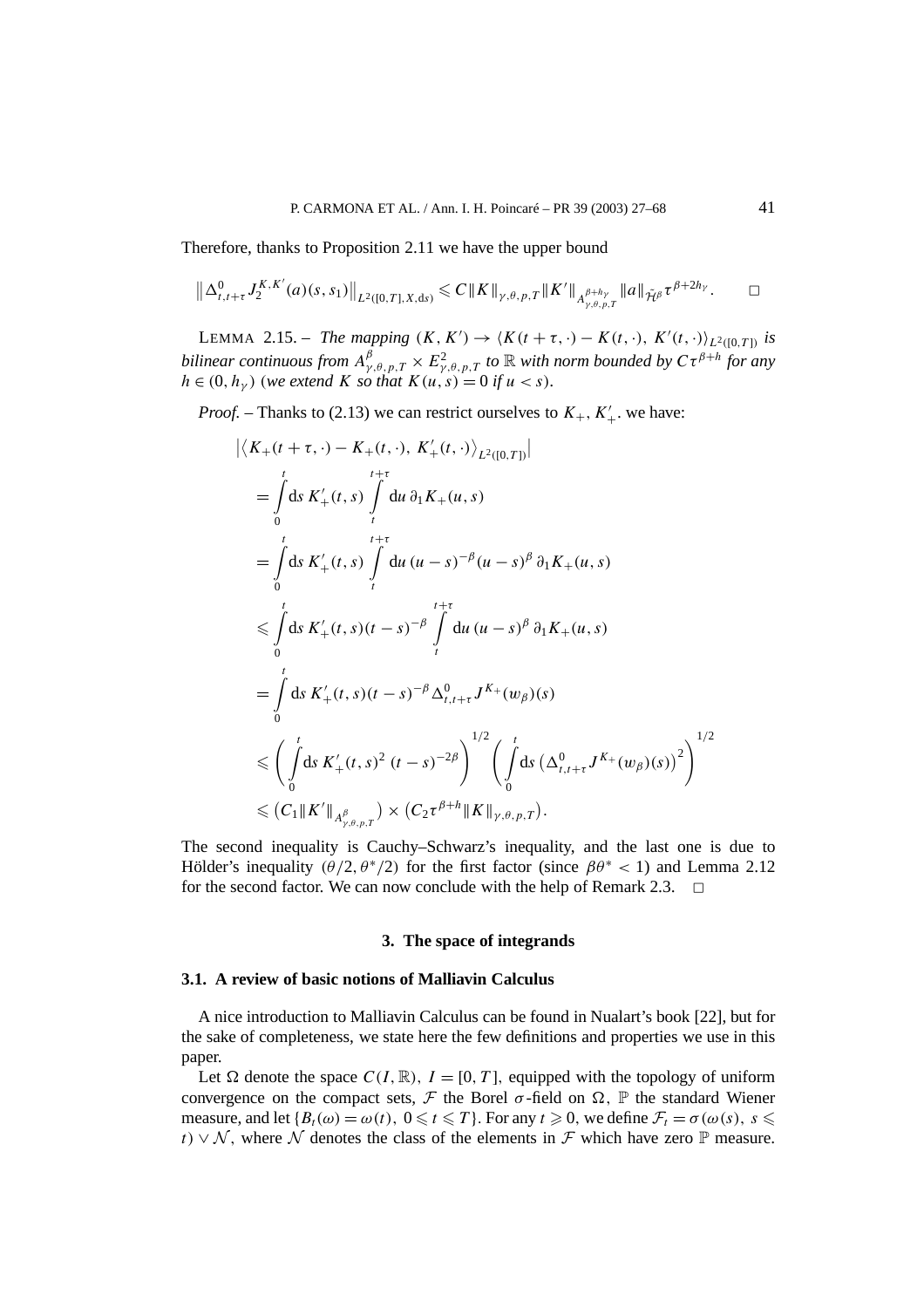For  $h \in L^2(I, \mathbb{R})$ , we denote by  $B(h)$  the Wiener integral

$$
B(h) = \int\limits_I \big(h(t), dB_t\big).
$$

Let *X* be a separable Hilbert space with norm  $|\cdot|_X$ . (Usually  $X = L^2([0, T]^i; \mathbb{R})$ .) Let S denote the dense subset of  $L^2(\Omega, \mathcal{F}, \mathbb{P})$  consisting of those classes of random variables of the form:

$$
F = f\big(B(h_1), \dots, B(h_n)\big),\tag{3.1}
$$

where  $n \in \mathbb{N}$ ,  $f \in C_b^{\infty}(\mathbb{R}^n; X)$ ,  $h_1, \ldots, h_n \in L^2(I, \mathbb{R})$ . If *F* has the form (3.1), we define its derivative as the process  $DF \stackrel{\text{def}}{=} \{D_t F, t \in I\}$  given by

$$
D_t F = \sum_{k=1}^n \frac{\partial f}{\partial x_k} (B(h_1), \ldots, B(h_n)) h_k(t).
$$

We shall denote by  $\mathbf{D}^{1,\alpha}$  the closure of S with respect to the norm

$$
\|F\|_{1,\alpha}=\|F\|_{\alpha}+\big\|\|DF\|_{L^2(I)}\big\|_{\alpha}=\mathbb{E}\big[|F|^{\alpha}\big]^{1/\alpha}+\mathbb{E}\bigg[\bigg(\int\limits_0^t|D_uF|^2\,du\bigg)^{\alpha/2}\bigg]^{1/\alpha}.
$$

The higher order derivative  $D^n F$  are defined inductively, and the space  $D^{n,\alpha}$  is the closure of  $S$  under the norm

$$
||F||_{n,\alpha} = ||F||_{\alpha} + \left\| \sum_{i=1}^{n} ||D^{i} F||_{L^{2}(I^{i})} \right\|_{\alpha}.
$$

Then, define *δ*, the Skorokhod integral with respect to *W*, as the adjoint of *D,* i.e., Dom(δ) is the set of *u* ∈  $L^2$ (Ω × *I*) such that there exists a constant *c* with

$$
\left|\mathbb{E}\left[\int\limits_{I} D_{t} F u_{t} \, \mathrm{d} t\right]\right| \leqslant c \|F\|_{2}, \quad \forall F \in \mathcal{S}.
$$

If  $u \in \text{Dom } \delta$ ,  $\delta(u)$  is defined as the unique element of  $L^2(\Omega)$  which satisfies

$$
\mathbb{E}\big[\delta(u)F\big]=\mathbb{E}\bigg[\int\limits_{I}D_{t}Fu_{t}\,\mathrm{d}t\bigg],\quad\forall F\in\mathcal{S}.
$$

In order to prevent a confusion between *δ*, an admissible parameter, and *δ* the Skorokhod integral, we shall from now on use the same notations for the Ito and the Skorokhod integral, that is:

$$
\delta(u) = \int\limits_0^T u(s) \, \mathrm{d}B_s.
$$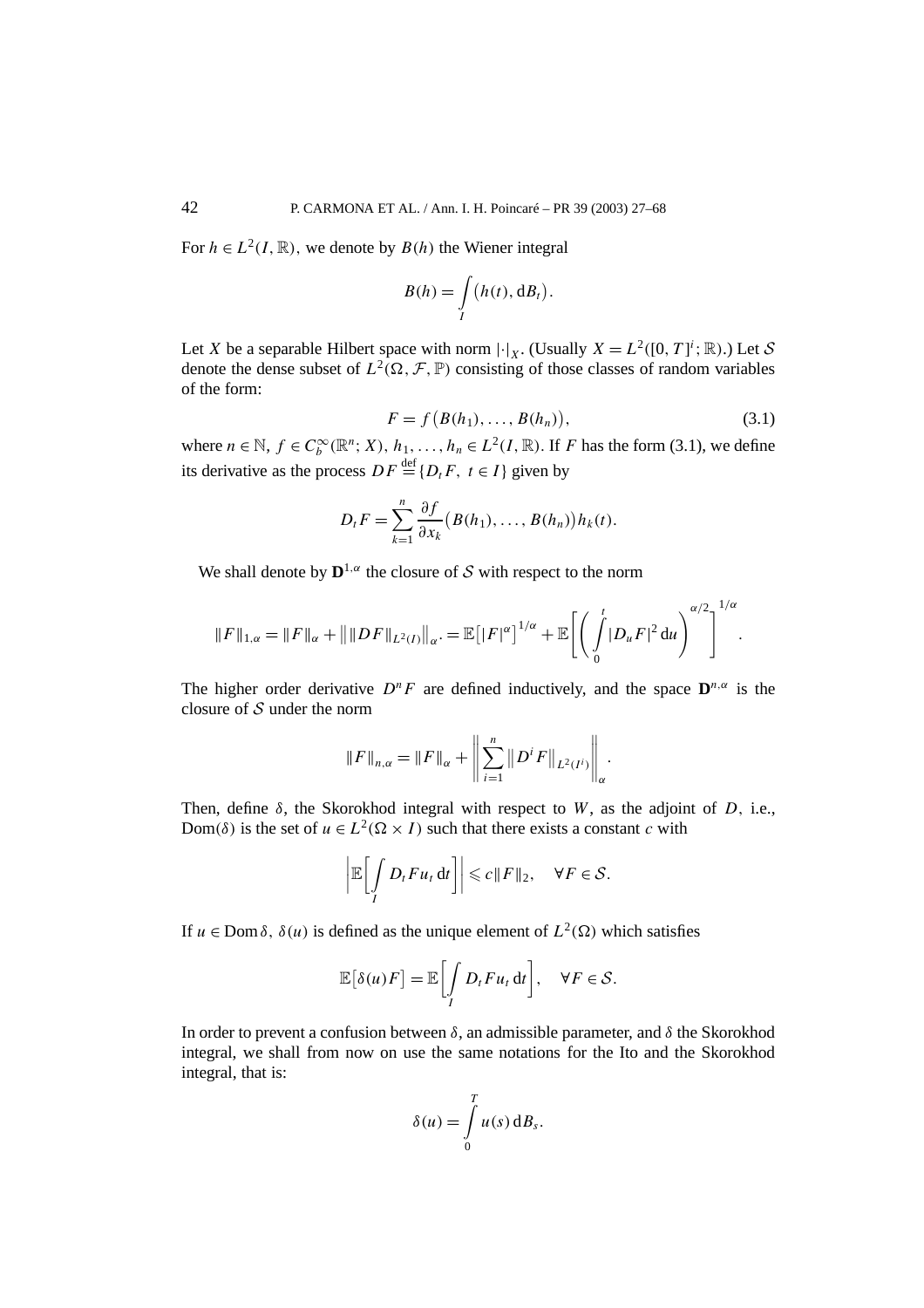Let  $\mathbf{L}^{1,2}$  be the Hilbert space  $L^2(I; \mathbf{D}^{1,2})$  endowed with the norm

$$
||u||_{\mathbf{L}^{1,2}}^2 = \mathbb{E}\bigg[\int\limits_{I} u_t^2 dt + \int\limits_{I \times I} (D_v u_t)^2 dv dt\bigg].
$$

We have  $\mathbf{L}^{1,2} \subset \text{Dom } \delta$ , and for  $u \in \mathbf{L}^{1,2}$ 

$$
\mathbb{E}\bigg[\bigg(\int_0^T u(s)\,\mathrm{d}B_s\bigg)^2\bigg] = \mathbb{E}\bigg[\int_I u_t^2\,\mathrm{d}t\bigg] + \mathbb{E}\bigg[\int_I \int D_t u_s\,D_s u_t\,\mathrm{d}s\,\mathrm{d}t\bigg] \leqslant \|u\|_{\mathbf{L}^{1,2}}^2. \tag{3.2}
$$

Note that  ${u \in L^2(\Omega \times I)}$ ; *u* is  $\mathcal{F}_t$  progressively measurable} ⊂ Dom  $\delta$ , and for such a *u*,  $\delta(u)$  coincide with the usual Itô integral. Note that when *u* is progressively measurable,  $D_s u_t = 0$  for  $s > t$ , so (3.2) is consistent with the formula in the adapted case.

Let  $L^{2,2}$  be the Hilbert space  $L^2(I^2, \mathbf{D}^{2,2})$  endowed with the norm

$$
||u||_{\mathbf{L}^{2,2}}^2 = \mathbb{E}\bigg[\int_{I^2} u^2(t,s) \, \mathrm{d}t \, \mathrm{d}s + \int_{I^3} \big(D_v u(t,s)\big)^2 \, \mathrm{d}v \, \mathrm{d}t \, \mathrm{d}s + \int_{I^4} \big(D_{v,r}^2 u(t,s)\big)^2 \, \mathrm{d}t \, \mathrm{d}s \, \mathrm{d}v \, \mathrm{d}r\bigg].\tag{3.3}
$$

We have  $\mathbf{L}^{2,2} \subset \text{Dom}(\delta \circ \delta)$  and for  $u \in \mathbf{L}^{2,2}$ 

$$
\mathbb{E}\left[\int_{0}^{T}\left(\int_{0}^{s}u(s,s_{1})\,\mathrm{d}B_{s_{1}}\right)\mathrm{d}B_{s}\right]\leq 2\|u\|_{\mathbf{L}^{2,2}}^{2}.
$$
 (3.4)

*Property P* (Integration by parts formula). – Suppose that *u* belongs to  $L^{1,2}$ . Let *F* be a random variable belonging to  $\mathbf{D}^{1,2}$  such that  $\mathbb{E}[F^2 \int_I u_t^2 dt] < \infty$ , then

$$
\int_{I} Fu_t \, \mathrm{d}B_t = F \int_{I} u_t \, \mathrm{d}B_t - \int_{I} D_t Fu_t \, \mathrm{d}t,\tag{3.5}
$$

in the sense that  $Fu$  belong to  $Dom(\delta)$  if and only if the right-hand side of (3.5) belongs to  $L^2(\Omega)$ .

For  $m = 1, 2$ , let  $C^{\beta} \mathbf{L}^{m,2}(0, t) = \mathcal{H}^{\beta}(\mathbf{D}^{m,2}) \cap \mathbf{L}^{m,2}$  be the space of processes  $a \in \mathbb{C}$  $L^{m,2}(0, t)$  such that for a constant *C* 

$$
||a(u) - a(v)||_{\mathbf{D}^{m,2}} \leq C|u - v|^{\beta} \quad (0 \leq u, v \leq t).
$$
 (3.6)

## **3.2. The space of good integrands**

Recall that  $(p, \gamma, \theta)$  is a set of admissible parameters, that is

$$
1 < p < 2, \quad \frac{1}{p} + \frac{1}{q} = 1, \quad \frac{2}{q} > \gamma > \frac{1}{q}, \quad \delta = \frac{2p}{2-p} \tag{3.7}
$$

$$
h_{\gamma} = \frac{1}{\theta^*} < \frac{2}{q} - \gamma, \quad \frac{1}{\theta/2} + \frac{1}{\theta^*/2} = 1. \tag{3.8}
$$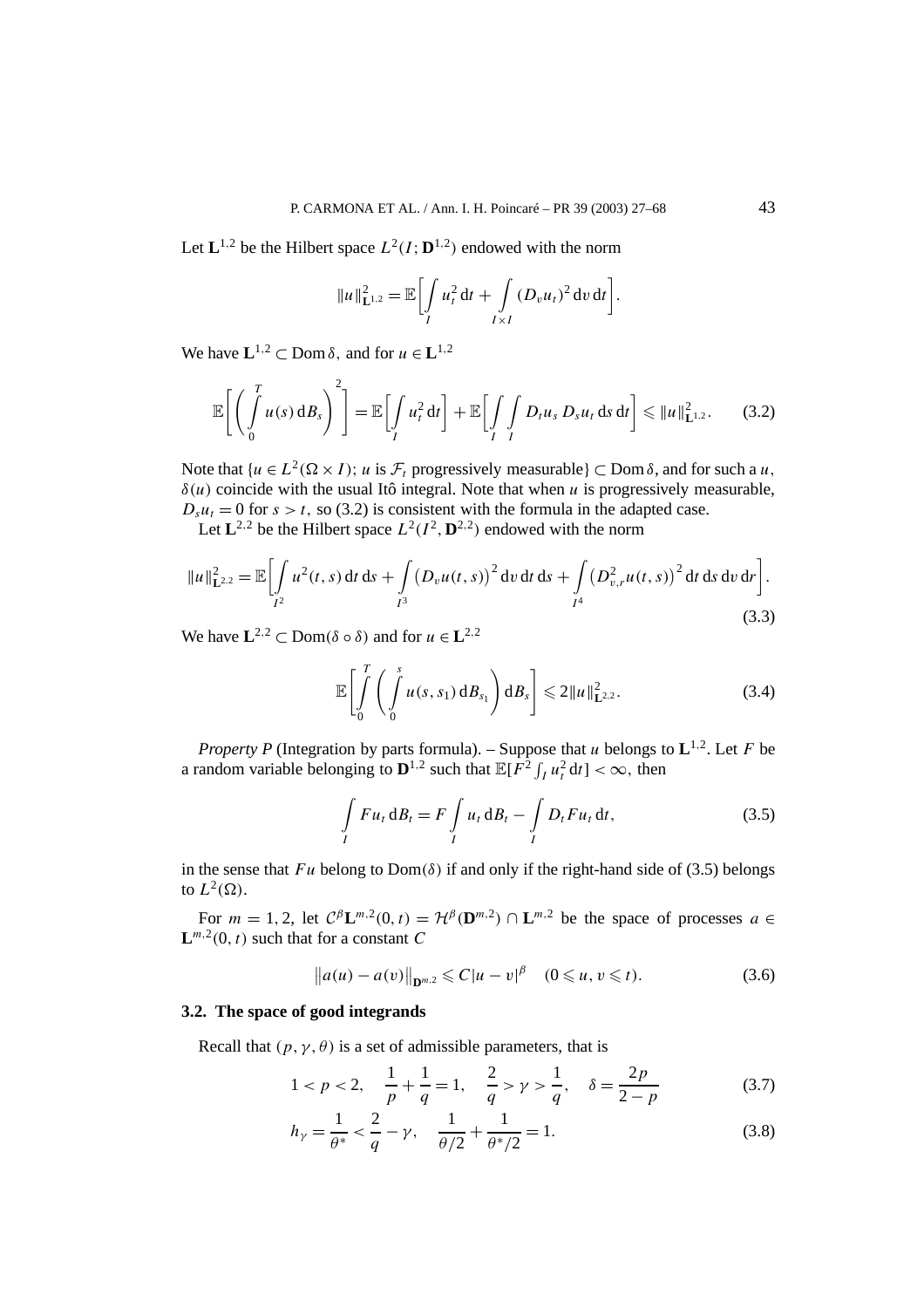The space  $GI_{\gamma,\theta,q,t}$  is the space of adapted processes  $a \in L^{1,2}(0,t)$  such that  $||a||_{\gamma,\theta,q,t}$ ∞ where

$$
\|a\|_{\gamma,\theta,q,t} \stackrel{\text{def}}{=} \left( \int_{0 < s < u < t} (\|a(u) - a(s)\|_{\mathbf{D}^{1,2}} (u - s)^{-\gamma})^q du ds \right)^{1/q} + \left( \int_0^t \|a(s)\|_2^{\theta^*} ds \right)^{1/\theta^*}
$$

(we hope that the use of the same notations form norms of kernels and norms of integrands will not confuse the reader). With the notations introduced in the previous section,

$$
\|a\|_{\gamma,\theta,q,t} = \|\Delta^0 a\|_{L^q_{w-\gamma q}(\mathbf{D}^{1,2})} + \|a\|_{L^{\theta^*}(L^2(\Omega))}.
$$

Observe that if  $a \in \mathbb{C}^{\beta} \mathbb{L}^{1,2}(0,t)$  is adapted and bounded, and if  $\beta > \gamma - \frac{1}{q}$ , then  $a \in GI_{\gamma,\theta,q,t}.$ 

Finally, we need to introduce the subset  $CGI_{\gamma,\theta,q,t}$  of processes  $a \in GI_{\gamma,\theta,q,t}$  such that

$$
\int_{0}^{t} \int_{s}^{t} \mathbb{E}[(D_{s}a(u))^{2}]^{q/2}(u-s)^{-\gamma q} du ds < +\infty
$$

which we endow with the norm

$$
\|a\|_{\gamma,\theta,q,t} = \|a\|_{\gamma,\theta,q,t} + \|Da\|_{L^q_{w_{\gamma q}}(L^2(\Omega))}.
$$

## **4. Integration of deterministic functions**

We recall that to a rough kernel  $K$  we associate the integral operator defined for a measurable *a* on  $(0, t)$ 

$$
I_t a(s) = K(t, s) a(s) + \int_s^t (a(u) - a(s)) \, \partial_1 K(u, s) \, \mathrm{d}u \quad (0 < s < t) \tag{4.1}
$$

as soon as the integral on the right-hand side makes sense for almost every *s* in *(*0*,t)*.

When *K* is a smooth kernel, we have

$$
I_t a(s) = K(s, s) a(s) + \int_s^t a(u) \partial_1 K(u, s) du \quad (0 < s < t).
$$

We shall also consider the integral operator

$$
J_t a(s) = \int_s^t a(u, s) \, \partial_1 K(u, s) \, \mathrm{d}u \quad (0 < s < t). \tag{4.2}
$$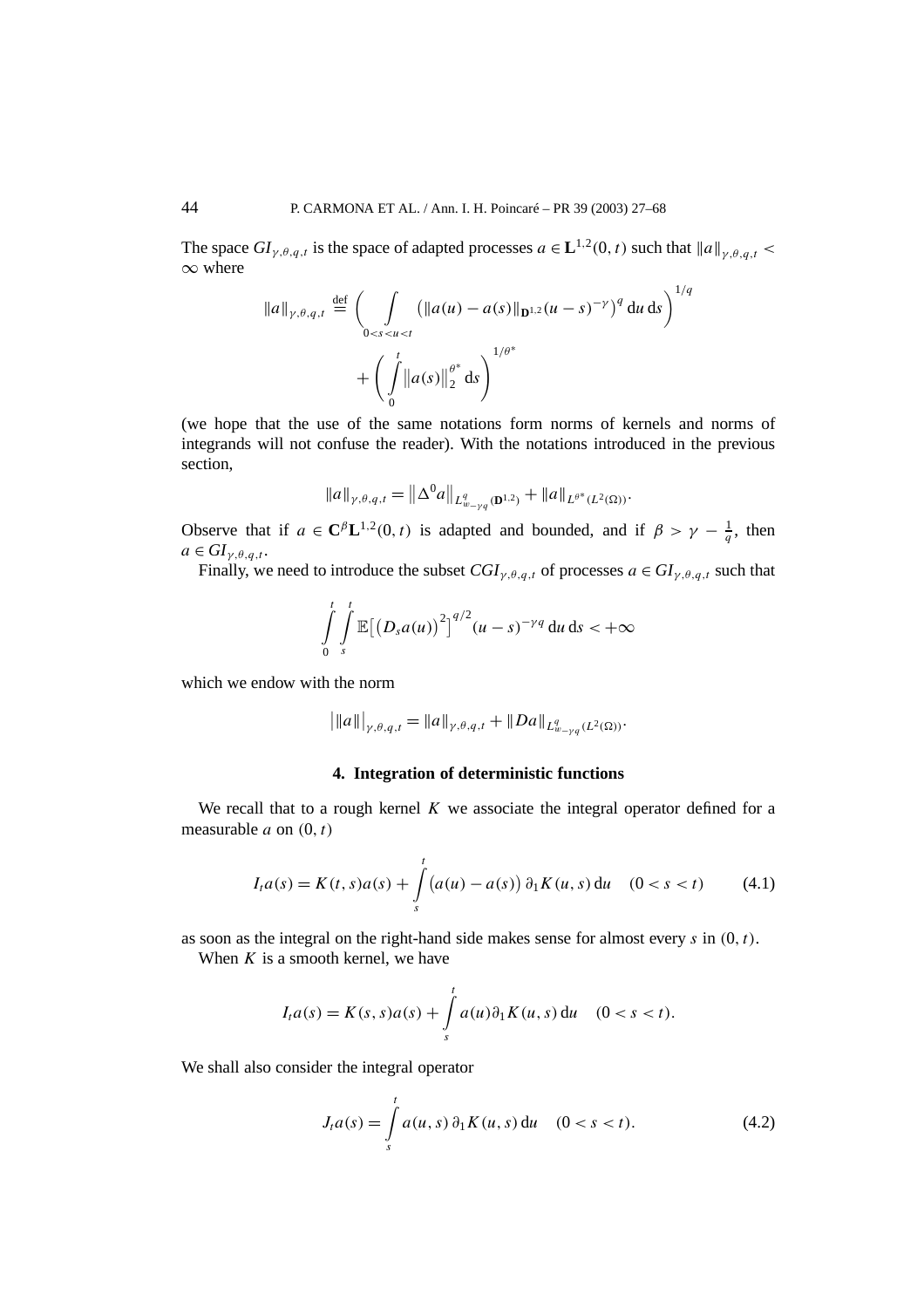We end this section by the definition of the integral of a deterministic function. Since  $K(t, s) = I_t 1_{[0, t]}(s)$ , we have, for  $s < t$ ,

$$
Cov(W_K(s), W_K(t)) = \mathbb{E}\left[\int_{0}^{t} K(t, u) dB_u \int_{0}^{s} K(s, v) dB_v\right]
$$
  
=  $\langle I_t 1_{[0, t]}, I_t 1_{[0, s]}\rangle_{L^2},$ 

where  $\langle,\rangle_{L^2}$  denotes the inner product of  $L^2(\mathbb{R}_+)$ .

Accordingly, we define  $L_K^2(0, t) = I_t^{-1}(L^2(0, t))$  and endow it with the inner product

$$
\langle f, g \rangle_{L_K^2(0,t)} \stackrel{\text{def}}{=} \langle I_t f, I_t g \rangle_{L^2}.
$$
 (4.3)

 $L_K^2(0, t)$  is the closure of  $L_K^2(0, t)$  with respect to  $\langle \cdot, \cdot \rangle_{L_K^2(0, t)}$ . Given  $f \in L_K^2(0, t)$ , it is natural to define

$$
\int_{0}^{t} f(s) dW_{K}(s) = \int_{0}^{t} I_{t} f(u) dB_{u}.
$$
\n(4.4)

This is clearly an isometry between  $L_K^2(0, t)$  and the Gaussian space generated by  $(W_K(s), 0 \le s \le t)$ . It is interesting to note that for  $f \equiv 1$  we obtain

$$
\int\limits_0^t \mathrm{d}W_K(s) = W_K(t).
$$

#### **5. Regularity of sample paths**

PROPOSITION 5.1. – *Assume that*  $K \in E_{\gamma,\theta,p,t}$ . Then, almost surely, the sample paths *of*  $W_K$  *are Hölder continuous of index*  $\tau \in (0, h_\gamma)$ *. More precisely, if*  $\alpha > \frac{1}{h_\gamma}$  *and*  $\tau \in [0, h_{\gamma} - \frac{1}{\alpha}$  [ *then for some constant C* 

$$
\bigg\|\sup_{0\leq u
$$

*Proof.* – Since  $W_K$  is a Gaussian process with covariance

$$
R_K(u, v) = \int_{0}^{\min(u, v)} K(v, s) K(u, s) ds.
$$
 (5.1)

Proposition 2.10 yields for  $0 \le u < v < t$ 

$$
\|W_K(v) - W_K(u)\|_2 = \|K(v, \cdot) - K(u, \cdot)\|_{L^2(0,t)} \leq C|v - u|^{h_Y} \|K\|_{\gamma, \theta, p, t}.
$$

Then, we use Kolmogorov's Continuity Lemma in the special case of Gaussian processes, as described by the next lemma.  $\Box$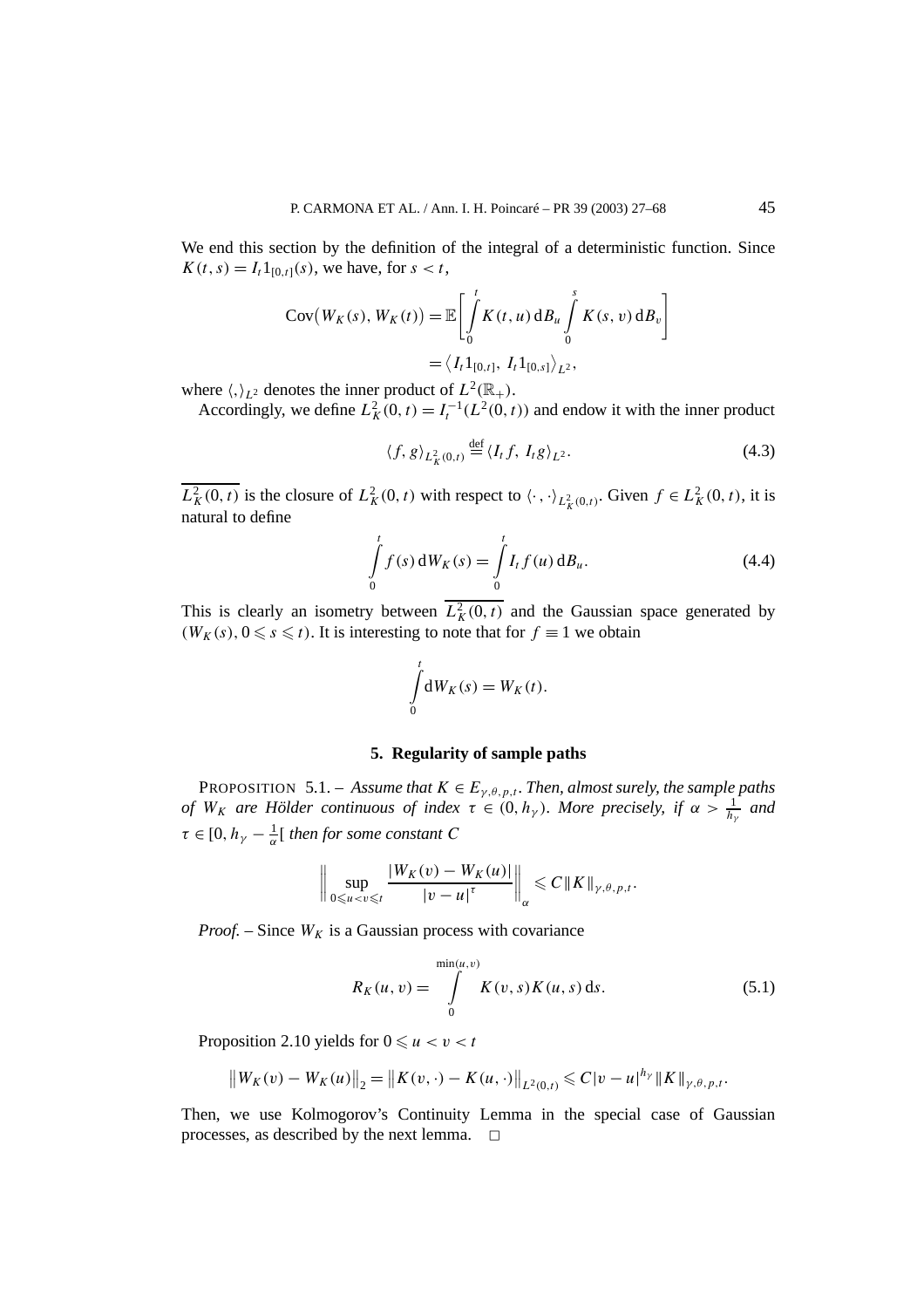LEMMA 5.2.  $-Let(Z(t), 0 \leq t \leq T)$  be a centered Gaussian process such that for *some*  $\delta > 0$ 

$$
\mathbb{E}\big[\big(Z(t)-Z(s)\big)^2\big] \leqslant C(T)|t-s|^{\delta} \quad (0 \leqslant s, t \leqslant T).
$$

*Then Z has a modification (denoted by the same letter Z) with Hölder continuous paths of order*  $\lambda$  *for each*  $\lambda \in [0, \delta/2]$ *.* 

*Furthermore, for every*  $p \geq \sup(1, 2/\delta)$  *we have* 

$$
\left\| \sup_{0 \leq s, t \leq T} |Z(t) - Z(s)| \right\|_p \leq C(T)^{1/2} \frac{2^{1+1/p}}{1 - 2^{1/2p - \delta/2}} T^{\delta/2} m_p,
$$
  

$$
\left\| \sup_{0 \leq s < t \leq T} \frac{|Z(t) - Z(s)|}{(t - s)^{\lambda}} \right\|_p \leq C'(\lambda, \delta, p, T) C(T)^{1/2} \quad (0 \leq \lambda < \delta/2 - 1/p).
$$

*Where m<sup>p</sup> <sup>p</sup> is the pth moment of the absolute value of a standard Gaussian random variable.*

Since the proof of this lemma uses the explicit constant of Kolmogorov's Lemma, we feel compelled to state here the version of this lemma that we use, which can be found in [10], Section XXIII, numbers 19 and 20.

LEMMA 5.3.  $-$  *Let*  $(X(t), 0 \leq t \leq T)$  *be a real process such that for some*  $\sigma > 0$  *and some*  $p \geqslant 1$ 

$$
\mathbb{E}[|X_t-X_s|^p]\leqslant C|t-s|^{1+\sigma}\quad (0\leqslant s,\,t\leqslant T).
$$

*Then for every*  $\lambda \in [0, \sigma/p]$  *the random variable* 

$$
M_{\lambda} = \sup \left\{ \frac{|X_t - X_s|}{|t - s|^{\lambda}} : s, t \in \mathbb{Q}, s \neq t, 0 \leq s, t \leq T \right\}
$$

*is almost surely finite. More precisely,*

$$
\|M_\lambda\|_p \leqslant C^{1/p} \frac{2^{\lambda+1+1/p}}{1-2^{\lambda-\sigma/p}} T^{(1+\sigma-\lambda)/p}.
$$

*Proof of Lemma 5.2.* – For every  $p \ge 1$ , since  $Z(t) - Z(s)$  is a centered Gaussian random variable, we have

$$
\mathbb{E}[Z(t)-Z(s)|^p] \leq m_p^p C(T)^{p/2} |t-s|^{\delta p/2} \quad (0 \leq s,t,T).
$$

If  $p > \sup(1, 2/\delta)$ , then we obtain the upper bound on the *p*th moment, and the fact that *Z* has Hölder continuous paths for every  $\lambda \in [0, \delta/2 - 1/p[$ .  $\Box$ 

COROLLARY 5.4. – *Assume that for some*  $p \ge 1$ ,  $K \in E_{\gamma,\theta,p,t}$ . Then there exists a *sequence of kernels*  $(K_n, n \in \mathbb{N})$  *in*  $F_{\gamma,\theta,p,t}$  *such that* 

$$
\sup_{s\leq t}|W_K(s)-W_{K_n}(s)|\to 0 \quad \text{in } L^2 \text{ and a.s.}
$$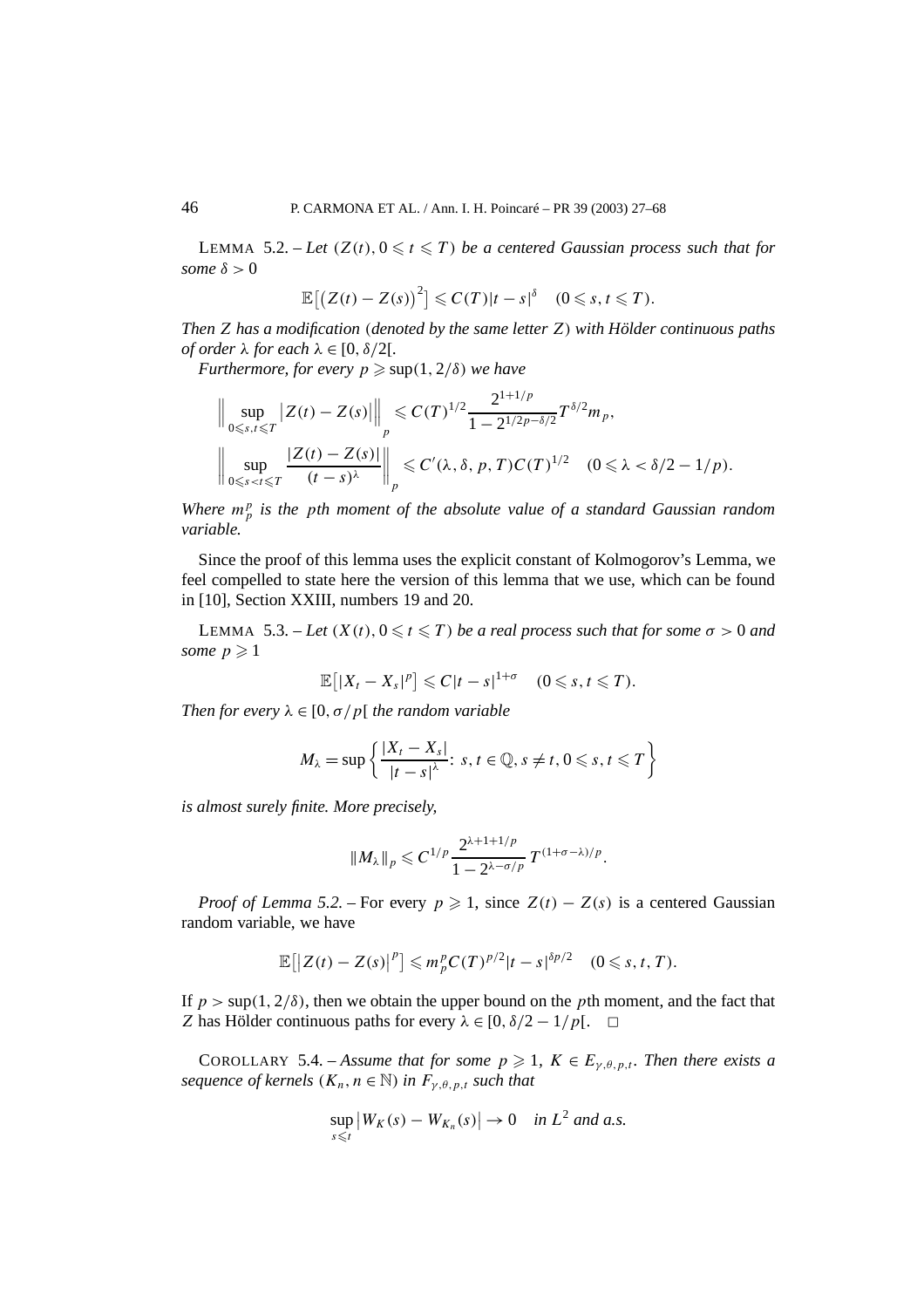*Proof.* – There exists a sequence of kernels  $(K_n, n \in \mathbb{N})$  in  $F_{\gamma, \theta, p, t}$  such that  $||K_n - K||_{\nu, \theta, n,t} \to 0$ . We let

$$
M_n = \sup_{s \leq t} |W_K(s) - W_{K_n}(s)|.
$$

Proposition 5.1 yields, for  $\alpha > \frac{1}{h_{\gamma}}$  and  $\tau = 0$ ,

$$
||M_n||_{\alpha} \leqslant C||K - K_n||_{\gamma,\theta,p,t} \to 0.
$$

By taking a subsequence, we can ensure that  $\sum ||M_n||_{\alpha}^{\alpha} < +\infty$ , and thus obtain, by a Borel–Cantelli argument, the almost sure convergence of  $M_n$  to 0.  $\Box$ 

#### **6. Construction of the stochastic integral**

The first step of our construction is to identify the semi-martingale integral  $\int a(s) \times$  $dW<sub>K</sub>(s)$ , for *a* adapted and  $W<sub>K</sub>$  a semi-martingale, with a sum of (Skorokhod) integrals of *a* and its stochastic gradient with respect to the driving Brownian motion *B* and time.

PROPOSITION 6.1. – *Assume that*  $a \in GI_{\gamma,\theta,q,t}$  *and K is a semi-martingale kernel in*  $E_{\gamma,\theta,p,t}$ *. Then* 

(i) *The process*  $I_t(a)(\cdot)$  *is in*  $\mathbf{L}^{1,2}(0,t)$  *and* 

$$
\left\| \int\limits_0^t I_t(a)(s) \, \mathrm{d} B_s \right\| \leqslant \left\| I_t(a) \right\|_{\mathbf{L}^{1,2}(0,t)} \leqslant \left\| a \right\|_{\gamma,\theta,q,t} \left\| K \right\|_{\gamma,\theta,p,t}.
$$

(ii) *We have the decomposition*

$$
\int_{0}^{t} a(s) dW_{K}(s) = \int_{0}^{t} I_{t} a(s) dB_{s} + \int_{0}^{t} \left( \int_{s}^{t} D_{s} a(u) \partial_{1} K(u, s) du \right) ds.
$$
 (6.1)

(iii) *If furthermore*  $a \in \text{CGI}_{\gamma,\theta,q,t}$  *then the process* 

$$
s \to J_t(D(a)(\cdot))(s) = \int_s^t D_s a(u) \partial_1 K(u, s) \, du
$$

*satisfies*

$$
\left\| \int\limits_0^t J_t(D(a)(\cdot))(s) \right\|_{L^2(\Omega)} \leqslant \int\limits_0^t \left\| J_t(D(a)(\cdot))(s) \right\|_{L^2(\Omega)} ds
$$
  
\$\leqslant C \left\| \|a\| \right\|\_{\gamma,\theta,q,t} \|K\|\_{\gamma,\theta,p,t}\$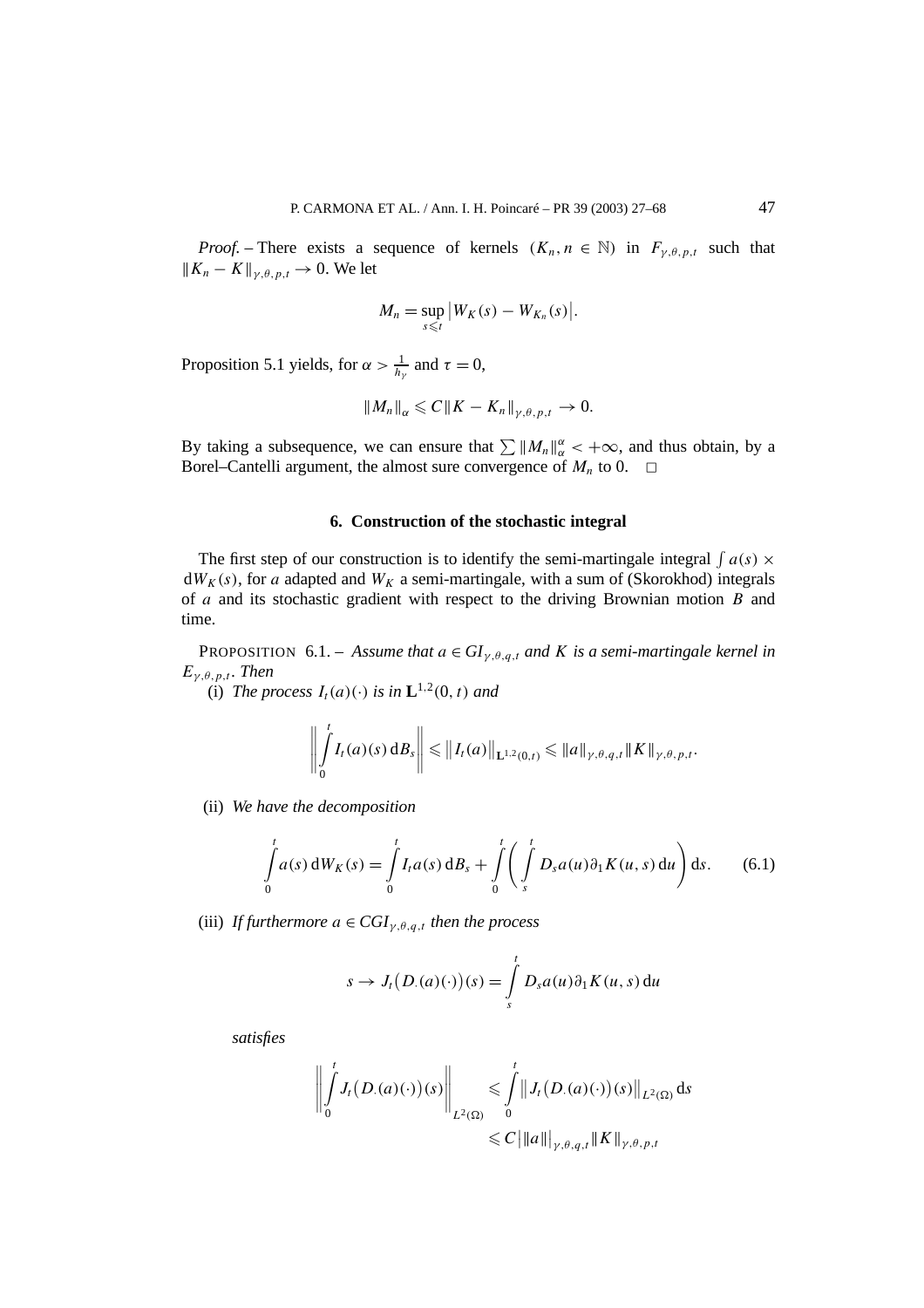*and we have the upper bound*

$$
\left\| \int_{0}^{t} a(s) \, \mathrm{d}W_{K}(s) \right\|_{L^{2}(\Omega)} \leqslant C \left| \left\| a \right\| \right|_{\gamma, \theta, q, t} \left\| K \right\|_{\gamma, \theta, p, t}.
$$

*Proof.* – (i) On the one hand, Lemma 6.2(ii) implies that  $J_t(a)(\cdot) \in L^{1,2}(0, t)$  and

$$
||J_t(a)||_{\mathbf{L}^{1,2}(0,t)} \leq ||a||_{L^q_{w-\gamma q}(\mathbf{D}^{1,2})} ||K||_{\gamma,\theta,p,t}.
$$

On the other hand, the second part of Proposition 2.9 implies that

$$
||K(t,\cdot)a(\cdot)||_{L^2([0,T],L^2(\Omega,\mathbb{P}))}\leq C||a||_{L^{\theta^*}(L^2(\Omega))}||K||_{\gamma,\theta,p,T}.
$$

We conclude by combining these two results.

(ii) Recall from Proposition 2.5 that  $W_K$  is a semi-martingale with decomposition

$$
dW_K(s) = K(s, s) dB_s + W_{\partial_1 K}(s) ds.
$$

Therefore, since *a* is adapted and in  $\mathbf{L}^{1,2}(0, t)$ , we have that

$$
\int_{0}^{t} a(s) dW_{K}(s) = \int_{0}^{t} a(s) K(s, s) dB_{s} + \int_{0}^{t} a(s) W_{\partial_{1} K}(s) ds
$$
\n
$$
= \int_{0}^{t} a(s) K(s, s) dB_{s} + \int_{0}^{t} a(u) \left( \int_{0}^{u} \partial_{1} K(u, s) dB_{s} \right) du.
$$

We now apply the integration by parts formula of Malliavin Calculus

$$
\int_{0}^{t} a(s) dW_{K}(s) = \int_{0}^{t} a(s) K(s, s) dB_{s} + \int_{0}^{t} \left( \int_{0}^{u} a(u) \partial_{1} K(u, s) dB_{s} \right) du \n+ \int_{0}^{t} \left( \int_{0}^{u} D_{s} a(u) \partial_{1} K(u, s) ds \right) du.
$$
\n(6.3)

Since  $M^2 \stackrel{\text{def}}{=} \sup_{x \leq 1} \int_0^x \partial_1 K(x, u)^2 du < +\infty$ , we can apply Fubini's Theorem to the third term on the right-hand side of (6.3) to obtain

$$
\int_{0}^{t} \left( \int_{0}^{u} D_{s} a(u) \partial_{1} K(u, s) ds \right) du = \int_{0}^{t} \left( \int_{s}^{t} D_{s} a(u) \partial_{1} K(u, s) du \right) ds.
$$

Indeed,

$$
\mathbb{E}\bigg[\int\limits_0^t\bigg(\int\limits_0^u\big|D_s a(u)\big|\big|\partial_1 K(u,s)\big|\,\mathrm{d} s\bigg)\,\mathrm{d} u\bigg]
$$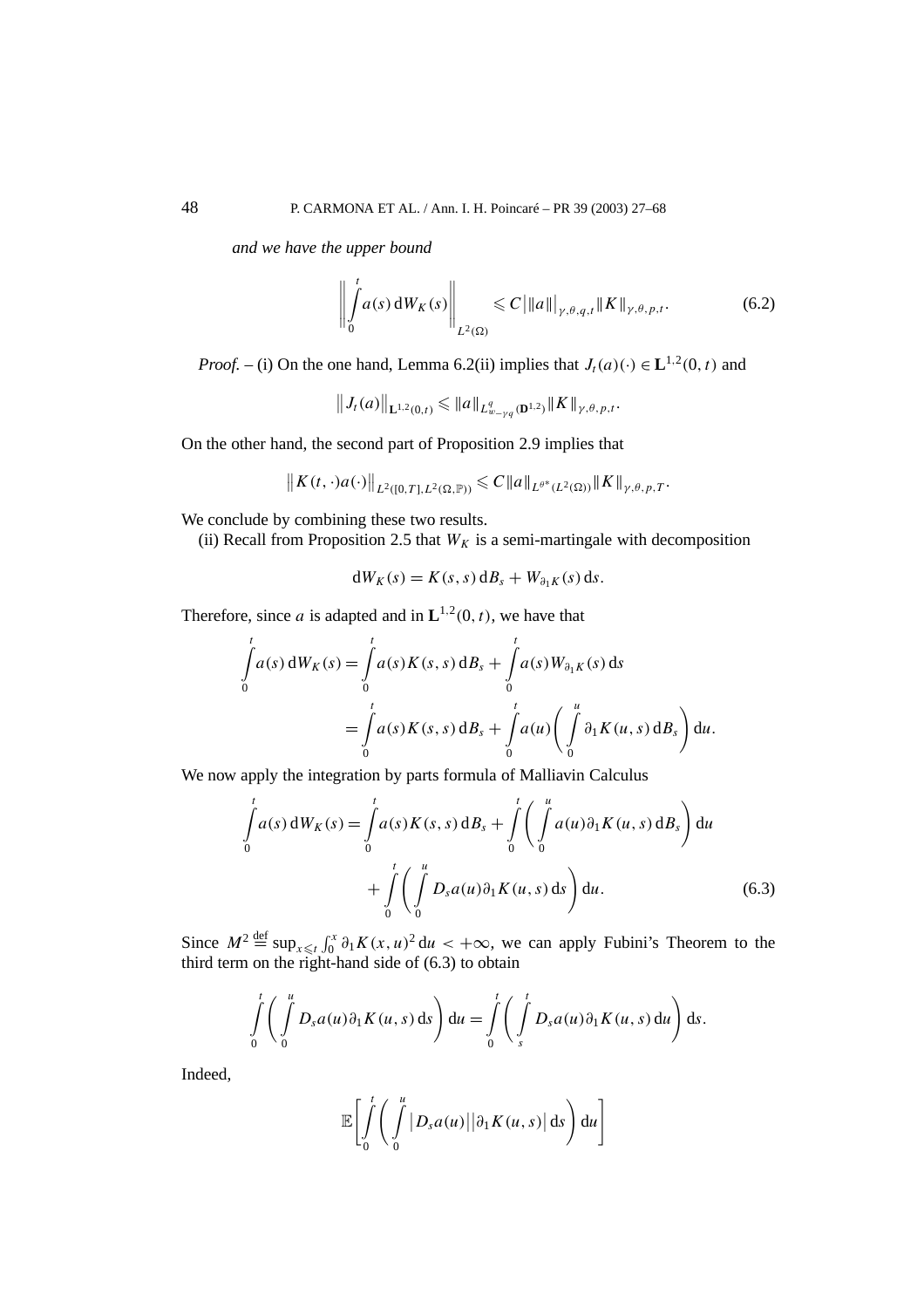$$
\leqslant M \mathbb{E}\left[\int\limits_0^t \left(\int\limits_0^u |D_s a(u)|^2 ds\right)^{1/2} du\right]
$$
  

$$
\leqslant M \|a\|_{\mathbf{L}^{1,2}}.
$$

The anticipating Fubini's Stochastic Theorem (see Theorem 3.1 of Leon [17]) yields that

$$
\int_{0}^{t} \left( \int_{0}^{s} a(u) \partial_{1} K(u, s) dB_{s} \right) du = \int_{0}^{t} \left( \int_{s}^{t} a(u) \partial_{1} K(u, s) du \right) dB_{s}.
$$

Indeed, all we need to do is to consider the finite measure  $\mu(dx) = dx 1_{[0,t]}(x)$  on  $X = [0, t]$  and the measurable function

$$
\phi(x, u, \omega) = a(x, \omega)\partial_1 K(x, u) \quad (x, u \leq t).
$$

It is clear that for fixed  $x \in [0, t]$ ,  $\phi(x): u \to \phi(x, u, \cdot)$  is in  $\mathbf{L}^{1,2}(0, t)$ , with  $D_v\phi(x, u) =$ *D<sub>v</sub>a*(*x*)∂<sub>1</sub>*K*(*x*, *u*) and

$$
\|\phi(x)\|_{\mathbf{L}^{1,2}}^{2} = \mathbb{E}\left[\int_{0}^{t} \left(\phi(x,u)^{2} + \int_{0}^{t} (D_{v}\phi(x,u))^{2} dv\right) du\right]
$$
  
= 
$$
\int_{0}^{x} du \, \partial_{1} K(x,u)^{2} \mathbb{E}\left[a(x)^{2} + \int_{0}^{x} (D_{v}a(x))^{2} dv\right].
$$

Therefore the Bochner integral  $\int_X \phi(x) d\mu(x)$  is well defined since

$$
\left(\int \mu(dx) \|\phi(x)\|_{\mathbf{L}^{1,2}}\right)^2
$$
  
\$\leqslant \mu(X) \int \mu(dx) \|\phi(x)\|\_{\mathbf{L}^{1,2}}^2\$  
\$\leqslant \mu(X)\mathbb{E}\left[\int\_0^t dx \left(a(x)^2 + \int\_0^x \left(D\_v a(x)\right)^2 dv\right) \int\_0^x \partial\_1 K(x, u)^2 du\right]\$  
\$\leqslant \mu(X)\left(\sup\_{x \leqslant t} \int\_0^x \partial\_1 K(x, u)^2 du\right) \|a\|\_{\mathbf{L}^{1,2}(0,t)} < +\infty\$.

(iii) The first part is a consequence of the first part of Proposition 2.9 applied to the process  $\tilde{a}(u, s) = D_s a(u)$ . We conclude by combining this upper bound with (i).  $\Box$ 

LEMMA 6.2. –

(i) *For every*  $a \in \mathbf{L}^{1,2}(0, t)$  *such that*  $s \to \int_s^t a(v) \partial_1 K(v, s) dv$  *is in*  $\mathbf{L}^{1,2}$  *we have the commutation relation*

$$
D_u \int_s^t a(v) \partial_1 K(v, s) dv = \int_s^t D_u a(v) \partial_1 K(v, s) dv.
$$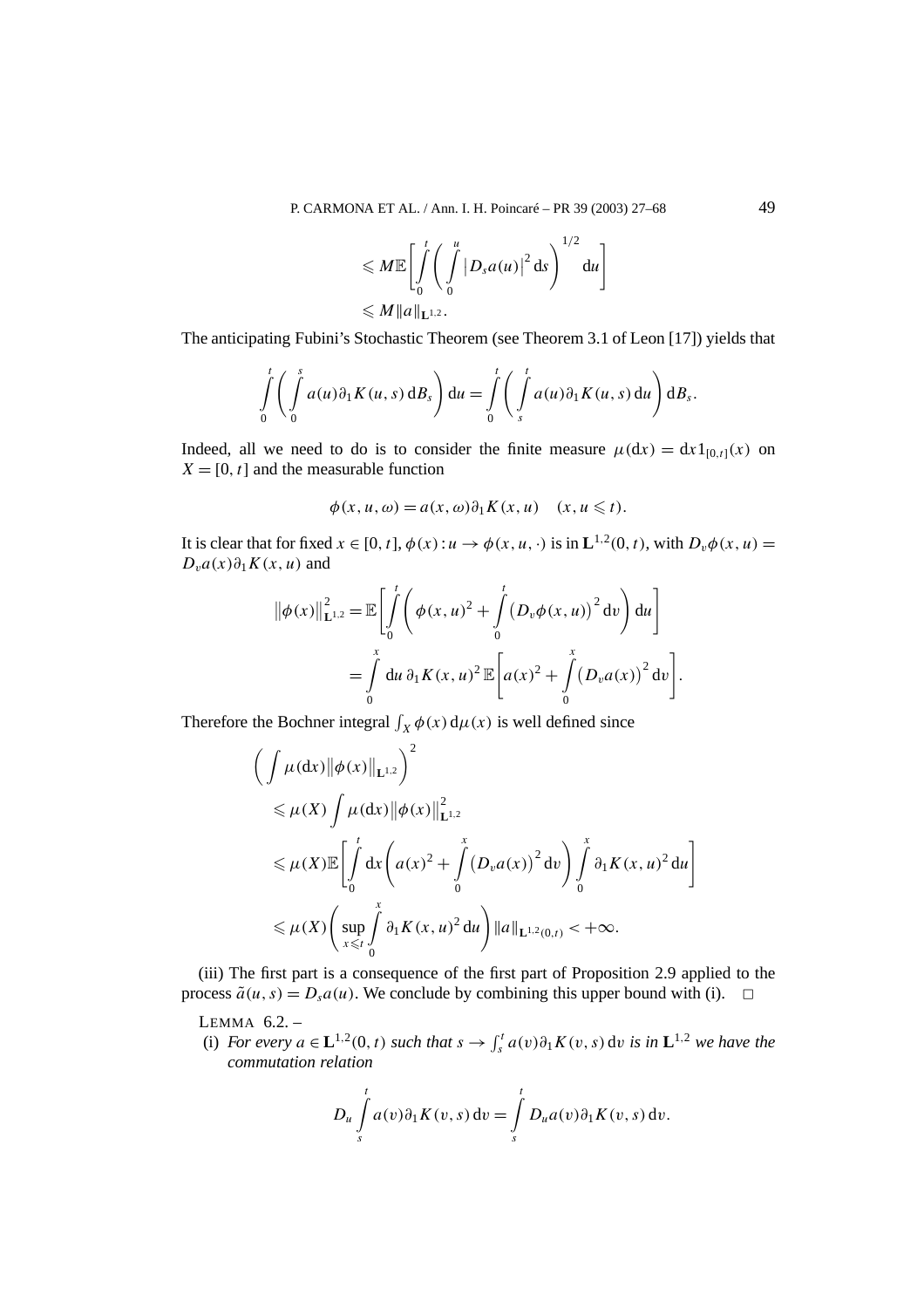(ii) The application  $(a, K) \to J_t^K(a)$  is bilinear continuous from  $(\mathbf{L}^{1,2}(0, t) \cap$  $L_{w_{\text{-}yq}}^q(\mathbf{D}^{m,2}) \times E_{\gamma,\theta,p,T}$  *to*  $\mathbf{L}^{m,2}$  *with*  $m = 0, 1, 2$ *.* 

*Proof.* – (i) The simplest way to see this property is to use the Wiener chaos expansion of *a*

$$
a(s) = \sum_{m \geq 0} \Lambda_m(f_m(\cdot, s)),
$$

where  $\Lambda_m$  denotes the multiple Wiener integral and  $f_m(s_1, \ldots, s_m, s)$  are square integrable kernels symmetric in the first *m* variables. By linearity, we can restrict ourselves to the case  $a = \Lambda_m(f_m(\cdot, s))$  for some  $m \ge 1$ .

On the one hand, Fubini's Stochastic Theorem implies that

$$
\int_{s}^{t} a(v) \partial_{1} K(v, s) dv = \int_{s}^{t} dv \, \partial_{1} K(v, s) \Lambda_{m} (f_{m}(\bullet, v))
$$
\n
$$
= \Lambda_{m} \left( \bullet \to \int_{s}^{t} \partial_{1} K(v, s) f_{m}(\bullet, v) dv \right).
$$

Therefore,

$$
D_u \int\limits_s^t a(v) \partial_1 K(v,s) dv = m \Lambda_{m-1} \left( \bullet \to \int\limits_s^t \partial_1 K(v,s) f_m(\bullet,u,v) dv \right).
$$

On the other hand,

$$
\int_{s}^{t} D_{u}a(v)\partial_{1}K(v,s) dv = \int_{s}^{t} \partial_{1}K(v,s)m\Lambda_{m-1}(f_{m}(\bullet, u, v)) dv
$$

$$
= m\Lambda_{m-1}\left(\bullet \to \int_{s}^{t} \partial_{1}K(v,s)f_{m}(\bullet, u, v) dv\right).
$$

(ii) For  $t \in [0, T]$ , Proposition 2.9 implies

$$
\|s \to J_t^K(a(\cdot, s))(s)\|_{L^2(\Omega \times [0, T])} + \|(r, s) \to J_t^K(D_r a(\cdot, s))(s)\|_{L^2(\Omega \times [0, T])} \n\leq C \|a\|_{L^q_{w \to \gamma q}(\mathbf{D}^{1,2})} \|K\|_{\gamma, \theta, p, T}.
$$
\n(6.4)

We shall now use a by product of the proof of Proposition 2.5, namely the existence of a sequence of semi-martingale kernels  $(\Lambda_n)_{n \in \mathbb{N}}$  given by

$$
\Lambda_n(r,s) = K(T,s) - \int\limits_r^T h^n(u-s,s) \left( u + \frac{1}{n} - s \right)^{-\gamma} du,
$$
  

$$
h^n(v,s) = \sum_{i=0}^N \phi_i^n(v) \psi_i^n(s),
$$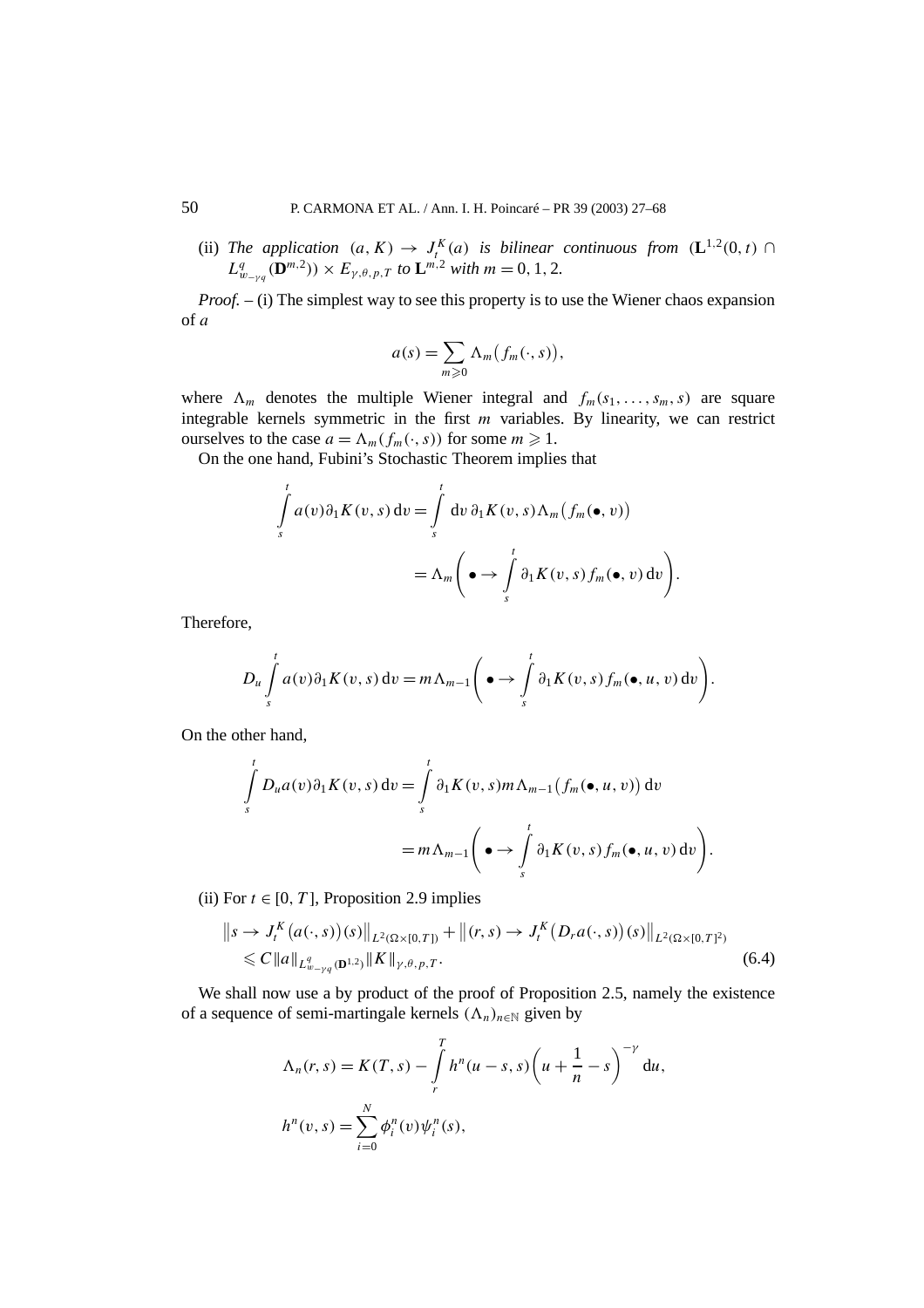where  $\phi_i^n$ ,  $\psi_i^n$  are in  $L^\infty$ , the  $i \to \phi_i^n$  have disjoint support and  $\lim_{n\to\infty} ||K - \Lambda_n||_{\gamma,\theta,p,T}$  $= 0$ .

It is clear (see (i)) that for every  $n$ , the random variable

$$
J_t^{\Lambda_n}(a(\cdot,s))(s) = \int\limits_s^t a(u,s)h^n(u-s,s)\left(u+\frac{1}{n}-s\right)^{-\gamma}du
$$

belongs to **D**<sup>1</sup>*,*<sup>2</sup> and that

$$
D_r J_t^{\Lambda_n}(a(\cdot,s))(s) = J_t^{\Lambda_n}(D_r a(\cdot,s))(s).
$$
 (6.5)

From the inequality (6.4) applied to the kernels  $\Lambda_n - K$ ,  $\Lambda_n - \Lambda_m$  we deduce that the sequence  $(J_t^{\Lambda_n}(a(\cdot,s))(s), s \in [0,T])$  is a Cauchy sequence in  $\mathbf{L}^{1,2}(0,T)$  that converges to  $(J_t^K(a(\cdot, s))(s), s \in [0, T])$  in  $L^2(\Omega \times [0, T])$ .

Thanks to (6.5), we obtain also that  $(D_r J_t^{\Lambda_n}(a(\cdot, s))(s), (s, r) \in [0, T]^2)$  converges to  $(J^K(D_r a(\cdot, s))(s), (s, r) \in [0, T]^2)$  in  $L^2(\Omega \times [0, T]^2)$ .

Therefore,  $(J_t^K(a(\cdot, s))(s), s \in [0, T])$  is in  $\mathbf{L}^{1,2}(0, T)$  and we have the commutation relation.

$$
D_r J_t^K(a(\cdot, s))(s) = J_t^K(D_r a(\cdot, s))(s).
$$
 (6.6)

It is now clear that (6.4) gives the proof of the second part of the lemma for  $m = 1$ . For  $m = 2$ , we only need to replace *a* by *Da*.  $\Box$ 

Combining the density of  $F_{\gamma,\theta,p,t}$  in  $E_{\gamma,\theta,p,t}$  (see Proposition 2.5) with Proposition 6.1 yields that the continuous bilinear operator  $\lambda_t$ :  $CGI_{\gamma,\theta,q,t} \times F_{\gamma,\theta,p,t} \to L^2$ :

$$
\lambda_t(a, K) = \int_0^t a(s) \, dW_K(s)
$$

can be uniquely extended to an operator  $\tilde{\lambda}_t$ :  $\overline{CGI_{\gamma,\theta,q,t}} \times E_{\gamma,\theta,p,t} \to L^2$ , defined on the closure of this product space.

DEFINITION 6.3. – *For*  $a \in \overline{CGI_{\gamma,\theta,q,t}}$  and  $K \in E_{\gamma,\theta,p,t}$  the stochastic integral of *a* with respect to  $W_K$  *is defined to be*  $\tilde{\lambda}_t(a, K)$  *and denoted by*  $\int_0^t a(s) dW_K(s)$ *. By construction we have the decomposition* (6.1) *and the upper bound* (6.2)*.*

#### **7. The stochastic integral as a process**

We shall exhibit assumptions that ensure that the process  $t \to \int_0^t a(s) dW_K(s)$  has a continuous modification.

THEOREM 7.1. – *Assume that for some*  $\beta > 0$  *such that*  $\beta + h_{\gamma} > \frac{1}{2}$ :

- $K \in A_{\gamma,\theta,p,T}^{\beta}$ .
- *The adapted integrand a is in*  $\mathbb{C}(\beta \mathbb{L}^{1,2}(0,T))$ *.*
- $\sup_{s \le T} |a| \in L^{\alpha}$ , for  $\alpha h_{\gamma} > 1$ .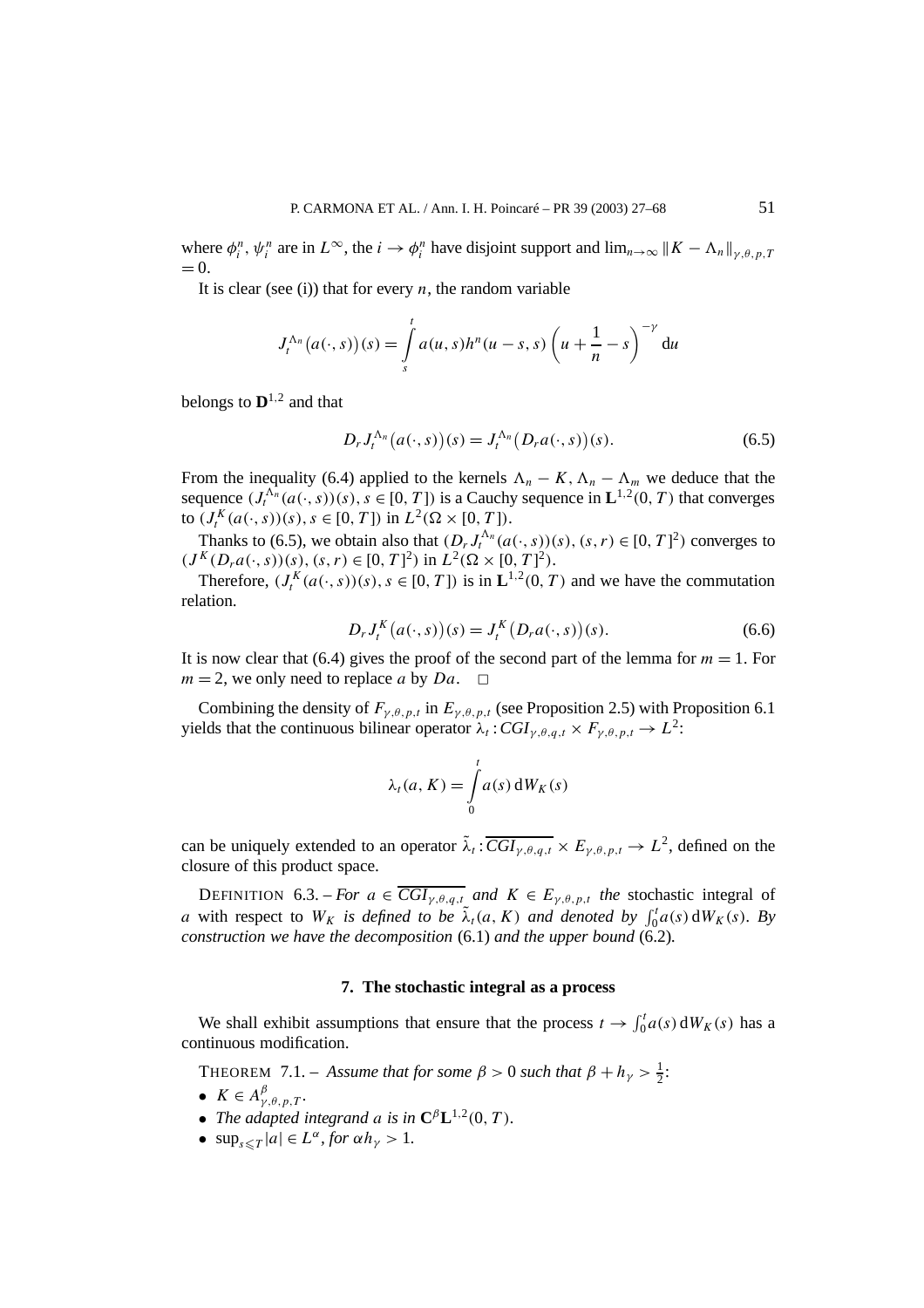*Then the process*  $t \to \int_0^t I_t a(s) \, dB_s$  *has a continuous modification on* [0*, T*]. *If, furthermore,*  $\alpha \in \tilde{C}GL_{\gamma,\theta,q,T}$  *then*  $t \to \int_0^t a(s) dW_K(s)$  *has a continuous modification on* [0*, T* ]*.*

*Proof. –* Recall that the stochastic integral may be represented as

$$
\int_{0}^{t} I_{t}(a)(s) dB_{s} = X(t) + Y(t),
$$
\n
$$
X(t) = \int_{0}^{t} K(t, s) a(s) dB_{s},
$$
\n
$$
Y(t) = \int_{0}^{t} J_{t}(\Delta^{0} a)(s) dB_{s}.
$$

The continuity of *X* is established via Kolmogorov's continuity criterion. More precisely for  $\alpha > 0$  big enough, there exists  $\eta > 0$  and  $C = C(T, \alpha)$  such that

$$
\mathbb{E}\left[\left|X(t+\tau)-X(t)\right|^{\alpha}\right] \leqslant C\tau^{1+\eta} \quad (0 \leqslant t < t+\tau \leqslant T). \tag{7.1}
$$

First we write

$$
X(t+\tau) - X(t) = \int_{0}^{t} \left( K(t+\tau,s) - K(t,s) \right) a(s) \, \mathrm{d}B_s
$$

$$
+ \int_{t}^{t+\tau} K(t+\tau,s) a(s) \, \mathrm{d}B_s.
$$

Since *a* is adapted, we can apply Burkholder–Davis–Gundy inequalities to the martingales

$$
r \to \int\limits_0^{\infty} \left[ K(t + \tau, s) - K(t, s) \right] 1_{(0, t)}(s) a(s) dB_s,
$$
  

$$
r \to \int\limits_0^{\infty} K(t + \tau, s) 1_{(t, t + \tau)}(s) a(s) dB_s
$$

to obtain, for a constant  $C_{\alpha}$ , the upper bound

$$
\mathbb{E}\left[\left|X(t+\tau)-X(t)\right|^{\alpha}\right]^{1/\alpha} \leq C_{\alpha} \mathbb{E}\left[\left(\int\limits_{0}^{t} \left[K(t+\tau,s)-K(t,s)\right]^{2} a(s)^{2} \, \mathrm{d}s\right)^{\alpha/2}\right]^{1/\alpha} + C_{\alpha} \mathbb{E}\left[\left(\int\limits_{t}^{t+\tau} K(t+\tau,s)^{2} a(s)^{2} \, \mathrm{d}s\right)^{\alpha/2}\right]^{1/\alpha}.
$$

The integrability assumptions on *a*, and Proposition 5.1 implies, for  $\alpha > 2$ ,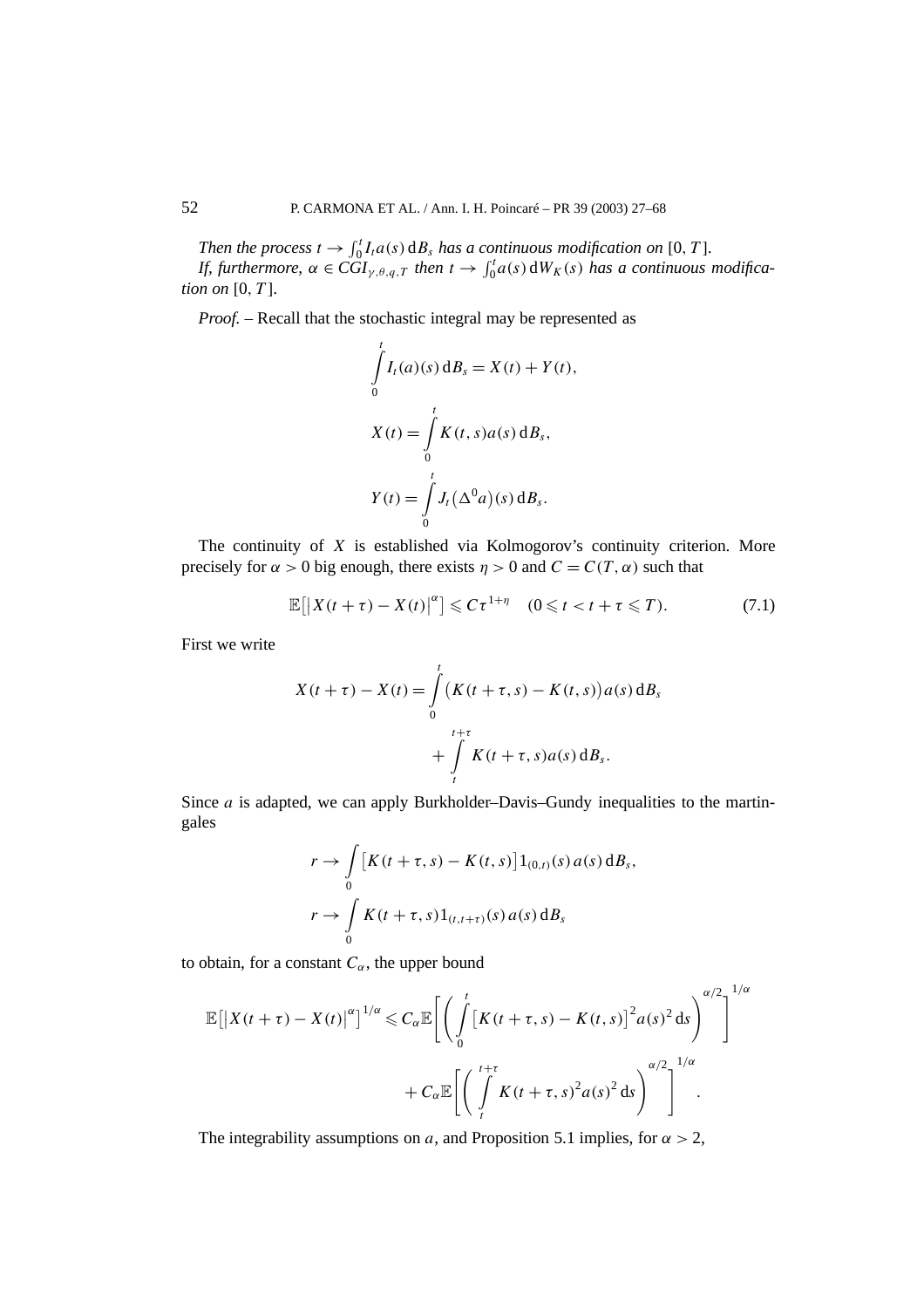P. CARMONA ET AL. / Ann. I. H. Poincaré – PR 39 (2003) 27–68 53

$$
||X(t+\tau)-X(t)||_{L^{\alpha}(\Omega)} \leq C_{\alpha} ||\sup_{s\leq T} |a(s)||_{L^{\alpha}(\Omega)} ||K(t+\tau,\cdot)-K(t,\cdot)||_{L^{2}([0,T])}
$$
  

$$
\leq C ||\sup_{s\leq T} |a(s)||_{L^{\alpha}(\Omega)} ||K||_{\gamma,\theta,p,T} \tau^{h_{\gamma}}.
$$

Therefore we only need to assume also  $\alpha h_y > 1$  to obtain (7.1). The existence of a continuous modification for the process *Y* is given by the Proposition 7.2.

If, furthermore,  $a \in \text{CGI}_{\gamma,\theta,q,T}$ , then the stochastic integral may be represented as

$$
\int_{0}^{t} a(s) dW_K(s) = \int_{0}^{t} I_t(a)(s) dB_s + Z(t), \qquad Z(t) = \int_{0}^{t} J_t(D(a))(s) ds.
$$

The process *Z* is obviously a continuous process so that ends the proof.

PROPOSITION 7.2. – Let  $\beta > 0$  such that  $\beta + h_{\gamma} > \frac{1}{2}$ . Assume that  $a \in \tilde{\mathcal{H}}^{\beta}(\mathbf{D}^{1,2} \cap$  $\mathbf{L}^{1,2}$ ) and  $K \in A_{\gamma,\theta,p,T}^{\beta}$ . Then the process  $t \to \int_0^t J_t^K(a(\cdot,s))(s) \, ds \, ds$  a continuous *modification.*

*In particular, if*  $a \in \mathbb{C}^{\beta} \mathbf{L}^{1,2}(0,T)$  *then*  $\tilde{a}(u,s) = \Delta_{s,u}^{0} a = a(u) - a(s)$  *is in*  $\tilde{\mathcal{H}}^{\beta}(\mathbf{D}^{1,2} \cap \mathbf{D})$  $\mathbf{L}^{1,2}$ ) *and*  $t \to \int_0^t J_t^K(\Delta^0 a)(s) dB_s$  *has a continuous modification.* 

*Proof.* – According to Lemma 6.2(ii) we have  $D_r J^K(a)(s) = J^K(D_r a)(s)$  and

$$
\left\|J_{t+\tau}^K\big(a(\cdot,s)\big)(s)-J_t^K\big(a(\cdot,s)\big)(s)\right\|_{\mathbf{L}^{1,2}}\leqslant C\|a\|_{\tilde{\mathcal{H}}^{\beta}(\mathbf{D}^{1,2})}\|K\|_{A_{\gamma,\theta,p,T}^{\beta}}\tau^{\beta+h_{\gamma}}.
$$

Since  $2(\beta + h_y) > 1$  we can conclude by Kolmogorov's continuity criterion.  $\Box$ 

#### **8. Itô's formula**

Itô's formula for fractional Brownian motion of Hurst parameter  $H > \frac{1}{2}$  is now well known: see, for instance, Decreusefond and Ustunel [9], Dai and Heyde [8]. Here, we show how to obtain it for a wide family of kernels. The first step of our method is to write Itô's formula for a semi-martingale kernel in a suitable way, that is a way that will be easily extended to more general kernels.

PROPOSITION 8.1. – Let *K* be a semi-martingale kernel and  $f \in C_b^2$ . Then, almost *surely, for every*  $t > 0$ :

$$
f(W_K(t)) = f(0) + \int_{0}^{t} I_t(f'(W_K))(s) dB_s
$$
  
+ 
$$
\frac{1}{2} \int_{0}^{t} f''(W_K(s)) \frac{d}{ds} \mathbb{E}[W_K(s)^2] ds.
$$
 (8.1)

*Proof.* – We let  $\phi(s) = \mathbb{E}[W_K(s)^2] = \int_0^s K(s, r)^2 dr$ . Since *K* is a semi-martingale kernel, *φ* is differentiable with

$$
\phi'(s) = K(s,s)^2 + 2\int\limits_0^s K(s,r)\partial_1 K(s,r)\,\mathrm{d}r.
$$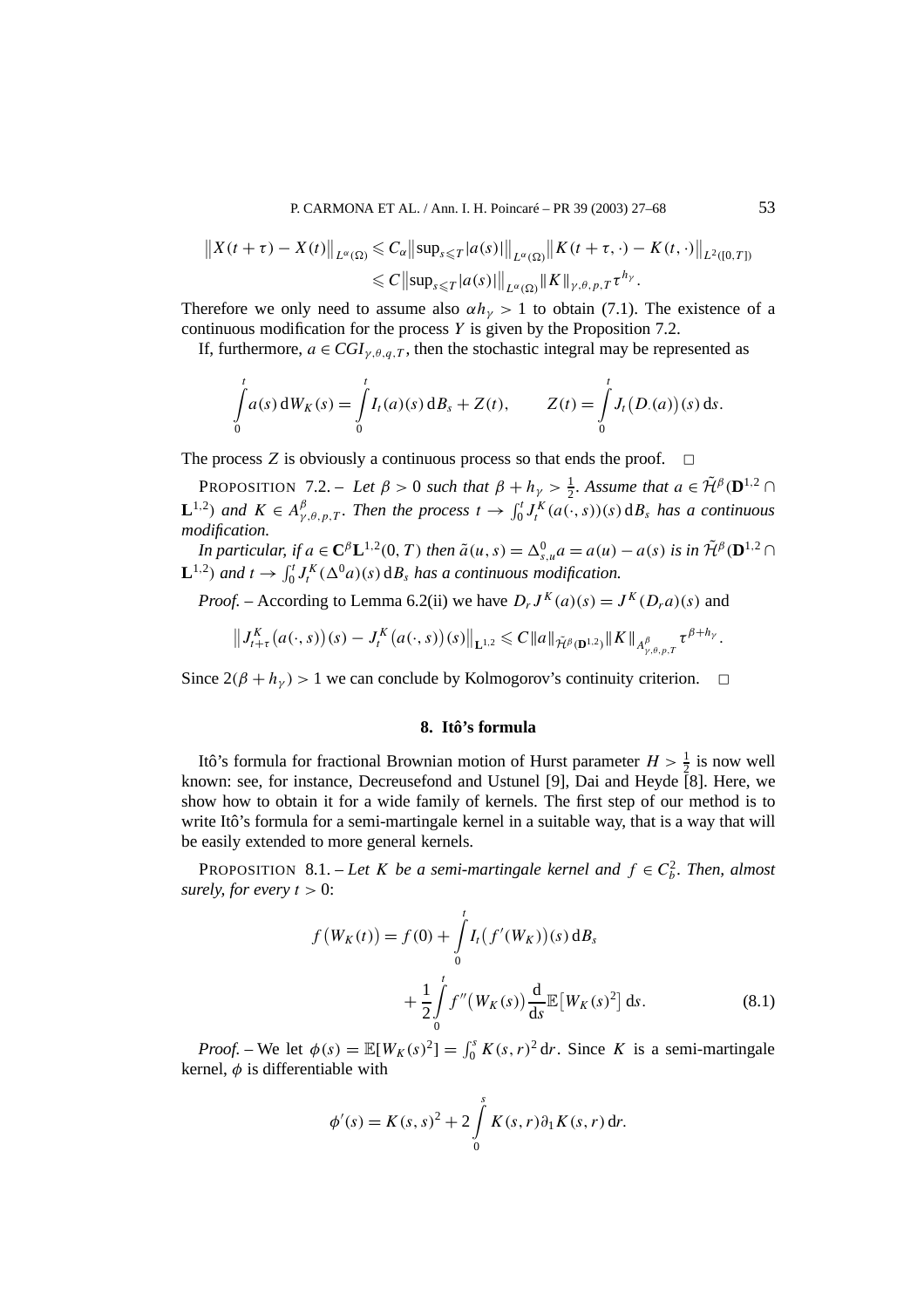By the chain rule,

$$
D_{s} f'(W_{K}(u)) = f''(W_{K}(u)) D_{s}(W_{K}(u)) = f''(W_{K}(u)) K(u, s),
$$

and therefore the process  $(f'(W_K(s)); D \in [0, T])$  is in  $\mathbf{L}^{1,2}(0, t)$  and we may use Proposition 6.1. Furthermore,

$$
\int_{0}^{t} J_{t}(D_{s}f'(W_{K}))(s) ds = \int_{0}^{t} ds \int_{s}^{t} dv \, \partial_{1} K(v, s) D_{s} f'(W_{K}(v))
$$
\n
$$
= \int_{0}^{t} ds \int_{s}^{t} dv \, \partial_{1} K(v, s) f''(W_{K}(v)) K(v, s).
$$

Recall that the semi-martingale decomposition of  $W_K$  is

$$
dW_K(s) = K(s, s) dB_s + W_{\partial_1 K}(s) ds.
$$

Therefore, Itô's formula yields

$$
f(W_K(t)) = f(0) + \int_0^t f'(W_K(s)) dW_K(s) + \frac{1}{2} \int_0^t f''(W_K(s)) K(s, s)^2 ds
$$
  

$$
= f(0) + \int_0^t I_t(f'(W_K))(s) dB_s + \int_0^t J_t(D_s f'(W_K))(s) ds
$$
  

$$
+ \frac{1}{2} \int_0^t f''(W_K(s)) K(s, s)^2 ds
$$
  

$$
= f(0) + \int_0^t I_t(f'(W_K))(s) dB_s + \frac{1}{2} \int_0^t f''(W_K(s)) \phi'(s) ds. \qquad \Box
$$

We shall make use of  $B^{\beta}_{\gamma,\theta,p,T}$  defined in 2.6.

THEOREM 8.2. – Assume that for some  $\frac{1}{2} - h_{\gamma} < \beta < h_{\gamma}$  the kernel K is in  $B^{\beta}_{\gamma,\theta,p,T}$ *for every*  $T > 0$ *, that*  $f \in C_b^4$ *, and that*  $h_\gamma > \frac{1}{4}$ *. Then, almost surely, for every*  $t > 0$ *,* 

$$
f(W_K(t)) = f(0) + \int_{0}^{t} I_t(f'(W_K))(s) dB_s
$$
  
+ 
$$
\frac{1}{2} \int_{0}^{t} f''(W_K(s)) \frac{d}{ds} \mathbb{E}[W_K(s)^2] ds.
$$
 (8.2)

*Proof. –* Our first step will be to prove that the processes on both sides have a continuous modification. Then, we shall establish this formula for fixed  $t > 0$ .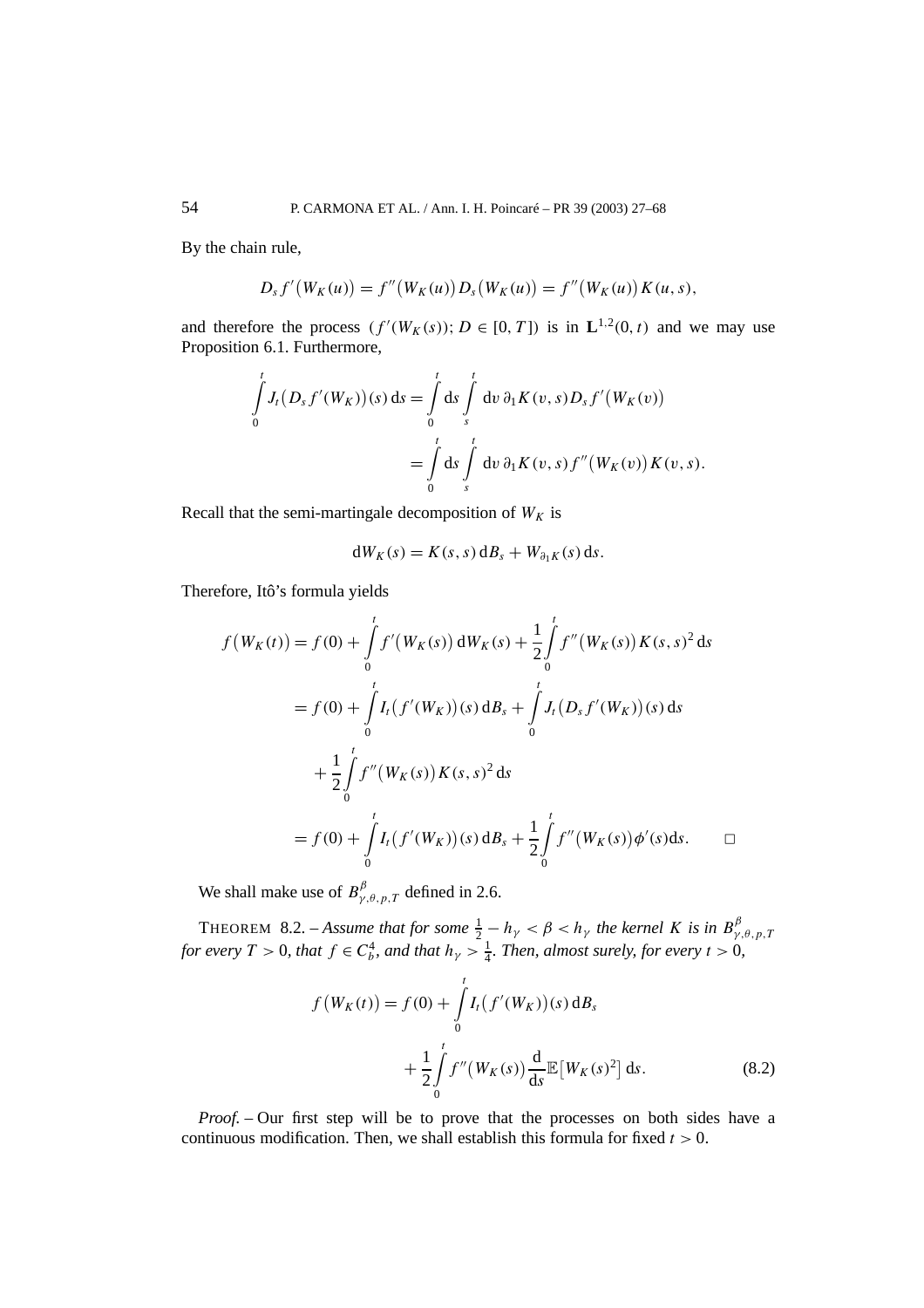Since  $W_K$  has a continuous modification, see Proposition 5.1,  $f(W_K)$  also has a continuous modification. It is obvious that

$$
t \to f(0) + \frac{1}{2} \int_{0}^{t} f''(W_K(s)) \frac{d}{ds} \mathbb{E}[W_K(s)^2] ds,
$$

also has a continuous modification.

In fact, Proposition 5.1 ensures that a.s. and in  $L^2$ , sample paths of the Gaussian process  $W_K$  are Hölder continuous with index  $\beta < h_\gamma$ . Since  $f', f''$  and  $f^{(3)}$  are bounded, Proposition 8.4 ensures that  $a = f'(W_K)$  belongs to  $\mathbb{C}^{\beta} \mathbf{L}^{1,2}(0,T) \cap L^{\infty}([0,T])$  $\times$  Ω) as soon as  $β < h<sub>γ</sub>$ . We furthermore impose that  $β > \frac{1}{2} - h<sub>γ</sub> > γ - 1/q$ , which is possible since  $h_y > 1/4$ ; then, according to Theorem 7.1, the process  $t \to$   $f^t L(f'(W))$  (c) d B has a continuous modification  $\int_0^t I_t(f'(W_K))(s) dB_s$  has a continuous modification.

Let us now establish formula (8.2) for a fixed  $t > 0$ . Assume that  $K_n$  is a family of semi-martingale kernels such that  $K_n \to K$  in  $B_{\gamma,\theta,p,T}^{\beta}$ . Then formula (8.2) is valid for  $K_n$ .

We shall first handle the term

$$
\int\limits_0^t f''(W_{K_n}(s))\frac{\mathrm{d}}{\mathrm{d}s}\mathbb{E}[W_{K_n}(s)^2]\,\mathrm{d}s.
$$

According to the proof of Corollary 5.4, by taking a subsequence, we may assume that  $\sup_{s \le t} |W_{K_n}(s) - W_K(s)| \to 0$  both in  $L^2$  and n almost surely. Therefore according to Lemma 2.13:

$$
\int\limits_0^t f''\big(W_{K_n}(s)\big)\frac{\mathrm{d}}{\mathrm{d}s}\mathbb{E}\big[W_{K_n}(s)^2\big]\,\mathrm{d}s\to \int\limits_0^t f''\big(W_K(s)\big)\frac{\mathrm{d}}{\mathrm{d}s}\mathbb{E}\big[W_K(s)^2\big]\,\mathrm{d}s.
$$

To prove the convergence

$$
\int\limits_0^t I_t f'(W_{K_n})(s) dB_s \to \int\limits_0^t I_t f'(W_K(s)) dB_s
$$

we need to prove that  $I_t^{K_n} a_n \to I_t a$  in  $\mathbf{L}^{1,2}(0, t)$  where  $a(s) = f'(W_K(s))$  and  $a_n(s) =$  $f'(W_{K_n}(s))$ . Thanks to Proposition 6.1, and to the fact that  $K_n \to K$  in  $B_{\gamma,\theta,p,T}^{\beta}$ , it is enough to prove that  $\|a - a_n\|_{\gamma, \theta, q, t} \mapsto 0$ , and this we achieve in the following Proposition 8.4.  $\Box$ 

DEFINITION 8.3. – *From now on,*  $\Delta^{0}F$ ,  $\Delta^{1}F$  *will denote the Taylor expansion of the function F*:

$$
\Delta_{x,y}^0 F = F(y) - F(x), \qquad \Delta_{x,y}^1 F = F(y) - F(x) - (y - x)F'(x).
$$

**PROPOSITION** 8.4. – *Assume*  $f \in C_b^{m+i+2}$  *with*  $i = 0, 1$  *and*  $m = 0, 1, 2$ *. Then the mapping*  $K \to \Delta^i_{W_K(s),W_K(u)} f$  *is continuous from*  $E_{\gamma,\theta,p,T}$  *to*  $\mathcal{H}^{(i+1)h_\gamma}(\mathbf{D}^{m,2})$ *.*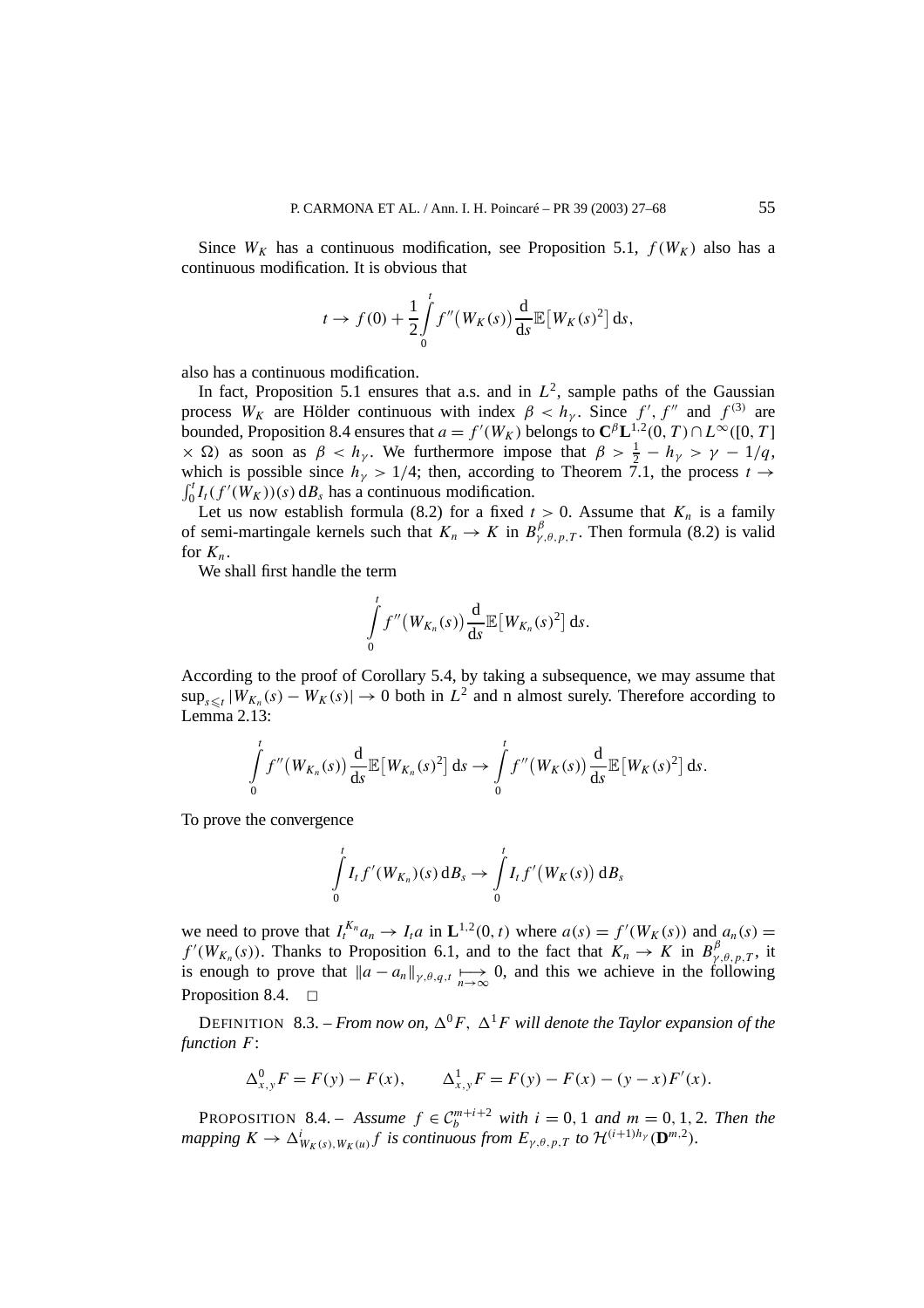*Proof. –* Let *X* be a separable Hilbert space.

DEFINITION 8.5. – A function  $G:\mathbb{R}^2 \times [0,T]^2 \to X$  is said to satisfy assumption  $H(H(m, k, \tilde{k})$  *if* G *is m-times differentiable with respect to its first two variables, and if there exists a constant*  $C(G) = C(G, m, k, \tilde{k})$  *such that for every real numbers*  $f(x, y) \in \mathbb{R}^2$ ,  $0 \le u, s \le T$ , integers *i*, *j* such that  $0 \le i + j \le m$ , we have

$$
\left|\partial_{i,j}^{i+j}G(x, y, u, s)\right|_{X} \leqslant C(G) \sum_{l=0}^{j} |y|^{\max(k-l, 0)} |u-s|^{\tilde{k}}.
$$

Observe that if  $f \in C_b^{M+m}$ , then  $G(x, y, u, s) = \Delta_{x, x+y}^{M-1} f = \frac{1}{M!} \int_0^1 f^{(M)}(x + \theta y) y^M d\theta$ satisfies  $H H(m, M, 0)$ . Therefore Proposition 8.4 is an immediate consequence of the following lemma.  $\square$ 

LEMMA 8.6. – *Assume*  $\alpha \geq 1$  *and G satisfies*  $H\mathcal{H}(m, k; \tilde{k})$ *. Then for every*  $K \in$  $E_{\gamma,\theta,p,T}$ ,  $0 \leq u, s \leq T$ ,

$$
\left\|G(W_K(s),\Delta_{s,u}^0W_K,u,s)\right\|_{\mathbf{D}^{n,\alpha}(X)}\leqslant C\times C(G)\times \sum_{j=0}^m\left\|K\right\|_{\gamma,\theta,p,T}^{k+j}\times|u-s|^{kh_\gamma+\tilde{k}}.
$$

*Proof. –* The proof is an induction on the integer *m*. Assume that *G* satisfies  $H H(0, k, \tilde{k})$ . Then,

$$
\left|G\big(W_K(s); \Delta_{s,u}^0 W_K; u, s\big)\right|_X \leqslant C(G) \left|\Delta_{s,u}^0 W_K\right|^k |u-s|^{\tilde{k}}.
$$

Since the random variable  $\Delta_{s,u}^0 W_K$  is centered with covariance  $\left\|\Delta_{s,u}^0 K(\cdot,r)\right\|_{L^2([0,T],dr)}$ with the convention  $K(u, r) = 0$  for  $u < r$ , we deduce from Proposition 2.10 the upper bound

$$
\left\| \Delta_{s,u}^0 K(\cdot, r) \right\|_{L^2([0,T],\text{d}r)} \leqslant C \| K \|_{\gamma,\theta,p,T} |u-s|^{h_\gamma}.
$$
 (8.3)

We plug in the expression of the *kα*th order moment of a centered Gaussian random variable, to obtain that the lemma is satisfied for a constant

$$
C'=C\big\|\mathcal{N}(0,1)\big\|_{kh_{\gamma}}^k.
$$

We now assume the lemma satisfied for *m* and let *G* verify assumption  $\mathcal{H}\mathcal{H}(m+1,k,\tilde{k})$ . Then *G* is differentiable with respect to the first two variables up to the order  $m + 1$ , and *G* together with its partial derivatives have at most polynomial growth. According to the chain rules of Malliavin Calculus, the random variable  $G(W_K(s), \Delta_{s,u}^0 W_K; u, s)$  belongs to **D***<sup>m</sup>*+1*,α* and

$$
D^{m+1}[G(W_K(s), \Delta_{s,u}^0 W_K; u, s)] = \sum_{\sigma \in S_{m+1}, i+j=m+1} G^{i,j,\sigma}(W_K(s), \Delta_{s,u}^0 W_K; u, s),
$$

where  $S_n$  denotes the group of order *n* permutations,  $\otimes$  the tensor product and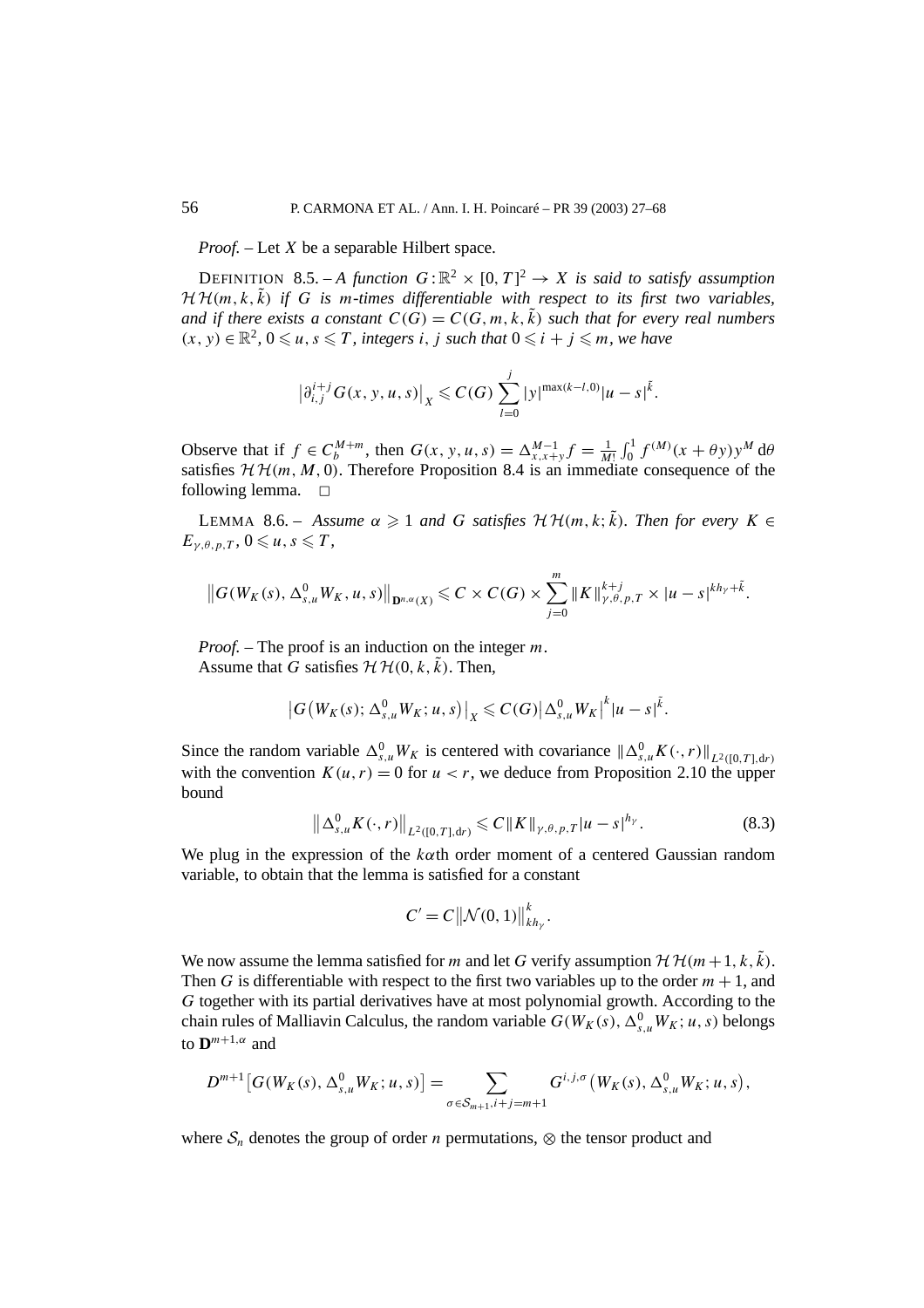P. CARMONA ET AL. / Ann. I. H. Poincaré – PR 39 (2003) 27–68 57

$$
G(i, j, \sigma)(x, y, u, s)(r_1, ..., r_{m+1})
$$
  
= 
$$
\frac{1}{i!j!} \partial_{i,j}^{i+j} G(x, y, u, s) \otimes^{i} K(s, \cdot)(r_{\sigma(1)}, ..., r_{\sigma(i)})
$$
  

$$
\otimes^{j} \Delta_{s,u}^{0} K(\cdot, \cdot)(r_{\sigma(i+1)}, ..., r_{\sigma(m+1)}).
$$
 (8.4)

Injecting the upper bound 8.3, we get that  $G(i, j, \sigma)$  satisfies  $H H(0, k - j, \tilde{k} + jh_{\nu})$  on  $X = L^2([0, T]^{m+1})$ . We can therefore apply the lemma for  $m = 0$  to every  $G(i, j, \sigma)$  to obtain

$$
||D^{m+1}[G(W_K(s), \Delta_{s,u}^0 W_K; u, s)]||_{L^{\alpha}(X)}
$$
  
\$\leq C C(G, m+1) \sum\_j ||K||\_{\gamma, \theta, p, T}^{k+j} |u-s|^{kh\_{\gamma} + \tilde{k}}. \t(8.5)

We conclude by using the definition of the norm in  $\mathbf{D}^{\alpha,m+1}$  and the induction assumption.  $\square$ 

LEMMA 8.7. – *Assume that G satisfies*  $H H(m, k, \tilde{k})$  *with*  $m \ge 1, k > 0$ *. Then the*  $m$ *apping*  $K \to G(W_K(s), \Delta^0_{s,u}W_K, u, s)$  *is continuous from*  $E_{\gamma,\theta,p,T}$  *to*  $\tilde{\mathcal{H}}^{kh_{\gamma}+\tilde{k}}(\mathbf{D}^{m-1,2})\cap \mathcal{H}^{h,\theta,p+1}$ **L**<sup>1,2</sup> (with the convention  $L^{0,2} = L^2(\Omega)$ ).

*Proof.* – Using Taylor integral expansion we have for  $K, K' \in E_{\gamma,\theta,p,T}$ 

$$
G(W_K(s); \Delta_{s,u}^0 W_K; u; s) - G(W_{K'}(s); \Delta_{s,u}^0 W_{K'}; u; s) = \int_0^1 B_\theta \, d\theta, \qquad (8.6)
$$

with

$$
B_{\theta} = \nabla G(W_{K+\theta(K-K')}(s); \Delta_{s,u}^{0}W_{K+\theta(K-K')}; u, s) [W_{K-K'}(s); \Delta_{u,s}^{0}W_{K-K'}]^{t},
$$

where  $x^t$  denotes the transpose of  $x$ .

For *i* = 1, 2, the mapping  $\partial_i G(x, y, u, s)$  satisfies  $H H(m-1, k+1-i, \tilde{k})$ . Therefore Lemma 8.6 implies

$$
\|\partial_i G(W_{K+\theta(K-K')}; \Delta^0_{s,u} W_{K+\theta(K-K')}; s, u)\|_{\mathbf{D}^{m-1,2}}\n\leq C|u-s|^{(k+1-i)h_{\gamma}+\tilde{k}}\sum_{j=0}^{m-1} (||K||_{\gamma,\theta,p,T}^{k+j} + ||K'||_{\gamma,\theta,p,T}^{k+j}).
$$
\n(8.7)

The same Lemma 8.6 yields

$$
||W_{K-K'}(s)||_{\mathbf{D}^{m-1,2}} \leq C||K - K'||_{\gamma,\theta,p,T},
$$
  

$$
||\Delta_{s,u}^{0}W_{K-K'}||_{\mathbf{D}^{m-1,2}} \leq C||K - K'||_{\gamma,\theta,p,T}|u - s|^{h_{\gamma}}.
$$
 (8.8)

Combining (8.7) and (8.8) yields,

$$
\|B_{\theta}\|_{\mathbf{D}^{m-1,2}} \leqslant C \sum_{j=1}^{m-1} \left( \|K\|_{\gamma,\theta,p,T}^{k+j} + \|K'\|_{\gamma,\theta,p,T}^{k+j}\right) \|K-K'\|\|u-s\|^{kh_{\gamma}+\tilde{k}}
$$

and injecting this into (8.6) yields the desired result.  $\Box$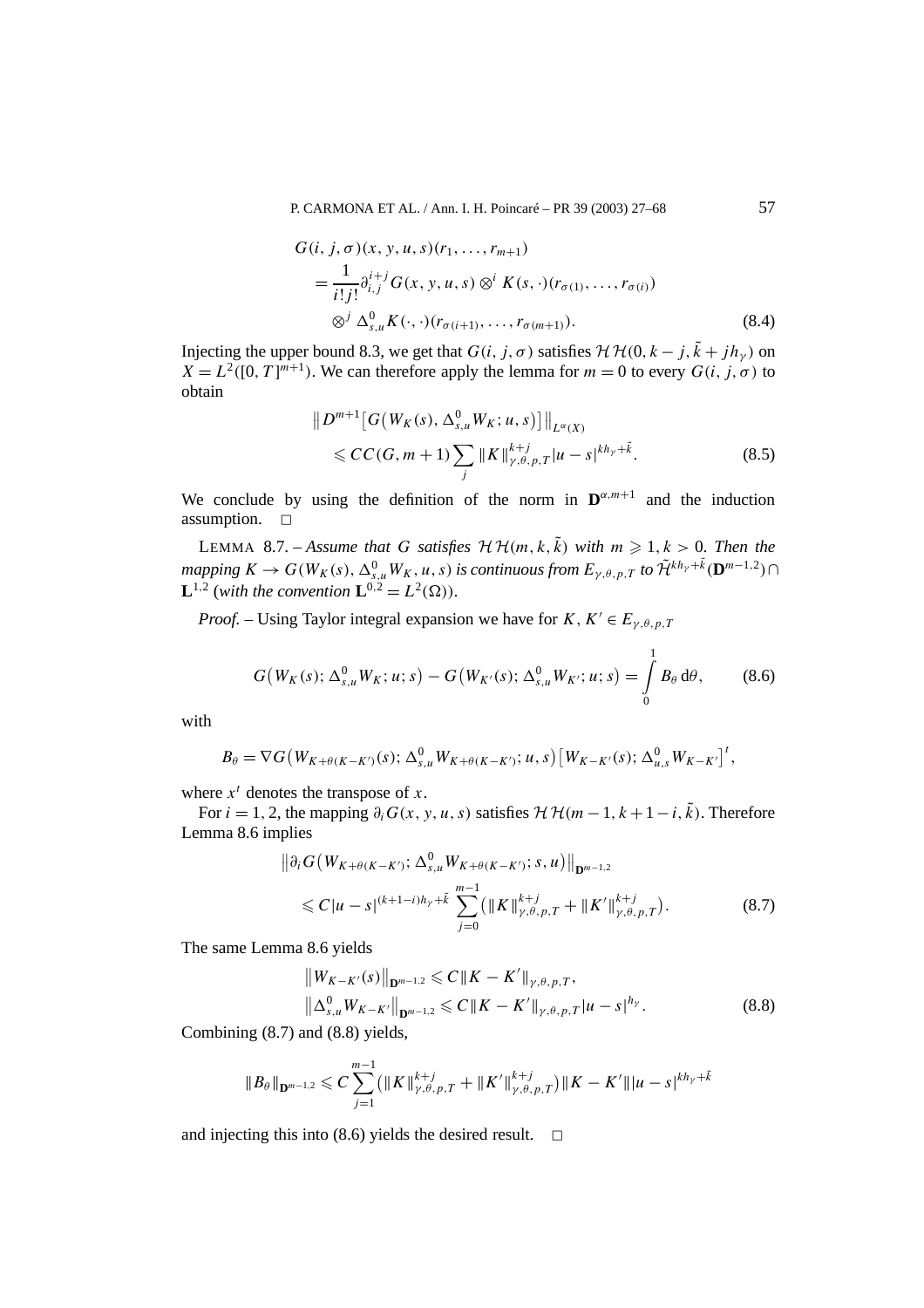#### **8.1. Application to fractional Brownian motion**

According to Lemma 2.7 we can take  $h_{\gamma} = H - \varepsilon$  with  $\varepsilon > 0$  small enough so that  $h_{\gamma} > \frac{1}{4}$  and then use Theorem 8.2.

## **8.2.** Ito formula for  $H > \frac{1}{6}$

We first derive a new expression for the Ito formula for the Gaussian processes associated to semi-martingale kernels.

PROPOSITION 8.8. – *Let K a semi-martingale kernel and*  $f \in C_b^4$ *. Then, for*  $t \in$ [0*, T* ] *almost everywhere,*

$$
f(W_{K}(t)) = f(0) + \frac{1}{2} \int_{0}^{t} f''(W_{K}(s)) \frac{d}{ds} R_{K}(s, s) ds
$$
  
+ 
$$
\int_{0}^{t} K(t, s) (f'(W_{K}(s)) + f''(W_{K}(s)) \mathbb{E}[W_{K}(t) - W_{K}(s) | \mathcal{F}_{s}]) dB_{s}
$$
  
- 
$$
\int_{0}^{t} K(t, s) f'''(W_{K}(s)) \mathbb{E}[(W_{K}(t) - W_{K}(s)) W_{K}(s)] dB_{s}
$$
  
+ 
$$
\int_{0}^{t} I_{t}^{K} [\Delta_{W_{K}(s), W_{K}(t)}^{1} f' + f'''(W_{K}(s)) \mathbb{E}[(W_{K}(t) - W_{K}(s)) W_{K}(s)]](s) dB_{s}
$$
  
- 
$$
\int_{0}^{t} \left( \int_{0}^{s} \left[ (f''(W_{K}(s)) - f''(W_{K}(s_{1}))) \times \int_{s}^{t} \partial_{1} K(u, s_{1}) K(u, s) du \right] dB_{s_{1}} \right) dB_{s}
$$

*with*  $R_K$  *the covariance function of the Gaussian process*  $W_K$ 

$$
R_K(x, y) = \mathbb{E}[W_K(x)W_K(y)].
$$

*Proof.* – Let *K* a semi-martingale kernel and  $f \in C_b^4$ . According to Proposition 8.1, for  $t \in [0, T]$ , we have

$$
f(W_K(t)) = f(0) + \int_{0}^{t} I_t^K(f'(W_K))(s) dB(s)
$$
  
+ 
$$
\frac{1}{2} \int_{0}^{t} f''(W_K(s)) \frac{d}{ds} \mathbb{E}[W_K(s)^2] ds.
$$

A Taylor expansion of  $f'$  between  $W_K(u)$  and  $W_K(s)$  yields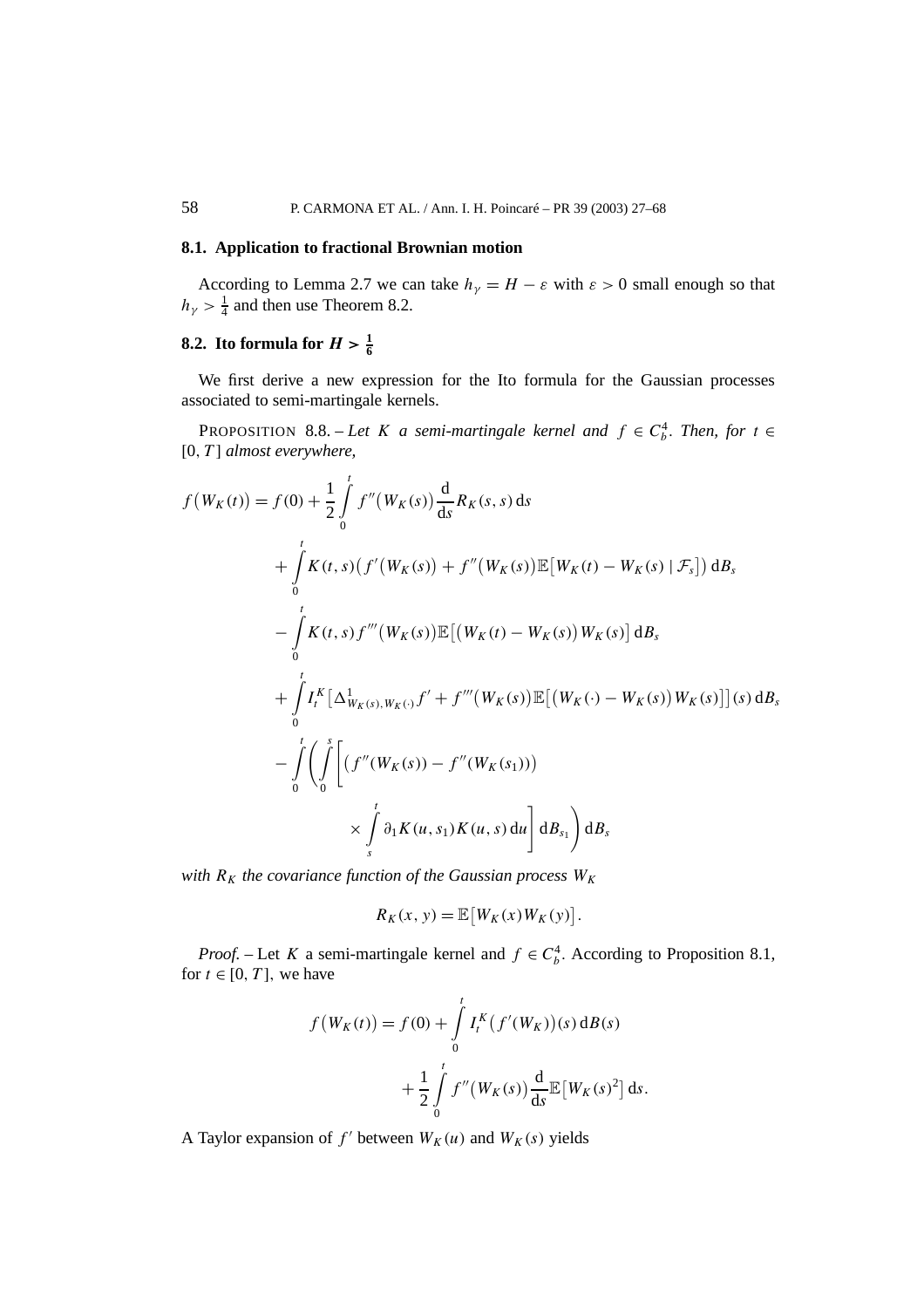P. CARMONA ET AL. / Ann. I. H. Poincaré – PR 39 (2003) 27–68 59

$$
I_t^K(f'(W_K))(s) = K(t,s) f'(W_K(s)) + I_t^K(\Delta^1_{W_K(s),W_K(\cdot)} f')(s)
$$
  
+  $f''(W_K(s)) I_t^K(\Delta^0_{s,\cdot},W_K)(s).$ 

Since  $f \in C_b^4$ , the process  $(a(s) = f''(W_K(s)), 0 \le s \le T)$  belongs to  $\mathbf{L}^{2,2}$  and

$$
\int_{0}^{s} D_{s_1} a(s) \int_{s}^{t} K(u, s) \partial_1 K(u, s_1) du ds_1
$$
  
=  $f'''(W_K(s)) \int_{s}^{t} K(u, s) \frac{d}{ds} \mathbb{E}[W_K(u)W_K(s)] du.$ 

Using the integration by parts formula,

$$
\int_{0}^{s} D_{s_1} a(s) \int_{s}^{t} K(u, s) \partial_1 K(u, s_1) du ds_1
$$
\n
$$
= f'''(W_K(s)) (K(t, s) \mathbb{E}[\Delta_{s,t}^{0} W_K W_K(s)] - J_t^K(\mathbb{E}[\Delta_{s,t}^{0} W_K W_K(s)])(s)).
$$

Then Lemma 8.9 yields,

$$
f(W_K(t)) = f(0) + \frac{1}{2} \int_{0}^{t} f''(W_K(s)) \frac{d}{ds} R_K(s, s) ds
$$
  
+ 
$$
\int_{0}^{t} [f'(W_K(s)) + f''(W_K(s)) \mathbb{E}[\Delta_{s,t}^0 W_K | \mathcal{F}_s]] K(t, s) dB_s
$$
  
+ 
$$
\int_{0}^{t} [f'''(W_K(s)) \mathbb{E}[\Delta_{s,t}^0 W_K W_K(s)]] K(t, s) dB_s
$$
  
+ 
$$
\int_{0}^{t} I_t^K [\Delta_{W_K(s), W_K(\cdot)}^1 f' + f'''(W_K(s)) \mathbb{E}[\Delta_{s,\cdot}^0 W_K W_K(s)]] (s) dB_s
$$
  
+ 
$$
\int_{0}^{t} \left( \int_{0}^{s} \Delta_{W_K(s), W_K(s_1)}^0 f'' J_t^K(K(\cdot, s)) (s_1) dB_{s_1} \right) dB_s.
$$

LEMMA 8.9. – Let *K* be a semi-martingale kernel and  $a \in L^{2,2}$  an adapted process. *Then*

$$
\int_{0}^{t} a(s) I_{t}^{K} (\Delta_{s}^{0}, W_{K})(s) dB_{s}
$$
\n
$$
= \int_{0}^{t} a(s) \mathbb{E} [\Delta_{s,t}^{0} W_{K} | \mathcal{F}_{s}] K(t, s) dB_{s}
$$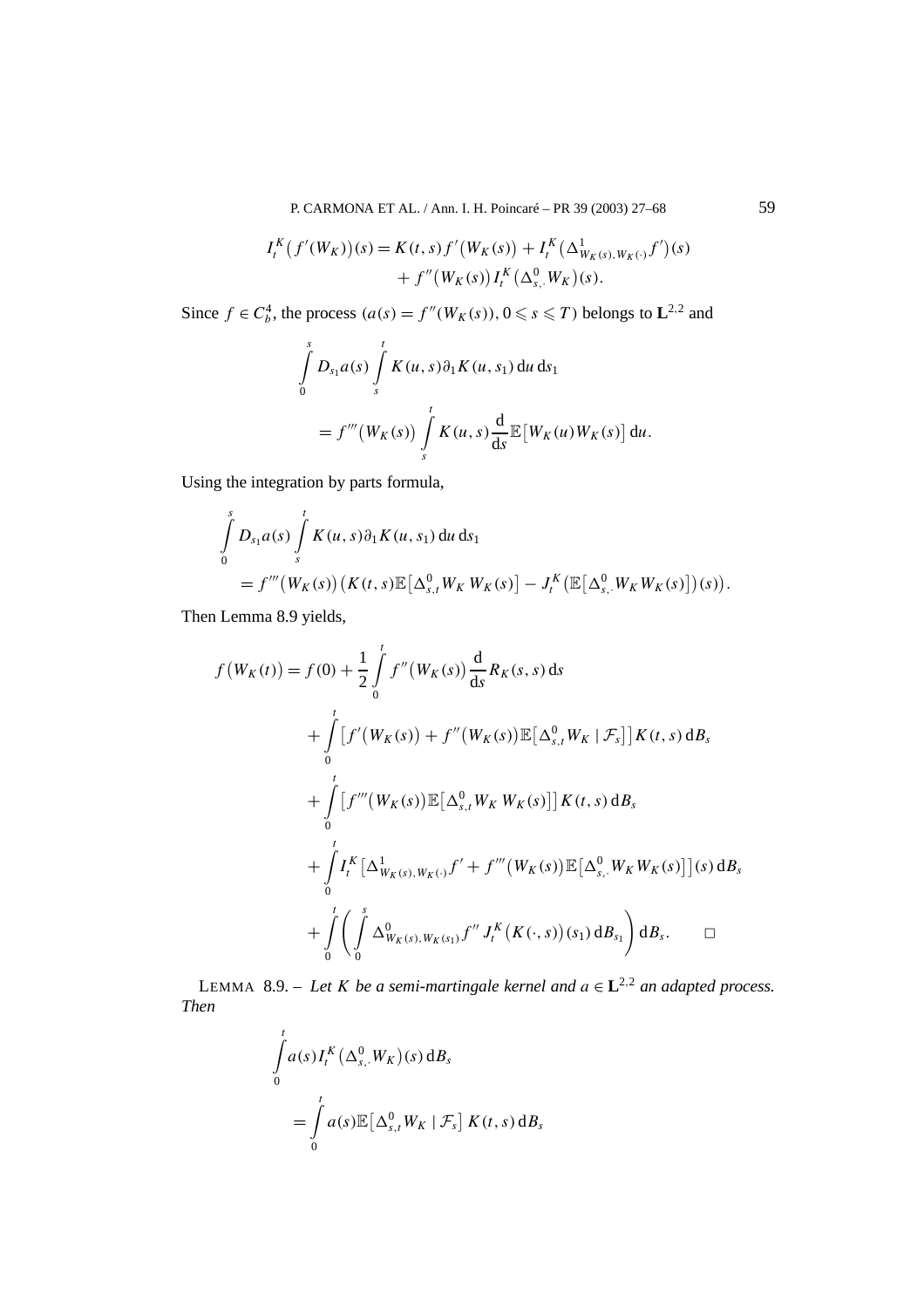60 P. CARMONA ET AL. / Ann. I. H. Poincaré – PR 39 (2003) 27–68

$$
+\int\limits_0^t\left[\int\limits_0^s\left(\Delta^0_{s,s_1}a\int\limits_s^tK(u,s)\partial_1K(u,s_1)\,du\right)dB_{s_1}\right]dB_s
$$
  

$$
-\int\limits_0^t\left(\int\limits_0^s\left[D_{s_1}a(s)\int\limits_0^tK(u,s)\partial_1K(u,s_1)\,du\right]ds_1\right)dB_s.
$$

*Proof.* – We split  $W_K(u) - W_K(s) = \Delta_{s,u}^0 W_K$  in two parts:

$$
\Delta_{s,u}^0 W_K = \mathbb{E} \big[ \Delta_{s,u}^0 W_K \mid \mathcal{F}_s \big] + \big( \Delta_{s,u}^0 W_K - \mathbb{E} \big[ \Delta_{s,u}^0 W_K \mid \mathcal{F}_s \big] \big).
$$

Observe that  $W_{K_E} = (\mathbb{E}[\Delta_{s,t}^0 W_K | \mathcal{F}_s], s \leq t \leq T)$  is a centered Gaussian process that can be written, thanks to Fubini's Stochastic Theorem,

$$
W_{K_E}(t) = \int_{0}^{s} \Delta_{s,t}^{0} K(\cdot, s_1) dB_{s_1} = \int_{s}^{t} du \left( \int_{0}^{u \wedge s} \partial_1 K(u, s_1) dB_{s_1} \right).
$$

The integration by parts formula (applied to the semi-martingale  $W_{K_E}$  and the deterministic kernel  $K(\cdot, s)$ ) yields

$$
K(t, s)W_{K_E}(t) = K(s, s)W_{K_E}(s) + \int_{s}^{t} W_{K_E}(u)\partial_1 K(u, s) du + \int_{s}^{t} K(u, s) dW_{K_E}(u).
$$

Since *a* is adapted and  $W_{K_E}(s) = 0$ , we obtain

$$
\int_{s}^{t} a(s) \mathbb{E} \big[ \Delta_{s,u}^{0} W_K \mid \mathcal{F}_s \big] \partial_1 K(u, s) du
$$
\n
$$
= a(s) \mathbb{E} \big[ \Delta_{s,t}^{0} W_K \mid \mathcal{F}_s \big] K(t, s) - \int_{0}^{t} a(s) 1_{(s,t)}(u) K(u, s) dW_{K_E}(u)
$$
\n
$$
= a(s) \mathbb{E} \big[ \Delta_{s,t}^{0} W_K \mid \mathcal{F}_s \big] K(t, s) - \int_{s}^{t} a(s) K(u, s) \bigg( \int_{0}^{s} \partial_1 K(u, s_1) dB_{s_1} \bigg) du.
$$

The integration by parts formula yields then, as in the proof of Proposition 6.1

$$
\int_{s}^{t} a(s) \mathbb{E} \left[ \Delta_{s,u}^{0} W_{K} \mid \mathcal{F}_{s} \right] \partial_{1} K(u, s) du
$$
\n
$$
= a(s) \mathbb{E} \left[ W_{K}(t) - W_{K}(s) \mid \mathcal{F}_{s} \right] K(t, s)
$$
\n
$$
- \int_{0}^{s} \left( a(s) \int_{s}^{t} K(u, s) \partial_{1} K(u, s_{1}) du \right) dB_{s_{1}}
$$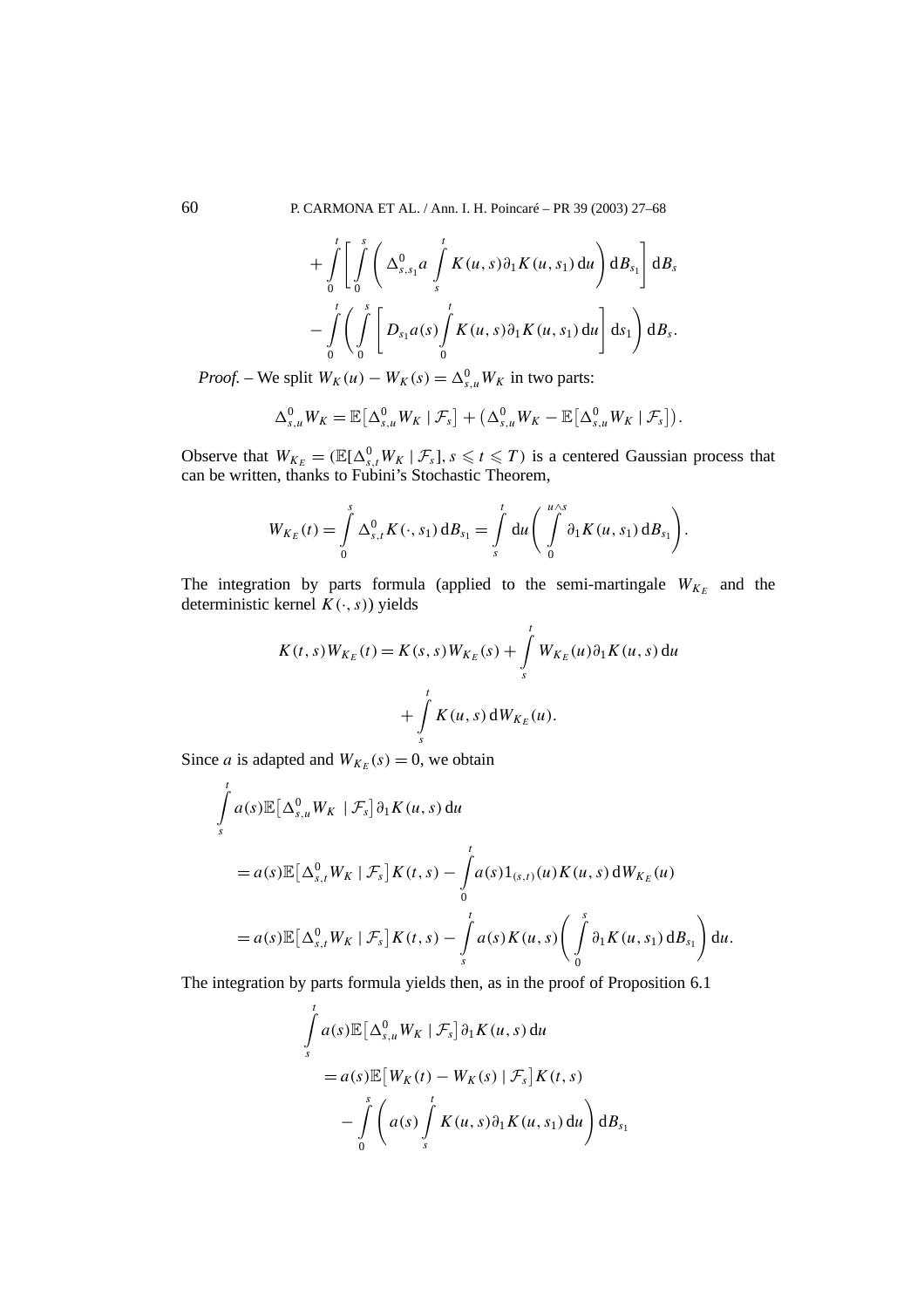$$
-\int\limits_0^s\left(\int\limits_s^tD_{s_1}a(s)K(u,s)\partial_1K(u,s_1)\,du\right)ds_1.
$$

Integrating with respect to  $dB(s)$  each term of this equality we obtain,

$$
\int_{0}^{t} \left( a(s) \int_{s}^{t} \mathbb{E} \left[ W_{K}(u) - W_{K}(s) \mid \mathcal{F}_{s} \right] \partial_{1} K(u, s) du \right) dB_{s}
$$
\n
$$
= \int_{0}^{t} a(s) \mathbb{E} \left[ W_{K}(t) - W_{K}(s) \mid \mathcal{F}_{s} \right] K(t, s) dB_{s}
$$
\n
$$
- \int_{0}^{t} \left[ \int_{0}^{s} \left( a(s) \int_{s}^{t} K(u, s) \partial_{1} K(u, s_{1}) du \right) dB_{s_{1}} \right] dB_{s}
$$
\n
$$
- \int_{0}^{t} \left[ \int_{0}^{s} \left( \int_{s}^{t} D_{s_{1}} a(s) K(u, s) \partial_{1} K(u, s_{1}) du \right) ds_{1} \right] dB_{s}.
$$
\n(8.9)

Observe that for  $s \leq t$ ,

$$
W_K(u) - W_K(s) - \mathbb{E}[W_K(u) - W_K(s) | \mathcal{F}_s] = \int_s^t K(u, s_1) dB(s_1)
$$

and using again stochastic integration by parts and Fubini's Stochastic Theorem for deterministic integrands, we obtain that

$$
\int_{0}^{t} \int_{s}^{t} a(s) \big(W_K(u) - W_K(s) - \mathbb{E}\big[W_K(u) - W_K(s) | \mathcal{F}_s\big]\big) \partial_1 K(u, s) \, du \, dB_s
$$
\n
$$
= \int_{0}^{t} \bigg( \int_{0}^{s_1} a(s) \int_{s}^{t} K(u, s_1) \partial_1 K(u, s) \, du \, dB_s \bigg) \, dB_{s_1}.
$$

Summing up this equality with (8.9) yields, after one substitution  $s \leftrightarrow s_1$ ,

$$
\int_{0}^{t} a(s) I_{t}^{K} (W_{K}(\cdot) - W_{K}(s))(s) dB_{s}
$$
\n
$$
= \int a(s) \mathbb{E} [W_{K}(t) - W_{K}(s) | \mathcal{F}_{s}] K(t, s) dB_{s}
$$
\n
$$
- \int_{0}^{t} \left[ \int_{0}^{s} \left( (a(s) - a(s_{1})) \int_{s}^{t} K(u, s) \partial_{1} K(u, s_{1}) du \right) dB_{s_{1}} \right] dB_{s}
$$
\n
$$
- \int_{0}^{t} \left( \int_{0}^{s} \left[ D_{s_{1}} a(s) \int_{0}^{t} K(u, s) \partial_{1} K(u, s_{1}) du \right] ds_{1} \right) dB_{s}.
$$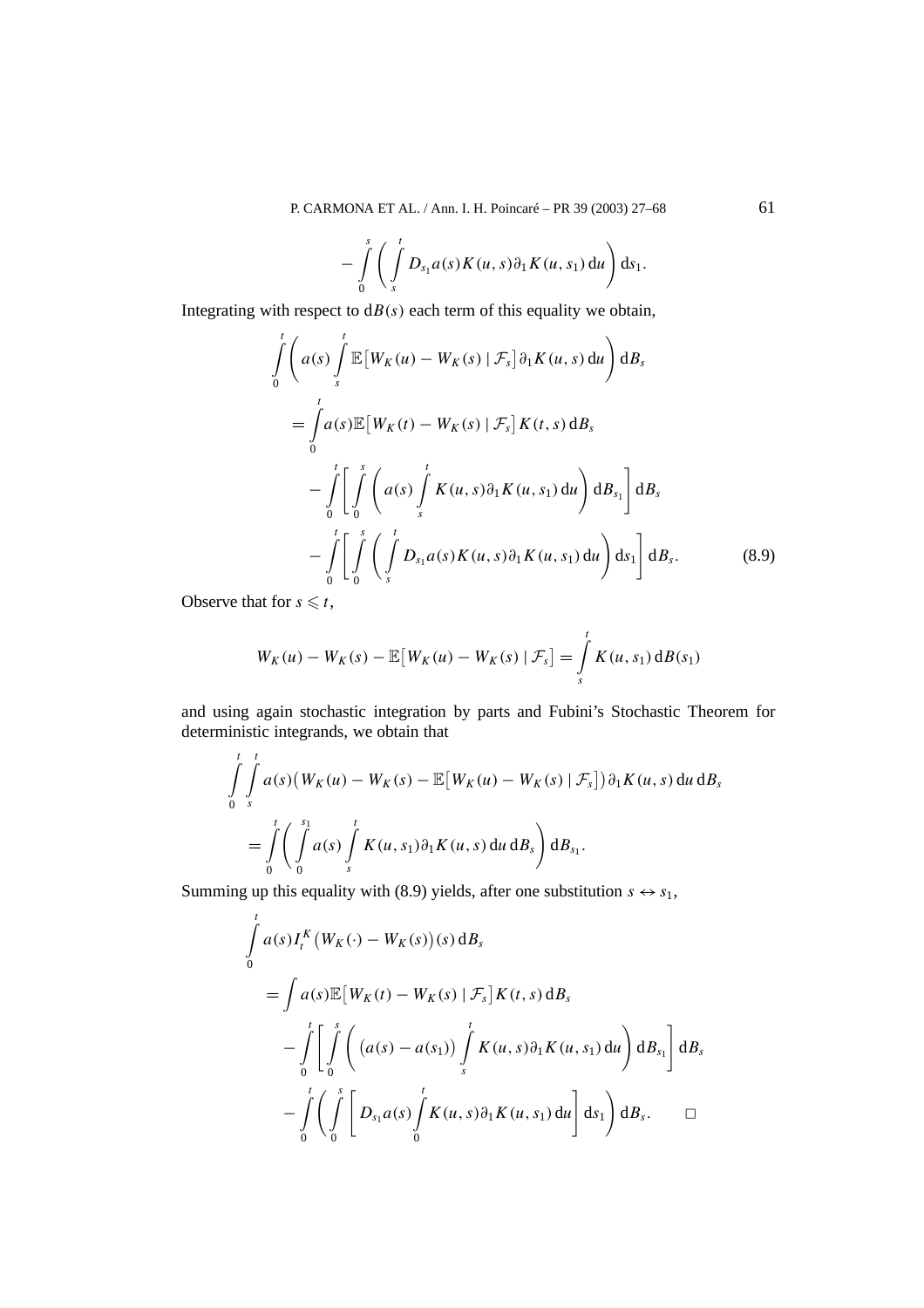PROPOSITION 8.10. – Assume  $\beta + 2h_{\gamma} > \frac{1}{2}$ . Then the mapping

$$
(K, K', a) \to a(s, s_1) J_t^K(K'(\cdot, s))(s_1) 1_{(s_1 < s)}
$$
  
=  $a(s, s_1) 1_{(s_1 < s)} \int_s^t K'(u, s) \partial_1 K(u, s_1) du$ 

*is multilinear continuous from*  $A^{\beta}_{\gamma,\theta,p,T} \times E_{\gamma,\theta,p,T} \times (L^{\infty}_{w_{\beta}}(\mathbf{D}^{2,2}) \cap \mathbf{L}^{2,2})$  *to*  $\mathbf{L}^{2,2}$ *. In particular, there exists a constant C such that*

$$
\left\| \int_{0}^{t} dB(s) \int_{0}^{s} (a(s, s_1) J_{t}^{K}(K'(\cdot, s))(s_1)) dB(s_1) \right\|_{L^{2}} \leq C \|a\|_{\tilde{\mathcal{H}}^{\beta}} \|K\|_{A^{^{\beta}}_{\gamma, \theta, p, T}} \|K'\|_{\gamma, \theta, p, T}.
$$

*Moreover, the process*

$$
t \to \int\limits_0^t dB(s) \int\limits_0^s \left( a(s, s_1) \int\limits_s^t K'(u, s) \partial_1 K(u, s) du \right) dB_{s_1}
$$
 (8.10)

*has a continuous modification on* [0*, T* ]*.*

*Proof.* – According to the definition (2.17) of  $J_{2,t}$  we have

$$
a(s,s_1)J_t^K\big(K'(\cdot,s)\big)(s_1)1_{(s_1
$$

Hence, Lemma 2.14 implies that

$$
||J_{2,t}^{K',K}(a)(s,s_1)||_{L^{2,2}} \leq C ||a||_{\tilde{\mathcal{H}}^{\beta}} ||K||_{A_{\gamma,\theta,p,T}^{\beta}} ||K'||_{\gamma,\theta,p,T}.
$$

Moreover, thanks to the same Lemma 2.14, if

$$
X(t) = \int_{0}^{t} dB(s) \int_{0}^{s} (a(s, s_1) J^K(K'(\cdot, s))(s) 1_{(s_1 < s)}) dB_{s_1}
$$

then we have, for  $0 \le t \le t + \tau \le T$ ,

$$
||X(t+\tau)-X(t)||_{L^{2}} \leq C||a||_{\tilde{\mathcal{H}}^{\beta}}||K||_{A_{\gamma,\theta,p,T}^{\beta}}||K'||_{\gamma,\theta,p,T}\tau^{\beta+2h_{\gamma}}.
$$

Since  $2(\beta + 2h_y) > 1$ , Kolmogorov's continuity criterion ensures the existence of a continuous modification.  $\Box$ 

We can now state and prove an Ito formula that applies to the family of Gaussian processes  $W_K$  such that  $h_\gamma > \frac{1}{6}$  and therefore, by Lemma 2.7 to fractional Brownian motion with Hurst index  $H > \frac{1}{6}$ .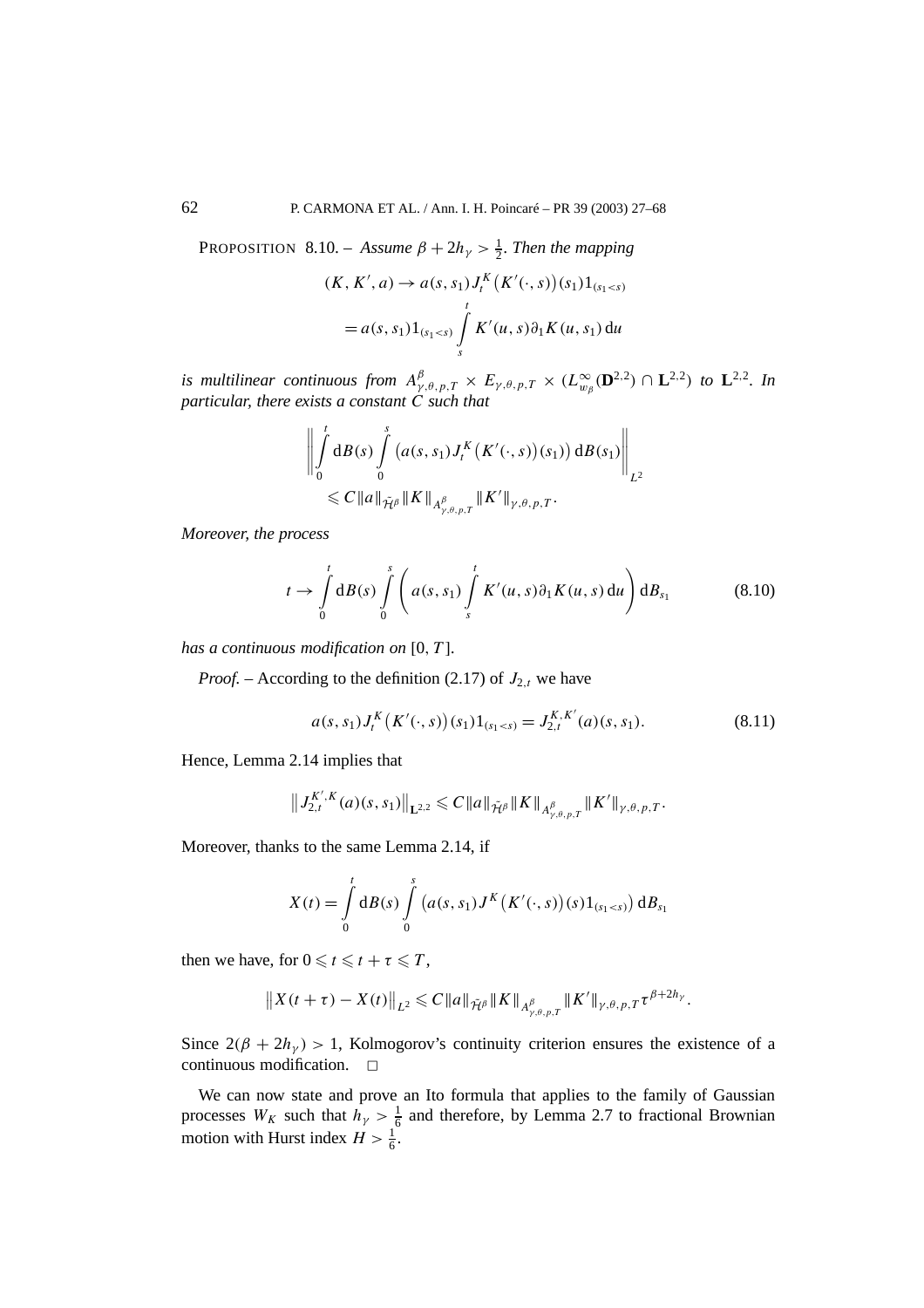PROPOSITION 8.11. – Let  $K \in B_{\gamma,\theta,p,T}^{\beta}$  with  $\beta/2 > h_{\gamma} > \frac{1}{6}$  and let  $f \in C_b^6$ . Then *almost surely, for*  $0 < t \leq T$ ,

$$
f(W_K(t)) = f(0) + \frac{1}{2} \int_0^t f''(W_K(s)) \frac{d}{ds} \mathbb{E}[W_K(s)^2] ds
$$
  
+ 
$$
\int_0^t [f'(W_K(s)) + f''(W_K(s)) \mathbb{E}[W_K(t) - W_K(s) | \mathcal{F}_s]] K(t, s) dB(s)
$$
  
- 
$$
\int_0^t [f'''(W_K(s)) \mathbb{E}[(W_K(t) - W_K(s)) W_K(s)]] K(t, s) dB(s)
$$
  
+ 
$$
\int_0^t I_t^K(\Delta^1_{W_K(s), W_K(\cdot)} f' + f'''(W_K(s)) \mathbb{E}[(W_K(\cdot) - W_K(s)) W_K(s)])(s) dB_s
$$
  
+ 
$$
\int_0^t dB_s \int_0^s \Delta^0_{s, s_1} f''(W_K) I_t^K(K(\cdot, s)) (s_1) dB_{s_1}.
$$

*Proof.* – The first step of the proof consists in showing that every process involved in this formula has a continuous modification. Then we shall prove in a second step that the formula is valid for each fixed *t* by establishing the continuity with respect to  $K \in F_{\gamma,\theta,p,T}$  for the norm  $\|\cdot\|_{\gamma,\theta,p,T}$  and using Proposition 8.8. We conclude by using the density of  $F_{\gamma,\theta,p,T}$  into  $B_{\gamma,\theta,p,T}^{\beta}$ .

### **Step 1: Existence of a continuous modification**

(1) Since  $f^{(4)}$  is bounded, Proposition 8.4 entails that  $\Delta^1_{W_K(s),W_K(u)} f'$  belongs to  $\tilde{\mathcal{H}}^{2h_{\gamma}}(\mathbf{D}^{1,2})$ . Hence, we infer from Proposition 7.2 that since  $3h_{\gamma} > \frac{1}{2}$ , the process

$$
t \to \int\limits_0^t I_t^K\big(\Delta^1_{W_K(s),W_K(\cdot)}f'\big)(s) \,\mathrm{d} B_s
$$

has a continuous modification.

(2) Similarly, since  $f \in C_b^4$ , Lemma 2.15 implies that we may apply Proposition 7.2 to the process  $(f'''(W_K(s))\mathbb{E}[(W_K(u) - W_K(s))W_K(s)]; 0 \le u, s \le T)$  to obtain the existence of a continuous modification for

$$
t\rightarrow \int\limits_0^t I_t^K\big(f'''(W_K(s))\mathbb{E}\big[(W_K(u)-W_K(s))W_K(s)\big](s)\,\mathrm{d}B_s.
$$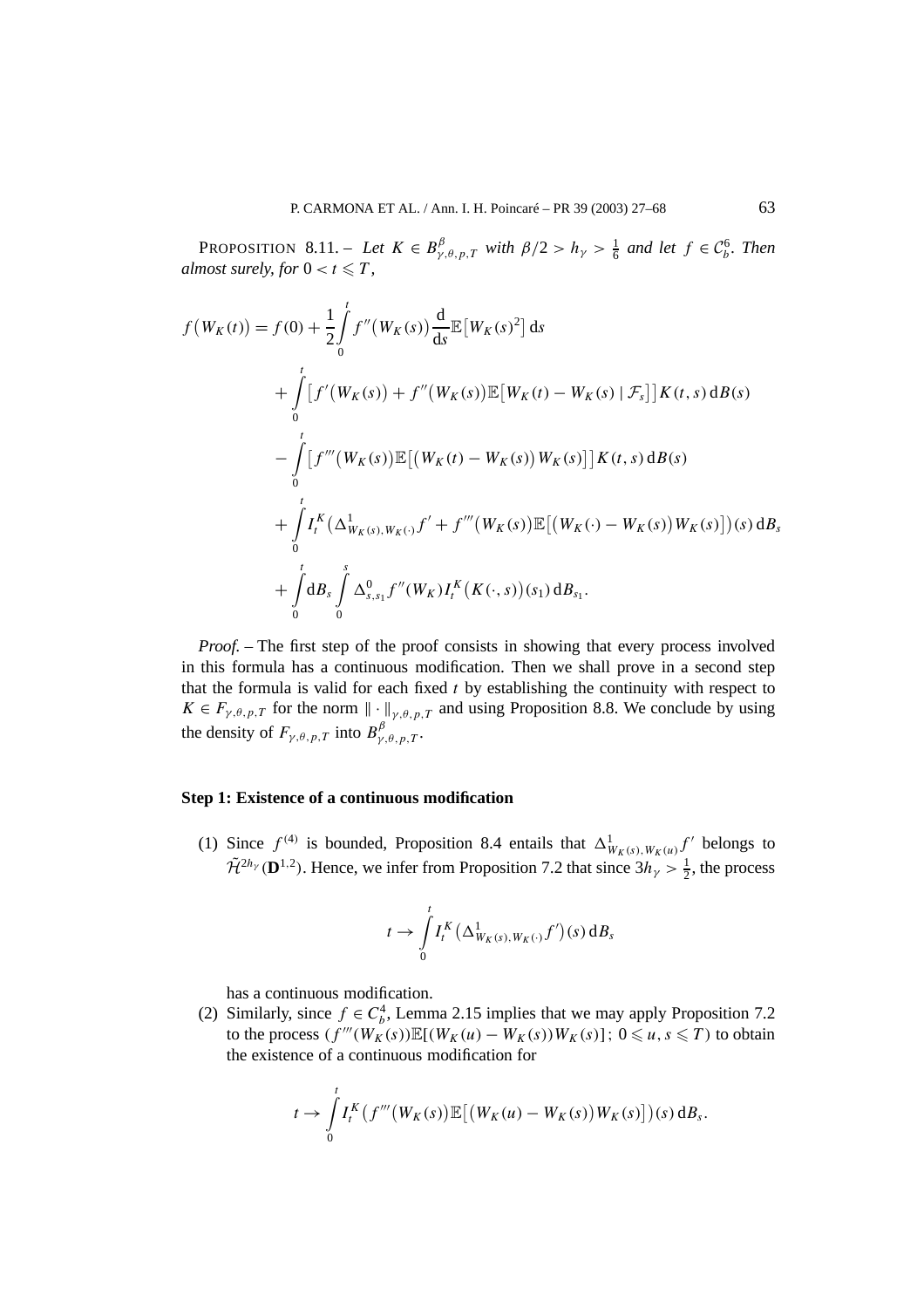(3) Since  $f \in C_b^5$  we can apply Proposition 8.10 to  $\Delta_{W_K(s),W_K(s_1)}^0 f''$  to obtain the existence of a continuous modification for

$$
t \to \int_{0}^{t} \mathrm{d}B_{s} \int_{0}^{s} \Delta_{s,s_{1}}^{0} f''(W_{K}) I_{t}^{K}(K(\cdot,s))(s_{1}) \, \mathrm{d}B_{s_{1}}.
$$

(4) The existence of a continuous modification for

$$
t \to \int\limits_0^t f''(W_K(s)) \mathbb{E}\big[W_K(t) - W_K(s) \mid \mathcal{F}_s\big] K(t,s) \, \mathrm{d} B_s
$$

is a consequence of Burkholder–Davis–Gundy inequalities, Proposition 5.1, and the fact that  $f''$  is bounded.

(5) Eventually, since  $f \in C_b^3$  the existence of a continuous modification for

$$
t \to \int\limits_0^t f'''(W_K(s)) \mathbb{E}\big[ W_K(s)\big(W_K(t)-W_K(s)\big)\big] K(t,s) \, \mathrm{d} B_s
$$

is a consequence of Burkholder–Davis–Gundy inequalities and Lemma 2.15.

#### **Step 2: Itô's formula for a fixed time**

According to the definition 2.6, of  $B_{\gamma,\theta,p,T}^{\beta}$ , the mapping  $K \to \int_0^t f''(W_K(s)) \times$  $\frac{d}{ds} \mathbb{E}[W_K(s)^2]$  ds is continuous on  $B_{\gamma,\theta,p,T}^{\beta}$ .

In order to establish the continuity of the linear application

$$
K \to \int_{0}^{t} [f'(W_K(s)) + f''(W_K(s)) \mathbb{E}[W_K(t) - W_K(s) | \mathcal{F}_s]] K(t, s) dB(s)
$$
  
 
$$
- \int_{0}^{t} [f'''(W_K(s)) \mathbb{E}[(W_K(t) - W_K(s)) W_K(s)]] K(t, s) dB(s)
$$

we only need to prove the continuity from  $E_{\gamma,\theta,p,T}$  into the space  $L^{\alpha}$ , for some  $\alpha \geq \theta^*/2$ , of the integrand mapping

$$
K \to f'(W_K(s)) + f''(W_K(s)) \mathbb{E}[W_K(t) - W_K(s) | \mathcal{F}_s] - f'''(W_K(s)) \mathbb{E}[(W_K(t) - W_K(s)) W_K(s)].
$$

This can be obtained by Taylor expansions for  $f'$ ,  $f''$  and  $f'''$ , Proposition 5.1, Lemma 2.15 and the following upper bound, proved for any adapted process *b* bounded in  $L^{\theta^*/2}$  via Burkholder–Davis–Gundy and Hölder  $(\theta/2, \theta^*/2)$  inequalities

$$
\left\| \int\limits_0^t K(t,s)b(s) \, \mathrm{d} B_s \right\|_{L^2} \leqslant C \| K \|_{\gamma,\theta,\, p,T} \bigg( \int\limits_0^T \mathbb{E} \big[ |b(s)|^{\theta^*/2} \big] \, \mathrm{d} s \bigg)^{1/\theta^*}
$$

*.*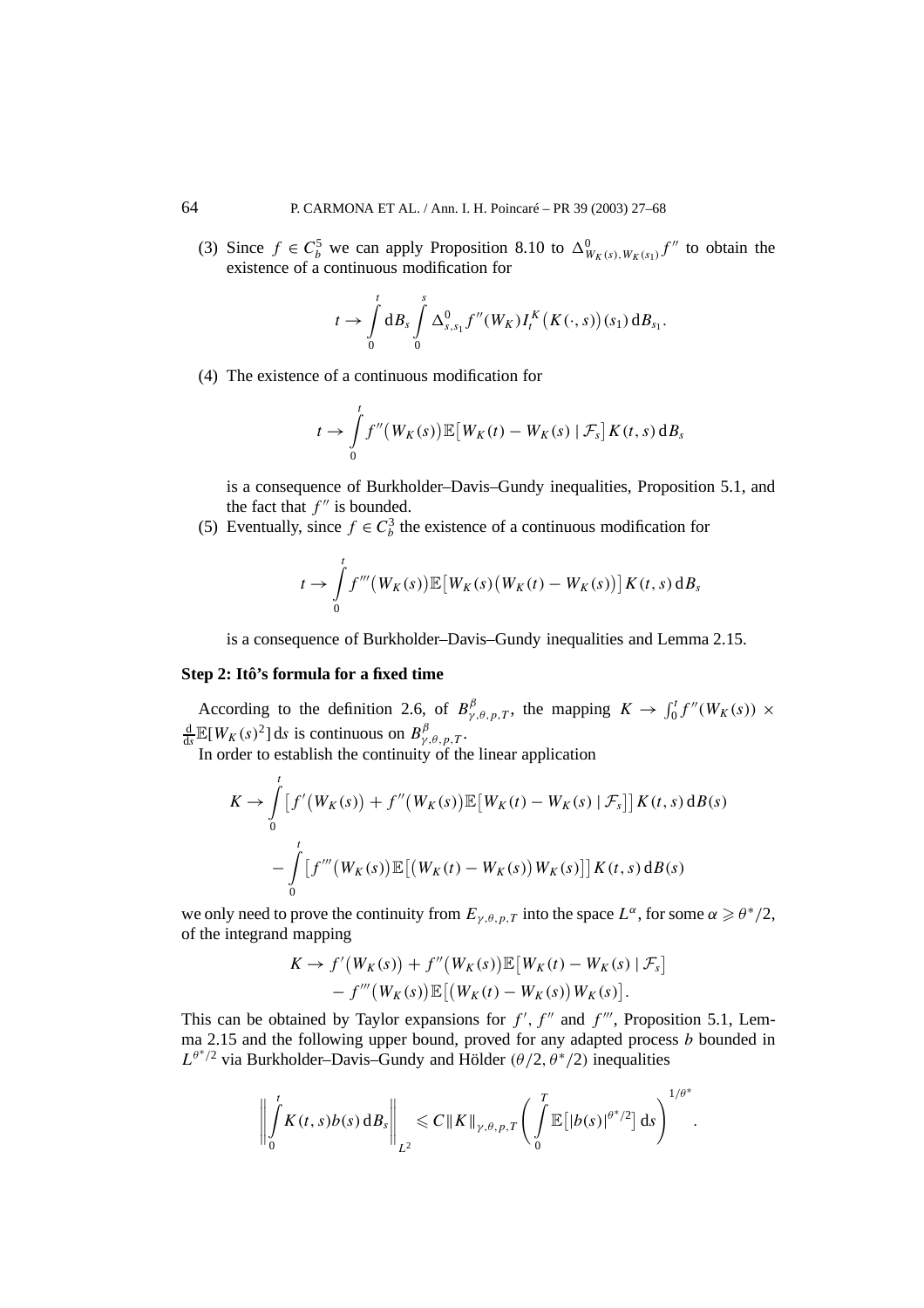Thanks to Lemma 6.2, the continuity of

$$
K \to \int\limits_0^t I_t^K(\Delta^1_{W_K(s),W_K(\cdot)}f')(s) \,\mathrm{d} B_s
$$

is a consequence of the continuity of

$$
K \in E_{\gamma,\theta,p,T} \to \Delta^1_{W_K(s),W_K(u)} f' \in \tilde{\mathcal{H}}^{\beta}(\mathbf{D}^{2,2})
$$

for some  $\beta > h_{\gamma} - \frac{1}{q}$ . This latter continuity is an easy consequence of Proposition 8.4 applied to  $\beta = 2h_{\nu}$ .

Since  $h_y > 1/6$ , combining Lemmas 6.2 and 2.15 with a Taylor expansion of  $f'''$ , shows that the mapping

$$
K \to \int\limits_0^t I_t^K\big(f'''(W_K(s))\mathbb{E}\big[\big(W_K(\cdot)-W_K(s)\big)W_K(s)\big]\big)(s)\,\mathrm{d}B_s
$$

is continuous from  $A_{\gamma,\theta,p,T}^{h_{\gamma}}$  into  $L^2(\Omega,\mathbb{P})$ .

Eventually, thanks to Proposition 8.4, we can apply Proposition 8.10 to  $a(s, s_1)$  =  $f'(W_K(s)) - f'(W_K(s_1))$  to get the continuity of

$$
K \to \int_{0}^{t} dB_{s} \int_{0}^{s} \Delta_{s,s_{1}}^{0} f''(W_{K}) I_{t}^{K}(K(\cdot,s))(s_{1}) dB_{s_{1}}
$$

from  $A^{2h_{\gamma}}_{\gamma,\theta,p,T}$  into  $L^{2}(\Omega,\mathbb{P})$ .  $\square$ 

#### **Appendix A. Pathwise versus stochastic integration**

We shall establish that for  $W_1^H$ ,  $W_2^H$  two independent fractional Brownian motions of index  $0 < H < \frac{1}{2}$ ,

$$
\int\limits_0^t W_1^H(s)\, {\rm d} W_2^H(s)
$$

cannot be defined as a *classical* pathwise integral. To this end we recall that if *C<sup>α</sup>*[0*, T* ] denotes the space of Hölder continuous functions on  $[0, T]$  of index  $\alpha$  then:

for every 
$$
\alpha \in (0, H)
$$
, a.s  $W^H \in C^{\alpha}[0, T]$ , 
$$
(A.1)
$$

$$
\mathbb{P}(W^H \in C^H[0, T]) = 0. \tag{A.2}
$$

 $((A.1)$  can be proved with Kolmogorov's continuity criterion, and  $(A.2)$  is an immediate consequence of the law of the iterated logarithm, Theorem 1.7 of [2].) Let  $v(f)$  be the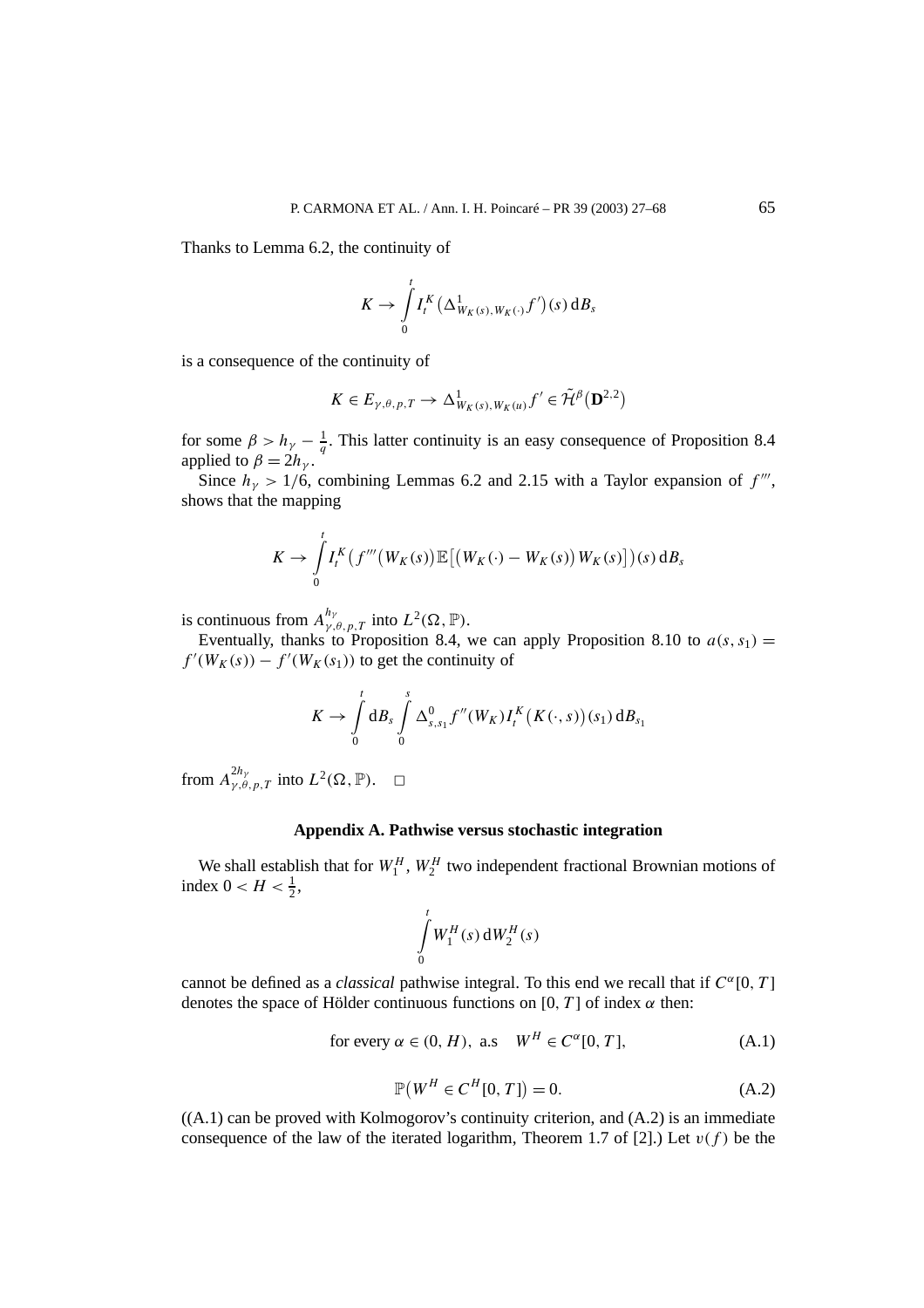variation index of the function *f* :

$$
v(f) = \inf \{ p > 0 : v_p(f) < +\infty \}.
$$

Then, see Theorem 5.3 of [11].

almost surely 
$$
v(W^H) = \frac{1}{H}
$$
. (A.3)

(1)  $\int_0^t W_1^H(s) dW_2^H(s)$  cannot be defined as a *p***-variation integral**. Indeed, see [11], this requires that for  $p, q > 0$  such that  $\frac{1}{p} + \frac{1}{q} > 1$ ,

$$
W_1^H \in \mathcal{W}_p([0,T]), \quad W_2^H \in \mathcal{W}_q([0,T]).
$$

From (A.3) we deduce that  $p, q \ge \frac{1}{H}$  and thus  $H > \frac{1}{2}$ .

(2)  $\int_0^t W_1^H(s) dW_2^H(s)$  cannot be defined as a **generalized stochastic integral of Russo–Vallois** [28] **and Zähle** [34]. Indeed, this integral requires that the integrand *W<sup>H</sup>* 1 admits a generalized quadratic variation, and this implies by Proposition 5.1 [34], that *W<sub>I</sub>*<sup>*H*</sup> is in the function space  $W_{2,\infty}^{\frac{1}{2}-}$ . Since, see Theorem 1.1 [34], for  $\varepsilon > 0$  small enough

$$
\mathcal{W}_{2,\infty}^{\frac{1}{2}-\varepsilon} \subset I^{\frac{1}{2}-2\varepsilon}(L_2) \subset C^{\frac{1}{2}-3\varepsilon}.
$$

Hence, we need that  $W_1^H \in C^{\frac{1}{2}-3\varepsilon}$  for arbitrary small  $\varepsilon$ , and this implies  $H \geq \frac{1}{2}$ .

(3)  $\int_0^t W_1^H(s) dW_2^H(s)$  cannot be defined as a **generalized integral of Ciesielski et al.** [4]. If this were the case, then Section V.B implies that

$$
W_1^H \in \mathcal{B}_{p,1}^{1-H} \quad \text{for } \frac{1}{p} < H < \frac{1}{p'} = 1 - \frac{1}{p}.
$$

Since, for  $\varepsilon > 0$  small enough,  $\mathcal{B}_{p,1}^{1-H} \subset \mathcal{B}_{\infty,\infty}^{1-H-\varepsilon} = C^{1-H-\varepsilon}$ , this implies again  $H \ge \frac{1}{2}$ .

#### **Appendix B. An elementary Calculus Lemma**

This lemma is used in Section 2 to evaluate the Hölder exponent of some integral processes.

LEMMA  $B.1 - Let, for  $0 \le s \le t \le T$  and  $\gamma \in (0, 1) \cup (1, 2)$ ,$ 

$$
f(s,t) = \int\limits_{0
$$

*Then,*

$$
\big|f(s,t)\big|\leqslant C(T,\gamma)(t-s)^{h_{\gamma}}\quad(0\leqslant s\leqslant t\leqslant T),
$$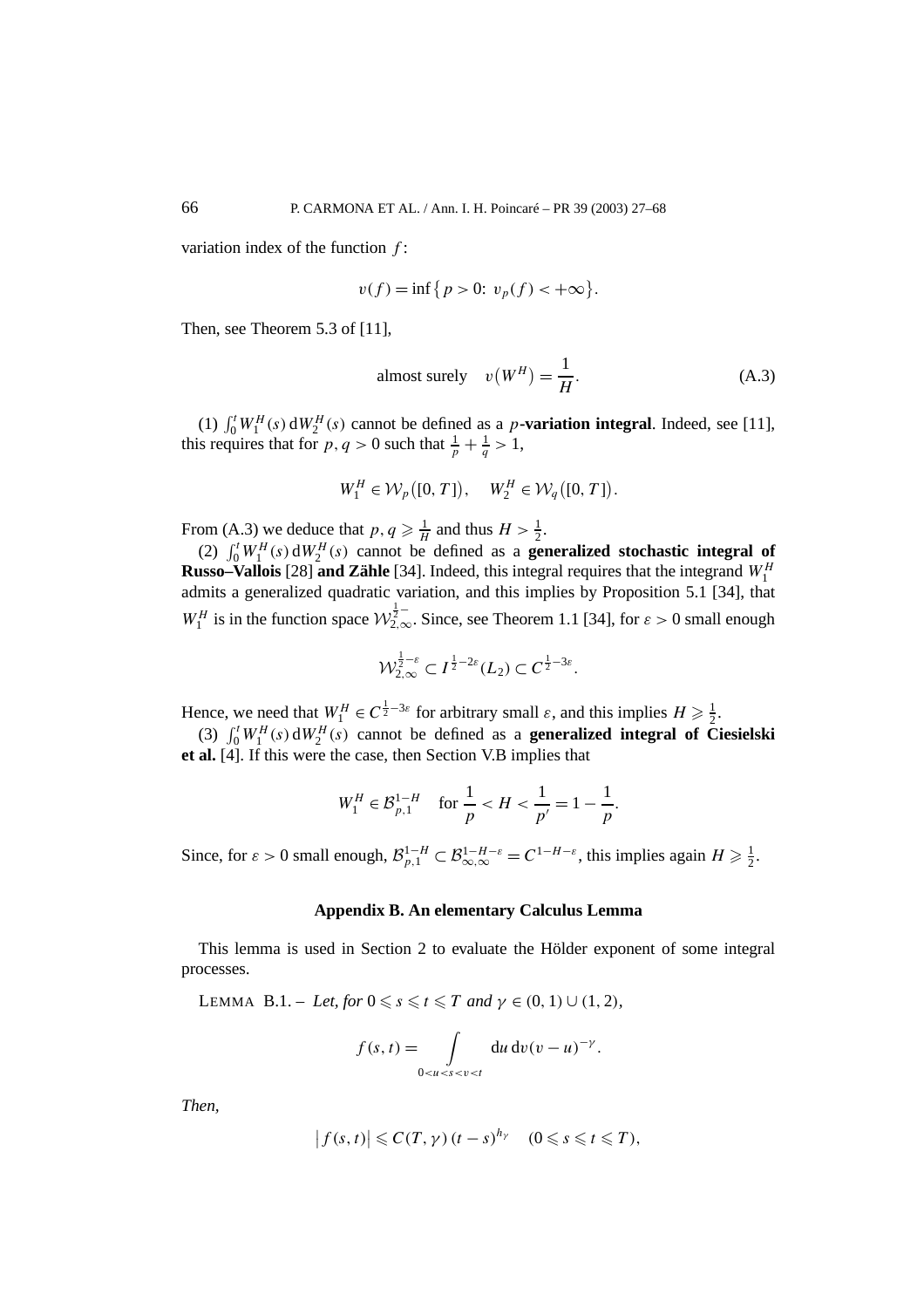*with*  $h_{\gamma} = 1$  *if*  $\gamma \in (0, 1)$  *and*  $h_{\gamma} = 2 - \gamma$  *if*  $\gamma \in (1, 2)$ *. Similarly the function defined for*  $0 \leqslant s \leqslant t \leqslant T$  *by* 

$$
g(s,t) = \int_{s < u < t < v < T} |u - v|^{-\gamma} du dv
$$

*satisfies*  $|g(s, t)| \leq C|T - s|^{h_y}$ .

*Proof.* – Since  $\gamma \notin \{1, 2\}$ , then

$$
f(s,t) = \frac{1}{(1-\gamma)(2-\gamma)}(t^{2-\gamma} - (t-s)^{2-\gamma} - s^{2-\gamma}).
$$

If  $1 < \gamma < 2$ , this implies  $|f(s, t)| \leq C(T, \gamma)(t - s)^{2-\gamma}$  since the function  $x \to x^{\delta}$  is locally Hölder of index *δ* if *δ* ∈ *(*0*,* 1*)*.

If  $0 < \gamma < 1$ , then Taylor's formula yields  $t^{2-\gamma} - s^{2-\gamma} \leq C(t, \gamma)(t - s)$  and this  $\text{implies } |f(s,t)| \leqslant C(T,\gamma)(t-s). \quad \Box$ 

#### **REFERENCES**

- [1] E. Alos, O. Mazet, D. Nualart, Stochastic calculus with respect to fractional Brownian motion with Hurst parameter less than 1*/*2, Stochastic Process. Appl. 86 (2000) 121–139.
- [2] A. Benassi, S. Jaffard, D. Roux, Elliptic Gaussian random processes, Rev. Mat. Iberoamericana 13 (1997) 19–90.
- [3] J. Beran, N. Terrin, Testing for a change of the long-memory parameter, Biometrika 83 (1996) 627–638.
- [4] Z. Ciesielski, G. Kerkyacharian, B. Roynette, Quelques espaces fonctionnels associés à des processus gaussiens. (Some function spaces associated with gaussian processes), Stud. Math. 107 (1993) 171–204.
- [5] F. Comte, E. Renault, Long memory continuous time models, J. Econometrics 73 (1996) 101–150.
- [6] L. Coutin, Z. Qian, Stochastic analysis, rough path analysis and fractional Brownian motions, To be published in PTRF, 2000.
- [7] L. Coutin, Z. Qian, Stochastic differential equations for fractional Brownian motions, C. R. Acad. Sci. Paris Sér. I Math. 331 (2000) 75–80.
- [8] W. Dai, C. Heyde, Ito's formula with respect to fractional Brownian motion and its application, J. Appl. Math. Stochastic Anal. 9 (1996) 439–448.
- [9] L. Decreusefond, A. Üstunel, Stochastic analysis of the fractional Brownian motion, Potential Anal. 10 (1997) 177–214.
- [10] C. Dellacherie, B. Maisonneuve, P. Meyer, Probabilités et potentiel. Chapitres XVII à XXIV : Processus de Markov (fin) Compléments de calcul stochastique, Hermann, Paris, 1992.
- [11] R. Dudley, R. Norvaisa, An introduction to *p*-variation and Young integrals, Tech. Rep. 1, Maphysto, Centre for Mathematical Physics and Stochastics, University of Aarhus, Ny Munkegade, DK-8000 Aarhus C, Denmark, 1998, Concentrated advanced course.
- [12] T. Duncan, Y. Hu, B. Pasik-Duncan, Stochastic calculus for fractional Brownian motion I. Theory, SIAM J. Control Optim. 38 (2000) 582–612.
- [13] D. Feyel, A. de La Pradelle, On the approximate solution of the Stratonovitch equation, Electron. J. Probab. 3 (1998).